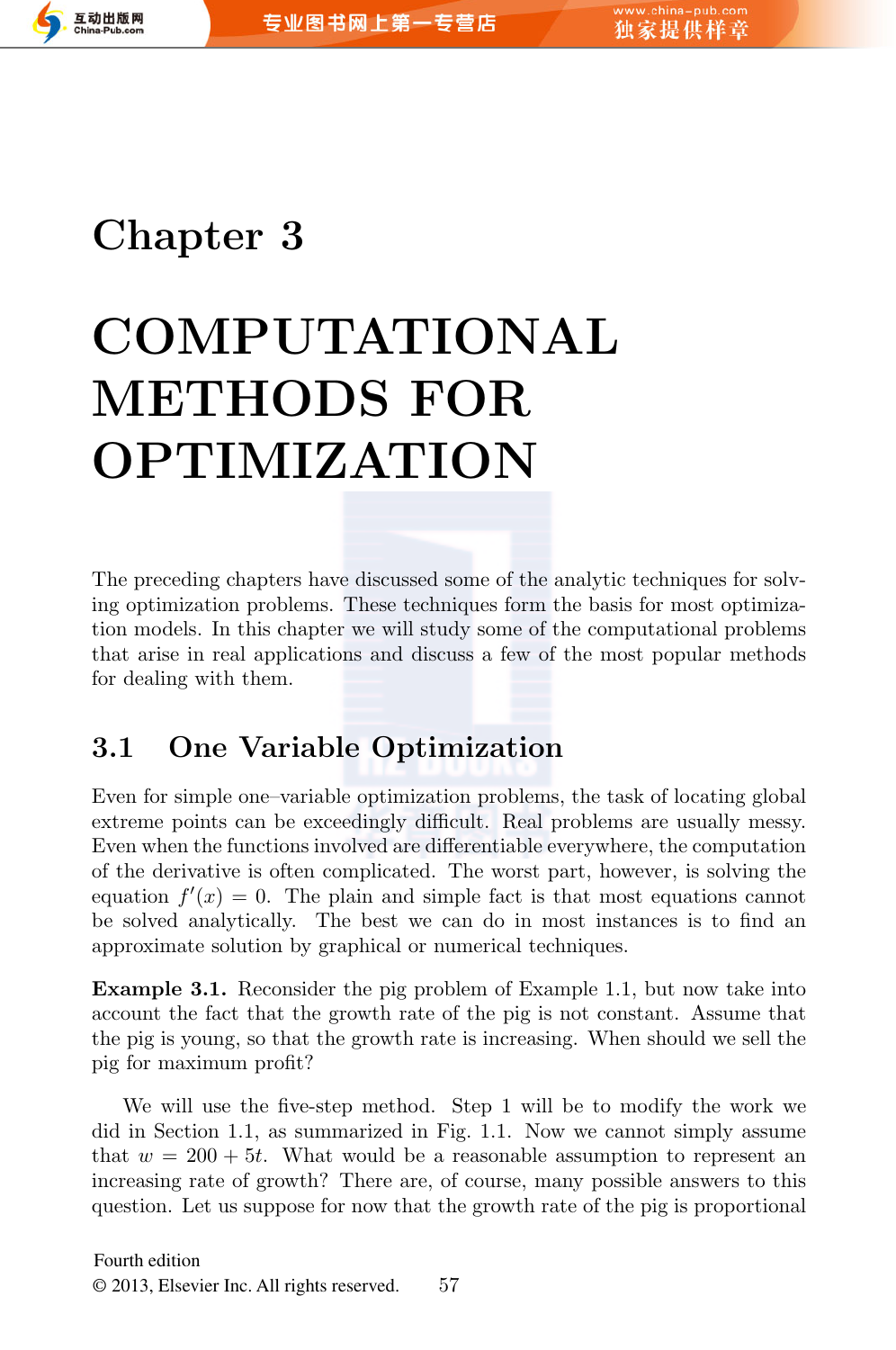to its weight. In other words, let us assume that

$$
\frac{dw}{dt} = cw.
$$
\n(3.1)

From the fact that  $dw/dt = 5$  lbs/day when  $w = 200$  lbs, we conclude that  $c = 0.025$ . This leaves us with a simple differential equation to solve for *w*, namely

$$
\frac{dw}{dt} = 0.025w, \ w(0) = 200.
$$
 (3.2)

We can solve Eq.  $(3.2)$  by separation of variables to obtain

$$
w = 200e^{0.025t}.\t\t(3.3)
$$

Since all of our other assumptions are unchanged from what was presented in Fig. 1.1, this concludes step 1.

Step 2 is to select our modeling approach. We will model the problem as a one–variable optimization problem. The general solution procedure for one– variable optimization problems was outlined in Section 1.1. In this section we will explore some computational methods that can be used to implement this general solution procedure. Computational methods such as those we present here are often needed in real problems when calculations become either too hard or too tedious to perform by hand.

Step 3 is to formulate the model. The only difference between the present case and the problem formulation of Section 1.1 is that we have to replace the weight equation  $w = 200 + 5t$  by Eq. (3.3). This leads to the new objective function

$$
y = f(x)
$$
  
= (0.65 - 0.01x)(200e<sup>0.025x</sup>) - 0.45x, (3.4)

and our problem is to maximize the function in Eq.  $(3.4)$  over the set  $S = \{x :$ *x ≥* 0*}.*

Step 4 is to solve the model. We will use the graphical method. Good graphing utilities for personal computers, and graphing calculators, are widely available. We start our graphical analysis of this problem by producing a graph of the function in Eq.  $(3.4)$  on the same scale as Fig. 1.2, our graph of the original objective function. In this case we are left with the feeling that there is more to see on the graph of this function. We would say that Fig. 3.1 is not a *complete graph* of this function over the set  $S = [0, \infty)$ .

Figure 3.2 *is* a complete graph. It shows all of the important features we need for the solution of our problem.

How do we know when we have a complete graph? There is no simple answer to this question. Graphing is an exploratory technique. You need to experiment and to use good judgment. Of course, we do not need to look at negative values of  $x$ , but we also need not look beyond  $x = 65$ . After this point our formula says that the price for pigs is negative, which is clearly nonsense.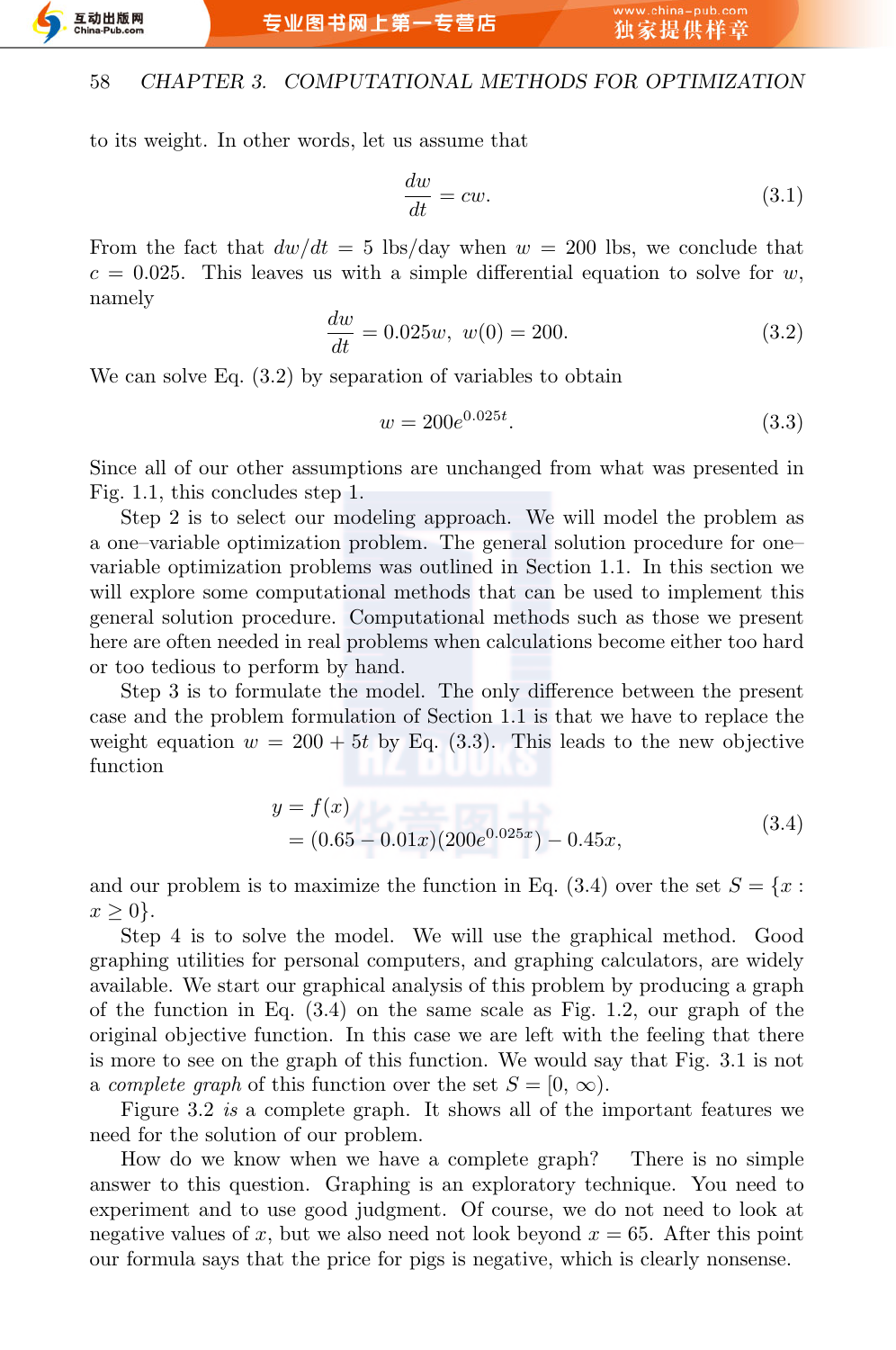#### *3.1. ONE VARIABLE OPTIMIZATION* 59



Figure 3.1: Graph of net profit  $f(x)$  from (3.4) versus time to sell x for the pig problem with nonlinear weight model.



Figure 3.2: Complete graph of net profit  $f(x)$  from (3.4) versus time to sell  $x$ for the pig problem with nonlinear weight model.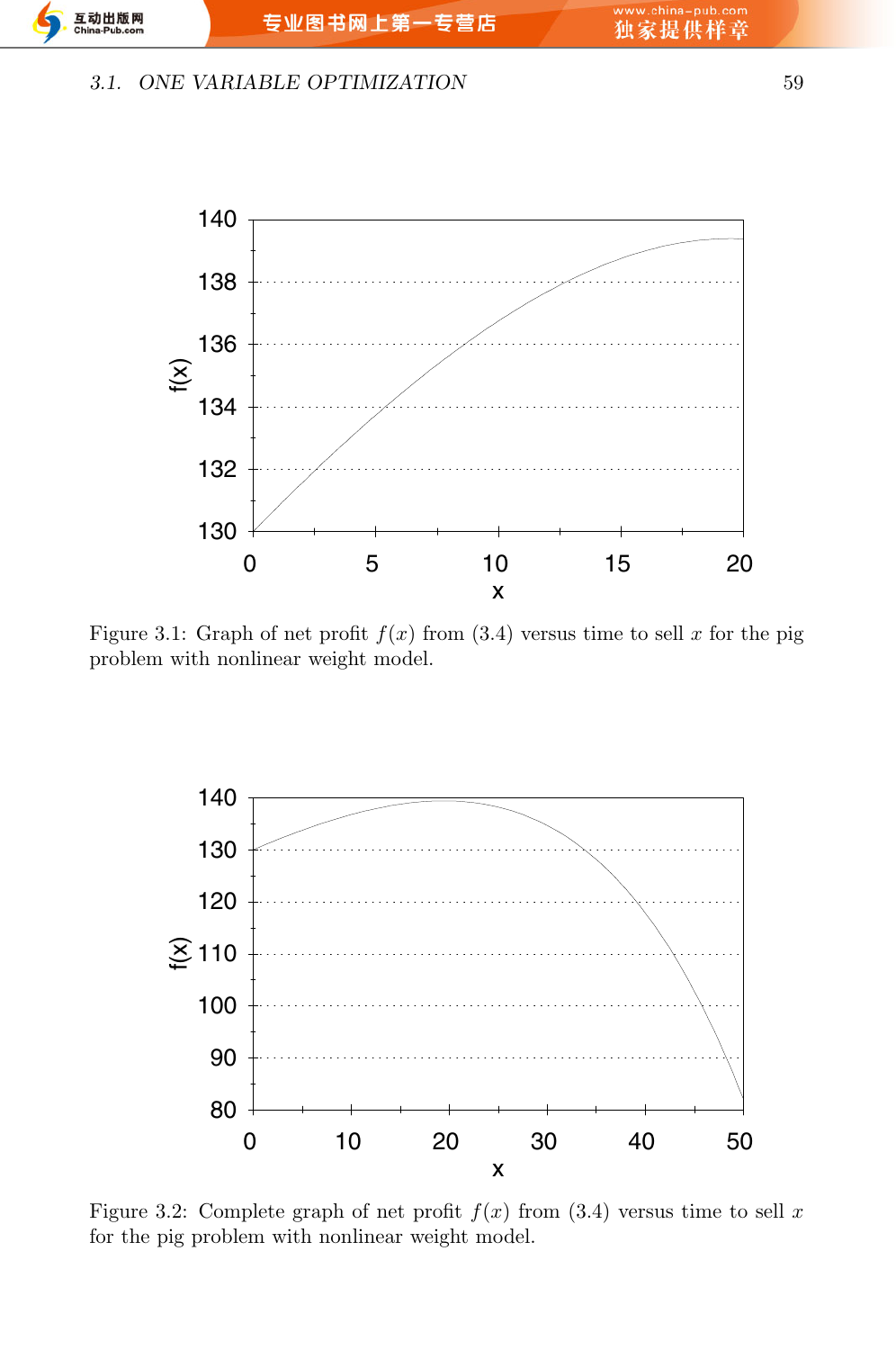互动出版网

#### 60 *CHAPTER 3. COMPUTATIONAL METHODS FOR OPTIMIZATION*



Figure 3.3: First zoom-in on the graph of net profit  $f(x)$  from (3.4) versus time to sell *x* for the pig problem with nonlinear weight model.

From the graph in Fig. 3.2 we can conclude that the maximum occurs around  $x = 20$  and  $y = f(x) = 140$ . To obtain a better estimate, we can zoom in on the maximum point of the graph. Figures 3.3 and 3.4 show the outcome of successive zooms.

On the basis of the graph in Fig. 3.4, we would estimate that the maximum occurs at

$$
x = 19.5
$$
  

$$
y = f(x) = 139.395.
$$
 (3.5)

At this point we have found the location of the maximum to three significant digits, and the value of the maximum to six significant digits. Since  $f'(x) = 0$ at the maximum, the function  $f(x)$  is quite insensitive to changes in x near this point, so we are able to obtain more accuracy for  $f(x)$  than for *x*.

Step 5 is to answer the question. After taking into account the fact that the growth rate of the young pig is still increasing, we now recommend waiting 19 or 20 days to sell. This should result in a net profit of approximately \$140.

The graphical method used in step 4 to locate the optimum point (see Eq. (3.5)) did not produce a high degree of accuracy. This is acceptable for the present problem because we do not need a high degree of accuracy. While it is true that the graphical method can be made to produce higher accuracy (by zooming in on the optimum point over and over again), there are more efficient computational methods that should be used in such cases. We will look at some of these next, in the course of our sensitivity analysis.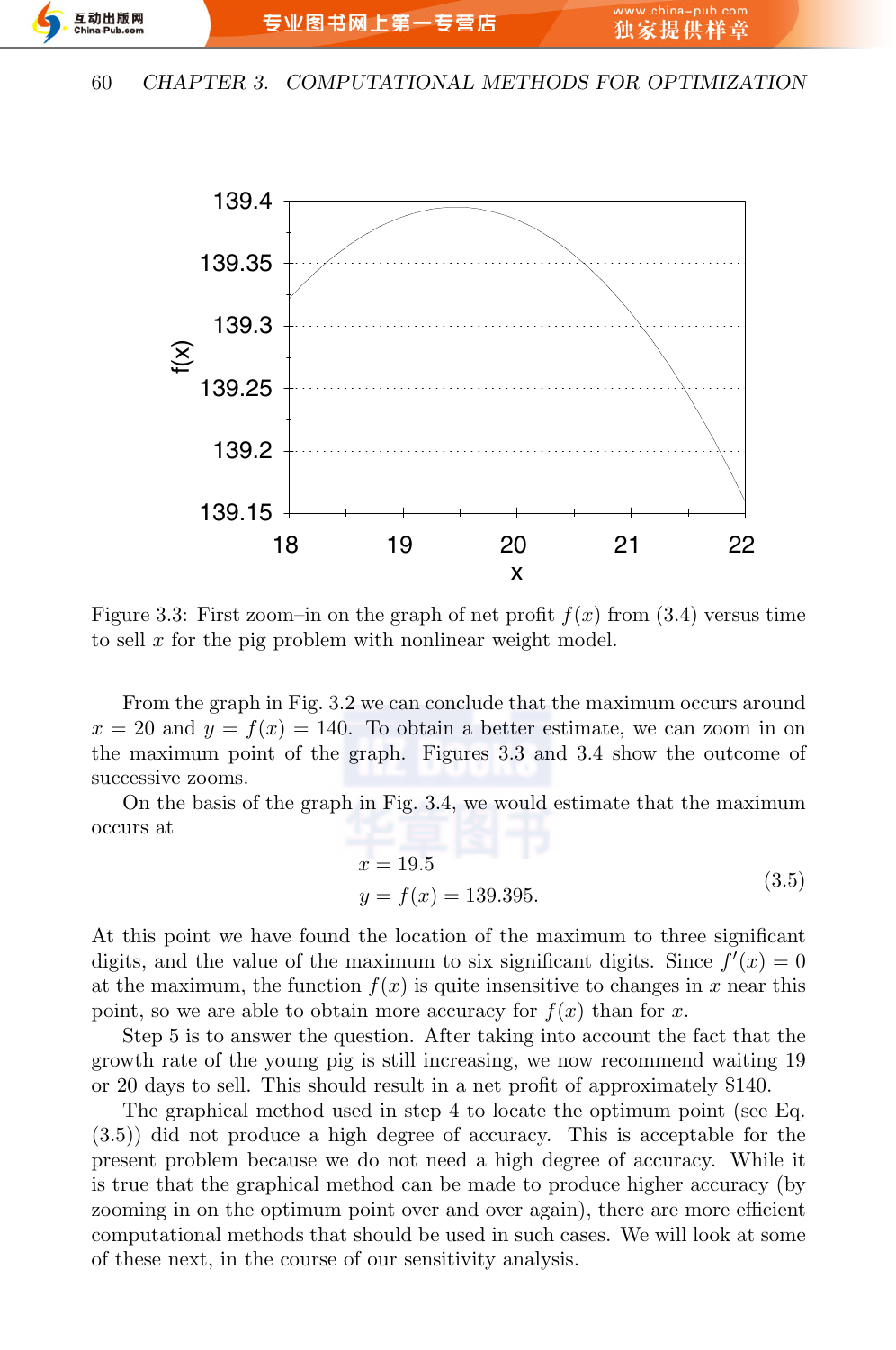#### *3.1. ONE VARIABLE OPTIMIZATION* 61

互动出版网



Figure 3.4: Second zoom-in on the graph of net profit  $f(x)$  from (3.4) versus time to sell x for the pig problem with nonlinear weight model.

Let us examine the sensitivity of the optimum coordinates in Eq. (3.5) to the growth rate  $c = 0.025$  for the young pig. One way to do this would be to repeat our graphical analysis for several different values of the parameter *c*. However, this would be tedious. We would prefer a more efficient method.

Let us begin by generalizing the model. Now we are assuming that

$$
\frac{dw}{dt} = cw, \ w(0) = 200,\tag{3.6}
$$

so that

$$
w = 200e^{ct}.\tag{3.7}
$$

This leads to the objective function

$$
f(x) = (0.65 - 0.01x)(200e^{cx}) - 0.45x.
$$
 (3.8)

From our graphical analysis, we know that for  $c = 0.025$ , the optimum occurs at an interior critical point, at which point  $f'(x) = 0$ . Since f is a continuous function of *c*, it seems reasonable to conclude that the same holds for values of *c* near 0*.*025. In order to locate this interior critical point, we need to compute the derivative  $f'(x)$  and solve the equation  $f'(x) = 0$ . The first part of this process (computing the derivative) is relatively easy. There is a standard method for computing derivatives that you learned in one–variable calculus. It can be applied to virtually any differentiable function. For complicated expressions the derivative can also be computed using a computer algebra system (Maple,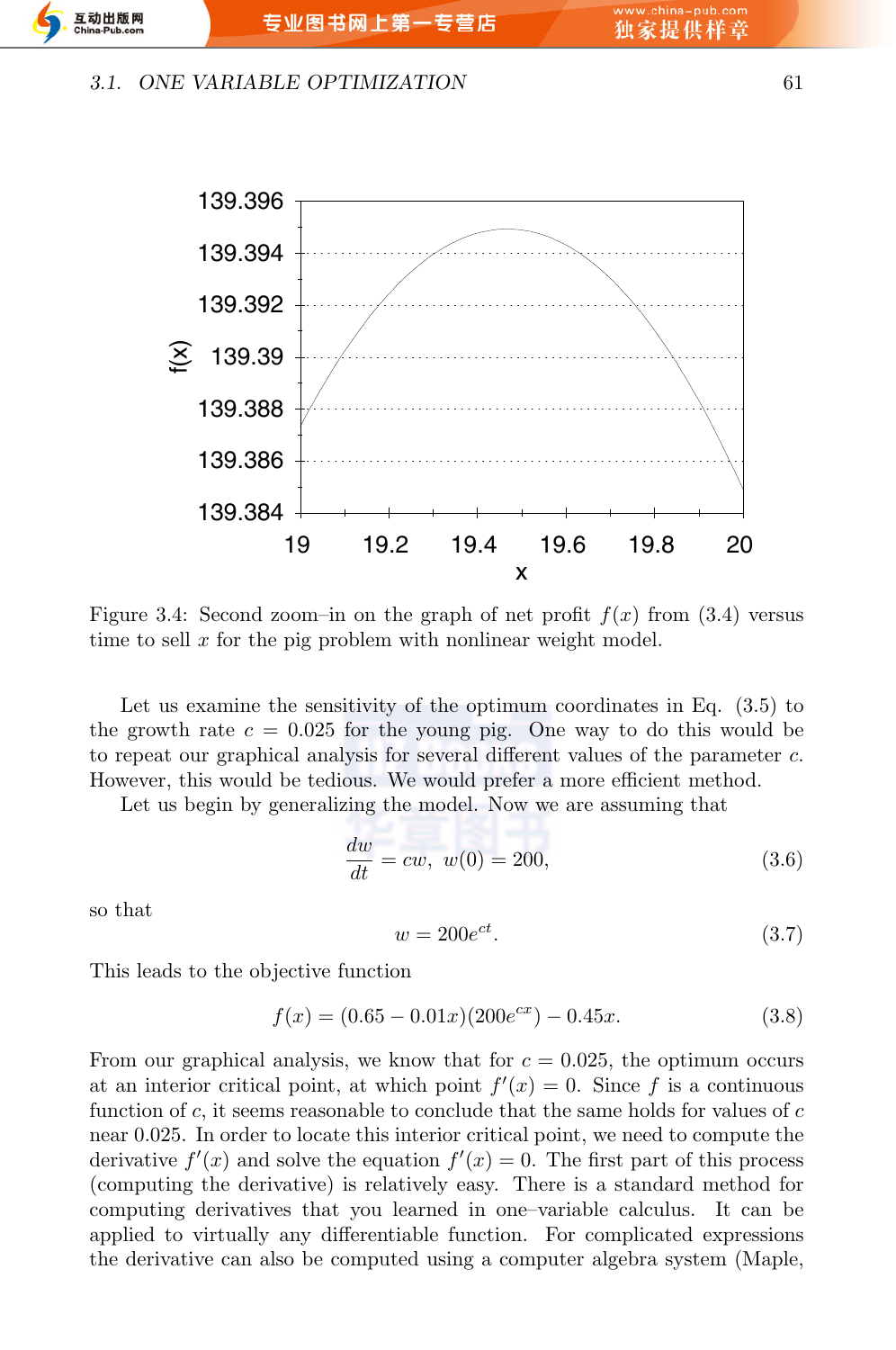

Mathematica, Derive, etc.) or a hand calculator (such as the HP–48). In our problem, it is not too difficult to compute by hand that

$$
f'(x) = 200ce^{cx}(0.65 - 0.01x) - 2e^{cx} - 0.45.
$$
 (3.9)

The second part of the process is to solve the equation

$$
200ce^{cx}(0.65 - 0.01x) - 2e^{cx} - 0.45 = 0.
$$
\n(3.10)

You can try to solve this equation by hand, but you are unlikely to succeed in obtaining an algebraic solution. Some computer algebra systems can now solve (3.10) in terms of the *W* function, which was developed specifically to solve equations of this type. Ongoing research in mathematics and mathematical software will continue to expand our ability to solve equations, but the plain and simple fact is that most equations still cannot be solved by algebraic methods. While there does exist a general algebraic method for computing derivatives, there is no general algebraic method for solving equations. Even for polynomials, it is known that there can be no generally useful algebraic method of finding roots (i.e., there can be no analog of the quadratic formula) for degree five or above. This is why it is often necessary to resort to *numerical approximation* methods to solve algebraic equations.

We will use Newton's method to solve Eq. (3.10). You probably learned about Newton's method in one–variable calculus.

We are given a differentiable function  $F(x)$  and an approximation  $x_0$  to the root  $F(x) = 0$ . Newton's method works by linear approximation. Near  $x = x_0$  we have  $F(x) \approx F(x_0) + F'(x_0)(x - x_0)$  by the usual tangent line approximation. To obtain a better estimate  $x =$ *x*<sub>1</sub> of the actual root to  $F(x) = 0$ , we set  $F(x_0) + F'(x_0)(x - x_0) = 0$ and solve for  $x = x_1$  to get  $x_1 = x_0 - F(x_0)/F'(x_0)$ . Geometrically, the tangent line to  $y = F(x)$  at the point  $x = x_0$  intersects the *x*–axis at the point  $x = x_1$ . As long as  $x_1$  is not too far away from  $x_0$ , the tangent line approximation should be reasonably good, and so  $x_1$  should be close to the actual root. Newton's method produces a sequence of increasingly accurate estimates  $x_1, x_2, x_3, \ldots$ , to the actual root by repeating this tangent line approximation. Once we are sufficiently close to the root, each successive approximation produced by Newton's method is accurate to about twice as many decimal places as the preceding estimate.

Figure 3.5 presents Newton's method in a form called *pseudocode*. This is a standard method for describing a numerical algorithm.

It is a fairly simple matter to transform pseudocode into a working computer program in any high–level computer language (BASIC, FORTRAN, C, PASCAL, etc.) or to implement on a spreadsheet. It is also possible to program in most computer algebra systems. For the numerical methods in this book, any of these options can be used. It is not recommended that these algorithms be implemented by hand.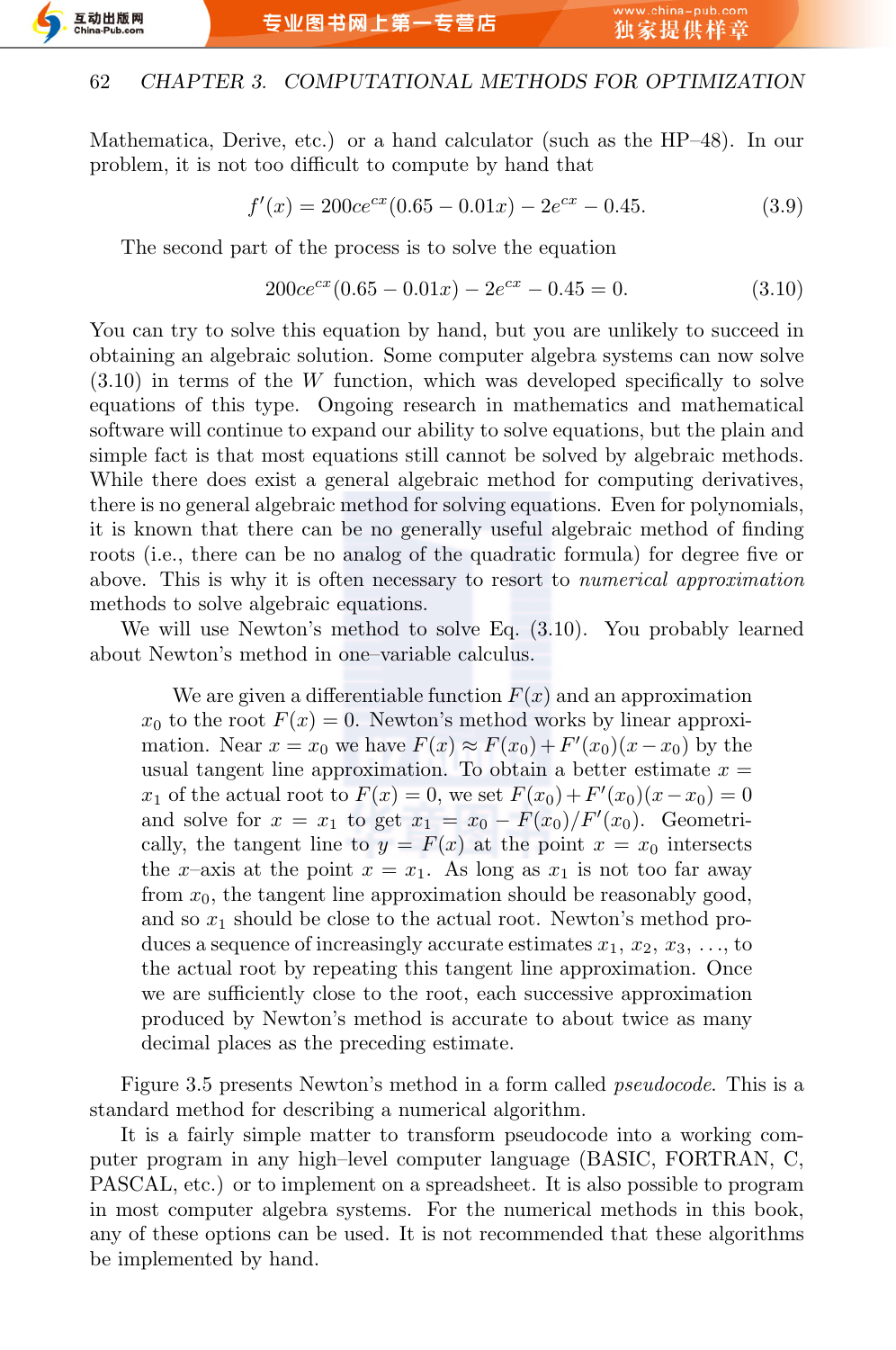#### *3.1. ONE VARIABLE OPTIMIZATION* 63

|            | Algorithm: NEWTON'S METHOD                                                                                 |
|------------|------------------------------------------------------------------------------------------------------------|
| Variables: | $x(n)$ = approximate location of root after <i>n</i> iterations.<br>$N =$ number of iterations             |
| Input:     | x(0), N                                                                                                    |
| Process:   | Begin<br>for $n = 1$ to N do<br>Begin<br>$x(n) \longleftarrow x(n-1) - F(x(n-1))/F'(x(n-1))$<br>End<br>End |
| Output:    | x(N)                                                                                                       |

Figure 3.5: Pseudocode for Newton's Method in one variable.

| $\epsilon$ | $\boldsymbol{x}$ |
|------------|------------------|
| 0.022      | 11.626349        |
| 0.023      | 14.515929        |
| 0.024      | 17.116574        |
| 0.025      | 19.468159        |
| 0.026      | 21.603681        |
| 0.027      | 23.550685        |
| 0.028      | 25.332247        |
|            |                  |

Table 3.1: Sensitivity of best time to sell *x* to growth rate parameter *c* for the pig problem with nonlinear weight model.

In our problem we want to use Newton's method to find a root of the equation

$$
F(x) = 200ce^{cx}(0.65 - 0.01x) - 2e^{cx} - 0.45 = 0.
$$
 (3.11)

For values of *c* near 0.025, we expect to find a root near the point  $x = 19.5$ . We used a computer implementation of Newton's method to produce the results in Table 3.1. For each value of *c*, we performed  $N = 10$  iterations starting at the point  $x(0) = 19.5$ . An additional sensitivity run with  $N = 15$  was used to verify the accuracy of our results.

Notice that our method of solution for Eq. (3.11) has two steps. First, we apply a *global method* (graphing) to locate an approximate solution. Then, we apply a fast *local method* to determine the exact solution to the desired accuracy. These are the two stages of numerical solution, and they are common to most generally useful solution methods. For one–variable optimization, graphing is the simplest and most useful global method. Newton's method is easy to program, and built–in numerical equation solvers are also available on most graph-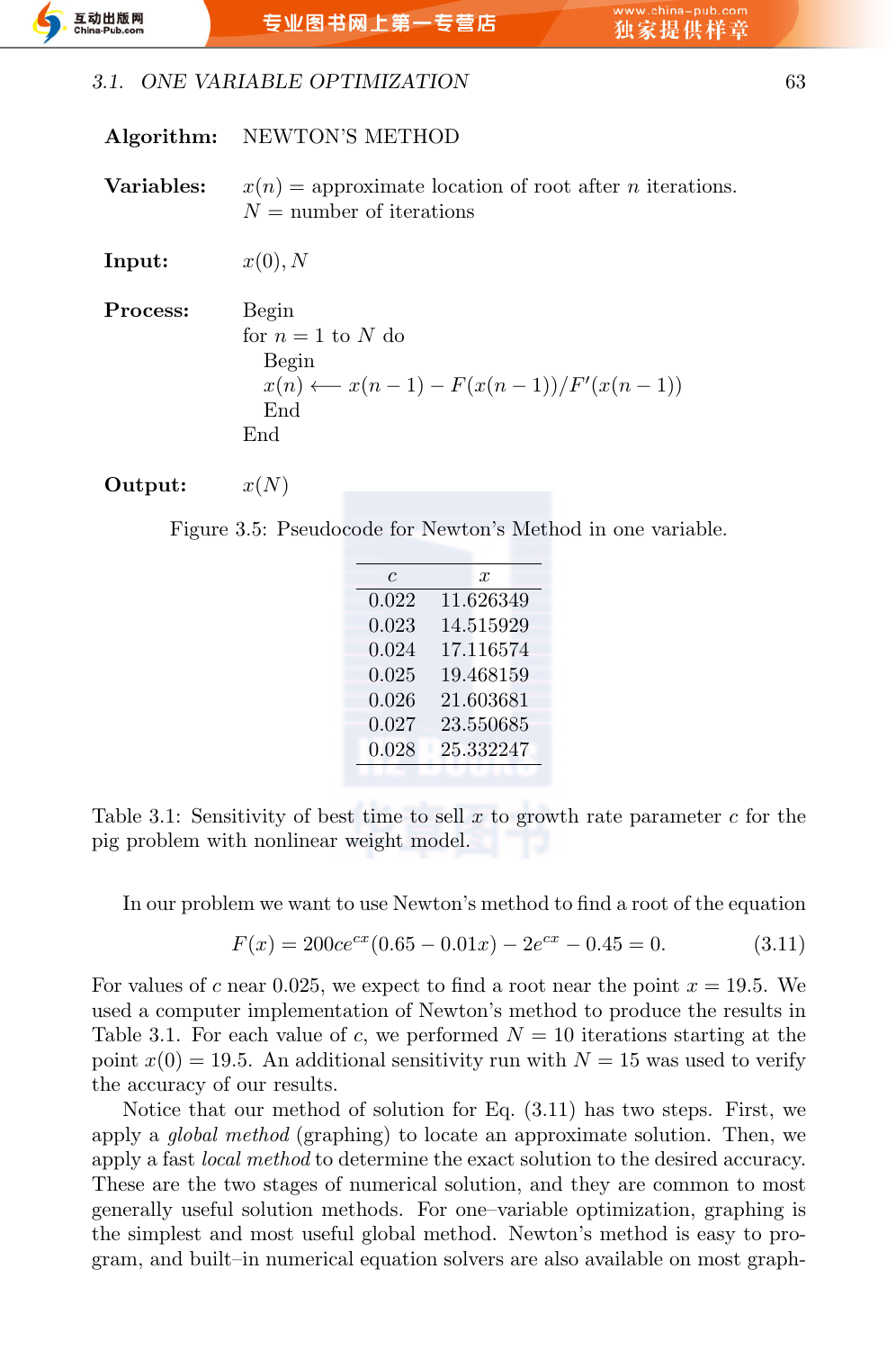ing calculators, spreadsheets, and computer algebra systems. While the details vary, most of these solvers are based on some variation of Newton's method. These solvers can be used safely and effectively in the same manner as Newton's method. First, use a global method to approximate the root. Most solvers require either a point estimate or an interval estimate of the root. Then, exercise the solver and verify the result, either by performing sensitivity analysis on the available tolerance parameter(s), or by substituting the numerical solution back into the original equation. One word of caution: Casual and uncritical faith in the results of numerical solvers is dangerous. For many real problems, including some of the exercises in this book, inappropriate use of numerical solvers has been known to produce significant errors. Initial application of an appropriate global method, and subsequent verification of the root, are important parts of the numerical solution procedure. Some calculators, computer algebra systems, and spreadsheets also have numerical optimizers. Usually, these routines apply a variant of Newton's method based on a numerical approximation of the derivative. The same advice applies to these routines. Use a global method to approximate the optimum, exercise the numerical optimizer, and then perform sensitivity analysis on the tolerance parameters to ensure accuracy.

In order to relate our sensitivity results back to the original data in the problem, in Figure 3.6 we have plotted the root *x*, which represents the optimal time to sell, against the growth rate

$$
g = 200c,\t\t(3.12)
$$

which was originally given as  $g = 5$  lbs/day.

To obtain a numerical estimate of sensitivity, we solve Eq. (3.11) once more, setting  $c = 0.02525$  (a 1% increase). The solution found was

$$
x = 20.021136,
$$

which represents a 2.84% increase in *x*. Thus, we estimate that  $S(x, c) = 2.84$ . Since

$$
g=200c,
$$

we can easily show that

$$
S(x, g) = S(x, c) = 2.84.
$$

Also, if we let *h* denote the initial weight of the pig (we assumed  $h = 200$  lbs), then since

$$
h=5/c,
$$

we have

$$
S(x, h) = \frac{dx}{dh} \cdot \frac{h}{x}
$$
  
=  $\left(\frac{dx/dc}{dh/dc}\right) \left(\frac{5/c}{x}\right)$   
=  $-S(x, c) = -2.84.$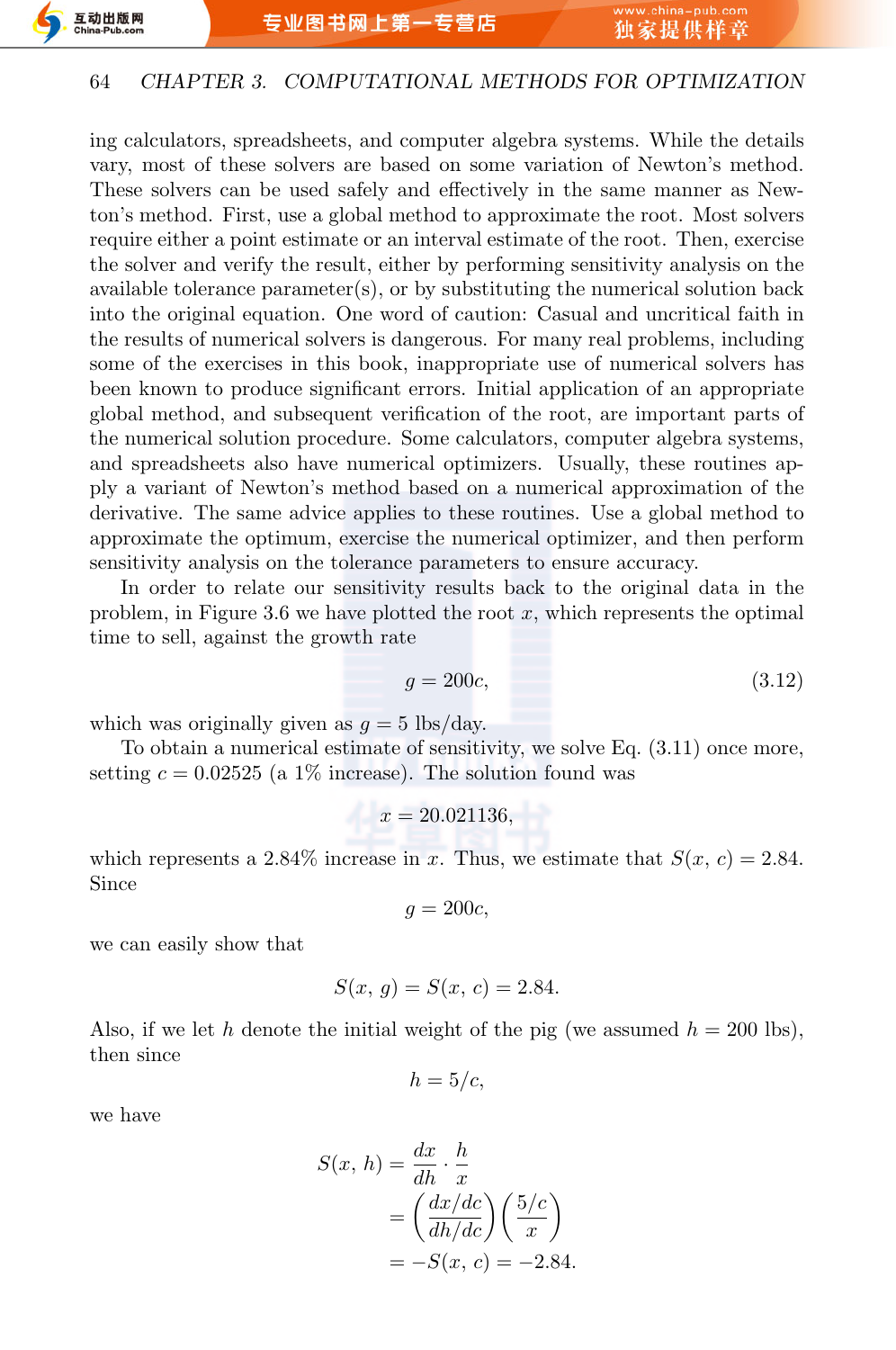#### *3.1. ONE VARIABLE OPTIMIZATION* 65



Figure 3.6: Graph of best time to sell *x* versus growth rate *g* for the pig problem with nonlinear weight model.

In fact, it is generally true that if *y* is proportional to *z*, then

$$
S(x, y) = S(x, z),
$$
\n(3.13)

and if *y* is inversely proportional to *z*, then

$$
S(x, y) = -S(x, z). \t(3.14)
$$

Now we have computed the sensitivity of *x* to both the initial weight of the pig and the growth rate of the pig. The other sensitivities are unchanged from the original problem considered in Chapter 1, since the other parameters appear in the objective function in the same manner as before.

The fact that our optimal solution in the present case differs so markedly from what we found in Chapter 1 (19 or 20 days here versus 8 days there) raises some important questions about the robustness of our model. There is also serious concern about whether the assumption

$$
p = 0.65 - 0.01t
$$

would be valid over a three–week period. Alternative models for price could certainly be considered, along with more sophisticated models of the growth process for a representative pig. Some of these issues of robustness are addressed in the exercises at the end of this chapter. What we can say now is this: If the pig's rate of growth does not diminish, and if the price decline does not accelerate, then we should hold onto the pig for another week. At that time, we can reevaluate the situation on the basis of new data.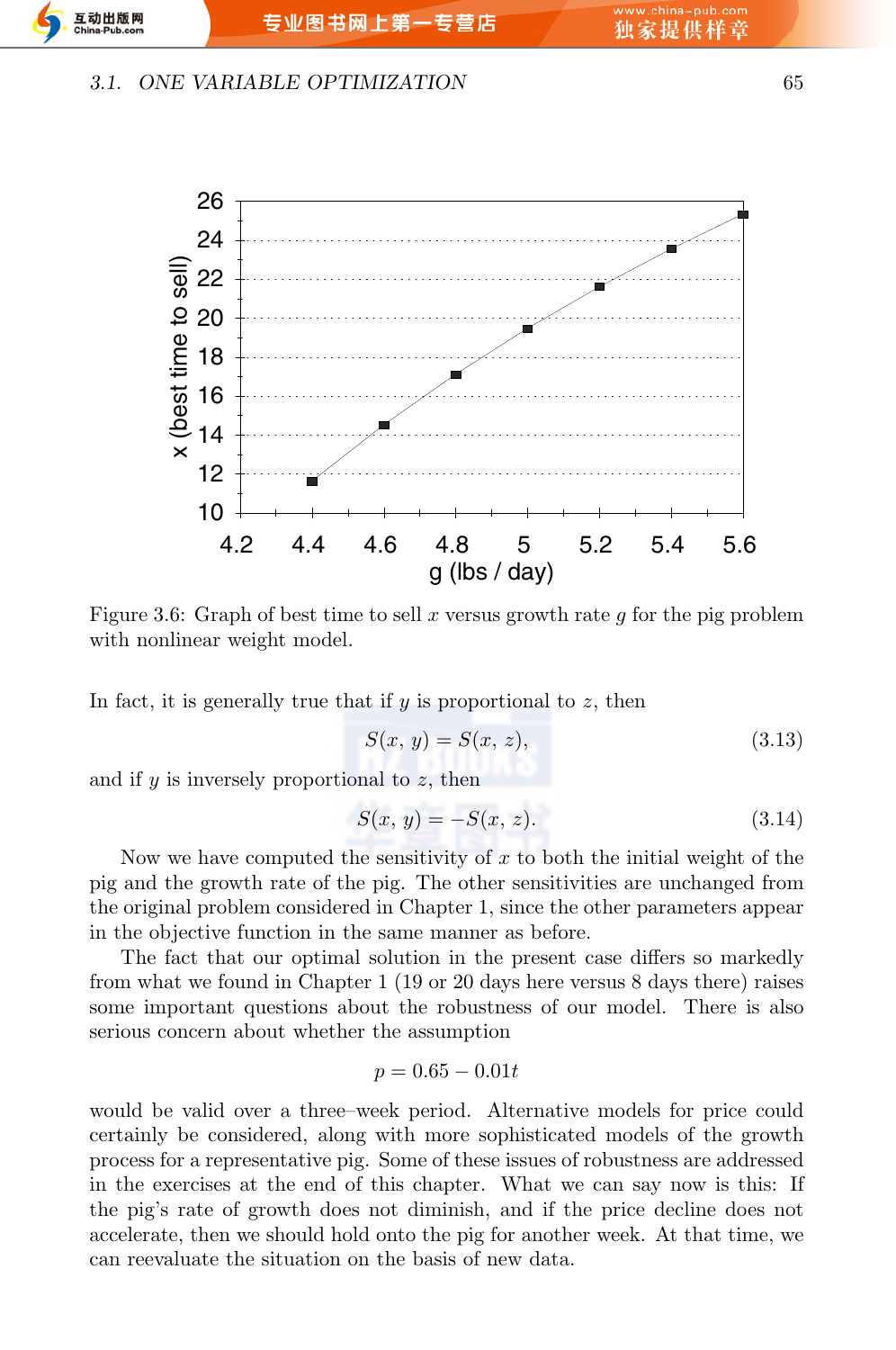

Figure 3.7: Map showing the number of emergency calls per year in each one square mile area of the city. Up is north and right is east.

## **3.2 Multivariable Optimization**

The practical problems associated with locating the global optimum of a function of several variables are similar in many ways to those discussed in the preceding section. Additional complications arise because of the dimension of the problem. Graphical techniques are not available in dimensions *n >* 3, and solving  $\nabla f = 0$  becomes more complicated as the number of independent variables increases. Constrained optimization is also more difficult because the geometry of the feasible region can be more complicated.

**Example 3.2.** A suburban community intends to replace its old fire station with a new facility. The old station was located at the historical city center. City planners intend to locate the new facility more scientifically. A statistical analysis of response–time data yielded an estimate of  $3.2 + 1.7r^{0.91}$  minutes required to respond to a call *r* miles away from the station. (The derivation of this formula is the subject of Exercises 17 and 18 in Chapter 8.) Estimates of the frequency of calls from different areas of the city were obtained from the fire chief. They are presented in Figure 3.7. Each block represents one square mile, and the numbers inside each block represent the number of emergency calls per year for that block. Find the best location for the new facility.

We will represent locations on the city map by coordinates  $(x, y)$ , where  $x$  is the distance in miles to the west side of town, and *y* is the distance in miles to the south side. For example, (0*,* 0) represents the lower left–hand corner of the map, and (0*,* 6) represents the upper left–hand corner. For simplicity we will divide the city into nine  $2 \times 2$ –mile squares and assume that each emergency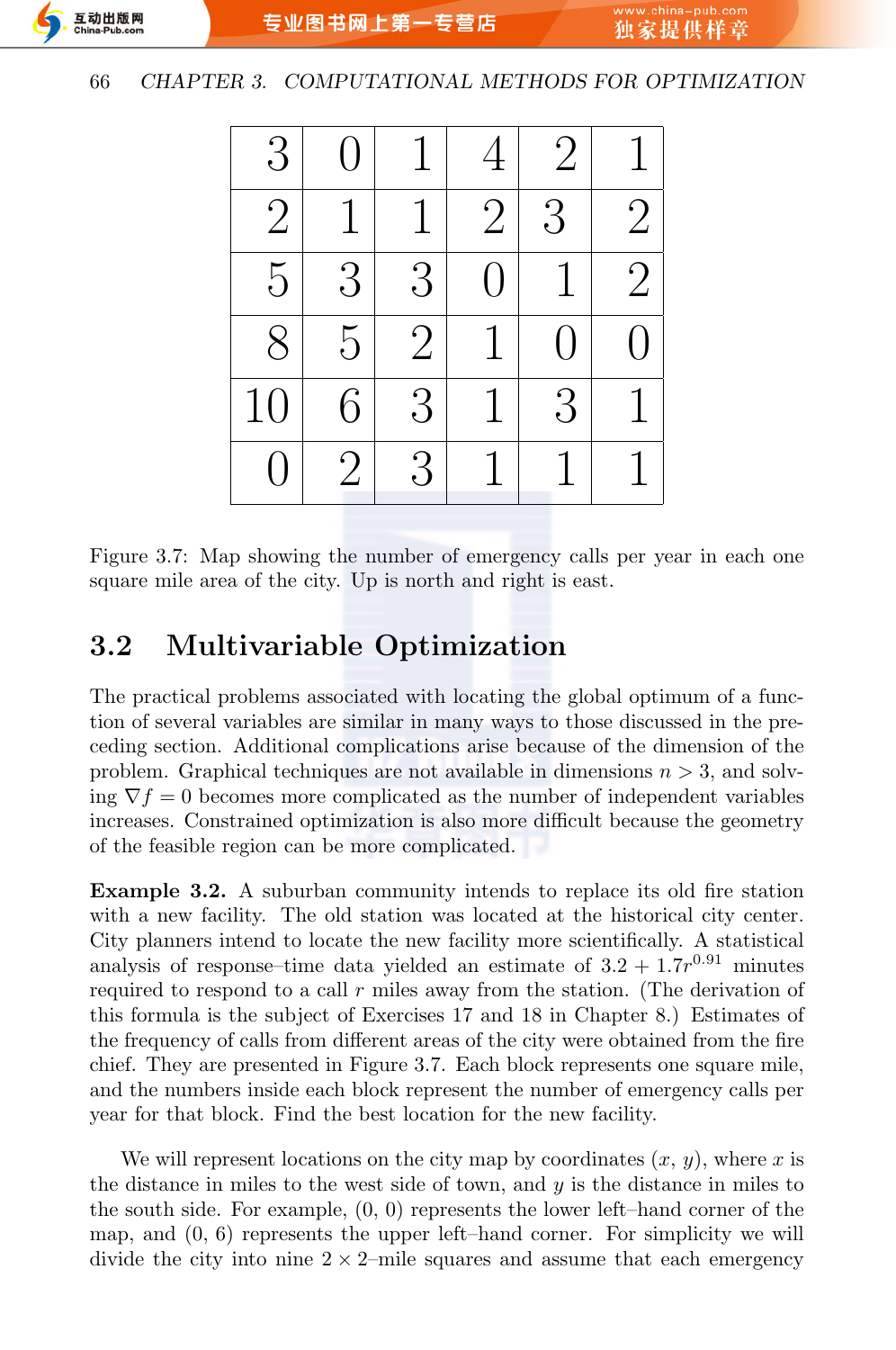#### *3.2. MULTIVARIABLE OPTIMIZATION* 67



Figure 3.8: 3–D graph of average response time  $z = f(x, y)$  from (3.15) versus map location  $(x, y)$  for the facility location problem.

is located at the center of the square. If  $(x, y)$  is the location of the new fire station, the average response time to a call is  $z = f(x, y)$ , where

$$
z = 3.2 + 1.7 \left[ 6\sqrt{(x-1)^2 + (y-5)^2}^{0.91} \right. \n+ 8\sqrt{(x-3)^2 + (y-5)^2}^{0.91} + 8\sqrt{(x-5)^2 + (y-5)^2}^{0.91} \n+ 21\sqrt{(x-1)^2 + (y-3)^2}^{0.91} + 6\sqrt{(x-3)^2 + (y-3)^2}^{0.91} \n+ 3\sqrt{(x-5)^2 + (y-3)^2}^{0.91} + 18\sqrt{(x-1)^2 + (y-1)^2}^{0.91} \n+ 8\sqrt{(x-3)^2 + (y-1)^2}^{0.91} + 6\sqrt{(x-5)^2 + (y-1)^2}^{0.91} \Big| /84.
$$
\n(3.15)

The problem is to minimize  $z = f(x, y)$  over the feasible region  $0 \leq x \leq 6$ ,  $0 \leq y \leq 6.$ 

Figure 3.8 shows a 3–D graph of the objective function *f* over the feasible region. It appears as though *f* attains its minimum at the unique interior point at which  $\nabla f = 0$ . Figure 3.9 shows a contour plot of the level sets of *f*, indicating that  $\nabla f = 0$  near the point  $x = 2$  and  $y = 3$ .

Now, it is certainly possible to compute  $\nabla f$  in this problem, but it is not possible to solve  $\nabla f = 0$  algebraically. Further graphical analysis is possible, but this is especially cumbersome for functions of more than one variable. What is needed here is a simple global method for estimating the minimum.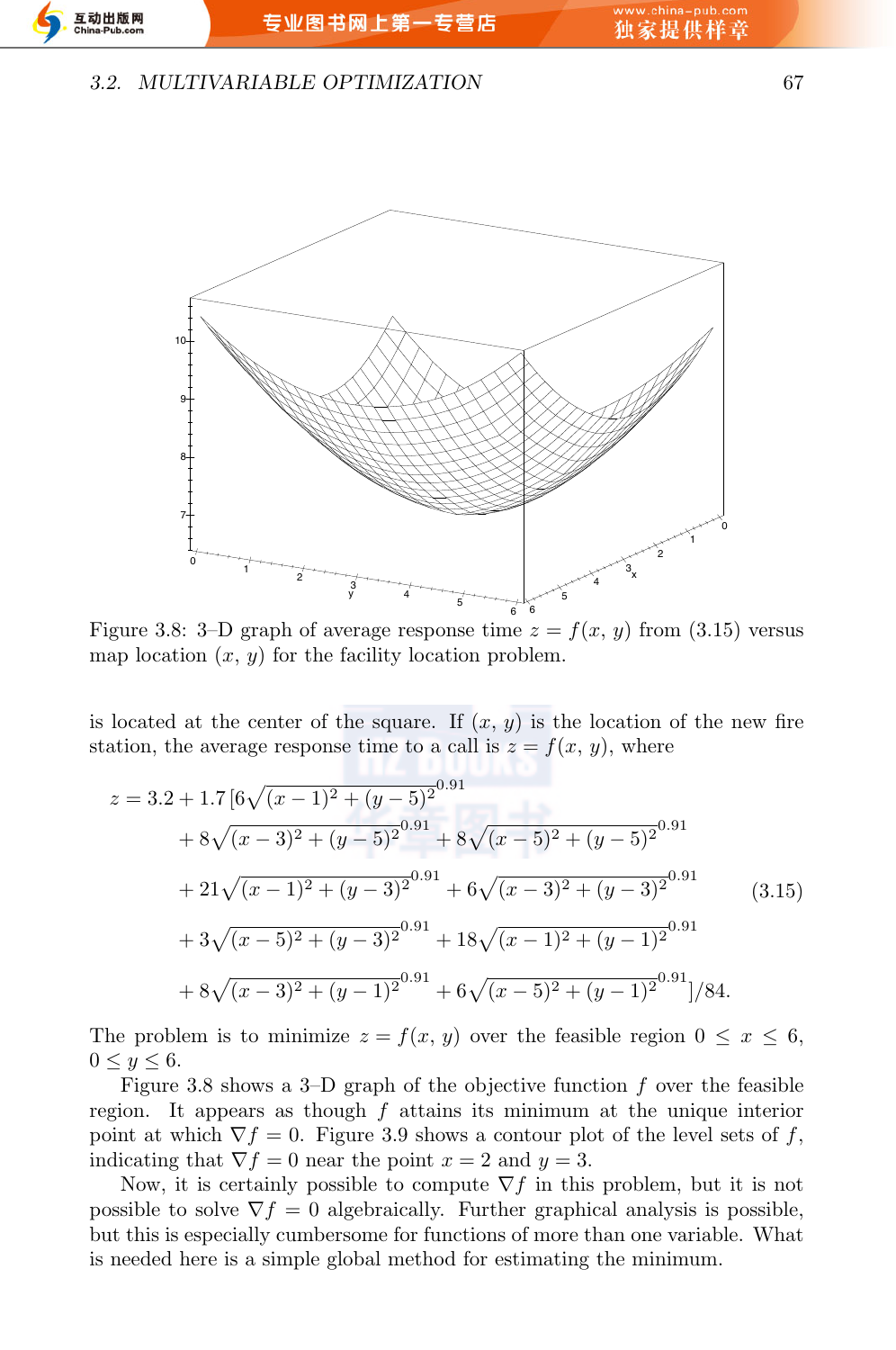

Figure 3.9: Contour plot of average response time  $z = f(x, y)$  from (3.15) versus map location  $(x, y)$  for the facility location problem.

Figure 3.10 presents an algorithm for random search. This optimization method simply picks *N* feasible points at random and selects the one that yields the smallest value of the objective function. The notation Random  $\{S\}$  denotes a randomly selected point from the set *S*. A computer implementation of random search was applied to the function in Eq.  $(3.15)$  with  $a = 0, b = 6, c =$  $0, d = 6$ , and  $N = 1,000$ . The resulting estimate of the minimum occurred at

$$
x min = 1.66
$$
  
\n
$$
y min = 2.73
$$
  
\n
$$
z min = 6.46.
$$
  
\n(3.16)

Since this algorithm involves random numbers, a repetition of the same computer implementation with the same inputs may produce slightly different outputs. The accuracy of random search is roughly the same as if the *N* points were to lie on an equally spaced grid over the entire feasible set. Such a grid would contain  $32 \times 32$  points  $(32^2 \approx 1,000)$ , so we would be accurate to within  $6/32 \approx 0.2$  in both *x* and *y*. Since  $\nabla f = 0$  at the minimum, we obtain much better accuracy in *z*. An alternative to random search would be a grid search (examine  $z = F(x, y)$  at *N* equally spaced points). The performance of grid search is essentially the same as random search, but random search is more flexible and easier to implement.

The estimates in Eq. (3.16) of the optimum location (1*.*7*,* 2*.*7) and the re-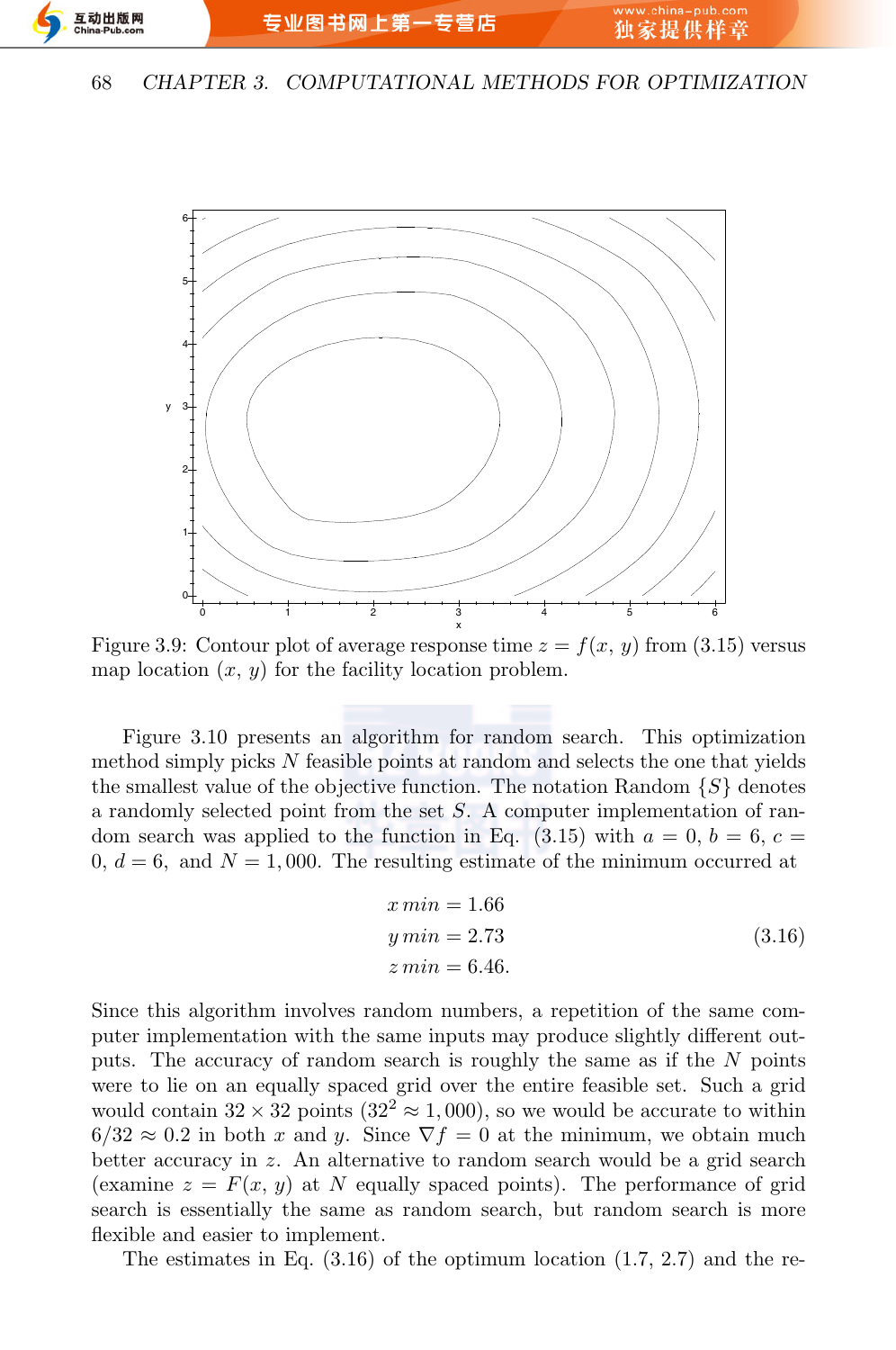

#### **Algorithm:** METHOD OF RANDOM SEARCH

| Variables: | $a =$ lower limit on x<br>$b =$ upper limit on x<br>$c =$ lower limit on y<br>$d =$ upper limit on y<br>$N =$ number of iterations<br>$x \, min =$ approximate x coordinate of minimum<br>$y \min =$ approximate y coordinate of minimum                                                                                                                                                                     |  |  |  |  |  |  |  |
|------------|--------------------------------------------------------------------------------------------------------------------------------------------------------------------------------------------------------------------------------------------------------------------------------------------------------------------------------------------------------------------------------------------------------------|--|--|--|--|--|--|--|
|            | $z \text{ min} =$ approximate value of $F(x, y)$ at minimum                                                                                                                                                                                                                                                                                                                                                  |  |  |  |  |  |  |  |
| Input:     | a, b, c, d, N                                                                                                                                                                                                                                                                                                                                                                                                |  |  |  |  |  |  |  |
| Process:   | Begin<br>$x \longleftarrow$ Random $\{[a, b]\}$<br>$y \longleftarrow$ Random $\{[c, d]\}$<br>$z\,min \leftarrow F(x, y)$<br>for $n=1$ to N do<br>Begin<br>$x \longleftarrow$ Random $\{[a, b]\}$<br>$y \longleftarrow$ Random $\{[c, d]\}$<br>$z \longleftarrow F(x, y)$<br>if $z < z min$ then<br>$x\min \longleftarrow x$<br>$y\,min \leftarrow y$<br>$z\,min \leftarrow z$<br>End<br>$\operatorname{End}$ |  |  |  |  |  |  |  |
| Output:    | $x \min, y \min, z \min$                                                                                                                                                                                                                                                                                                                                                                                     |  |  |  |  |  |  |  |

Figure 3.10: Pseudocode for the method of random search.

sulting average response time of 6*.*46 minutes were obtained by evaluating the objective function at  $N = 1,000$  random points in the feasible region. Better accuracy could be obtained by increasing *N*. However, the behavior of this simple, global method does not encourage such an approach. Each additional decimal place of accuracy requires increasing *N* by *a factor of one hundred*. Hence, this method is only suitable for obtaining a rough approximation of the optimum. For the present problem the answer we found is good enough. The simplifying assumptions we made earlier introduced errors on the order of one mile in emergency location, so there is no point in demanding more accuracy now. It is enough to state that the facility should be located around (1*.*7*,* 2*.*7) on the map, for an average response time of around 6.5 minutes. The exact location will, in any case, depend on several factors not incorporated into our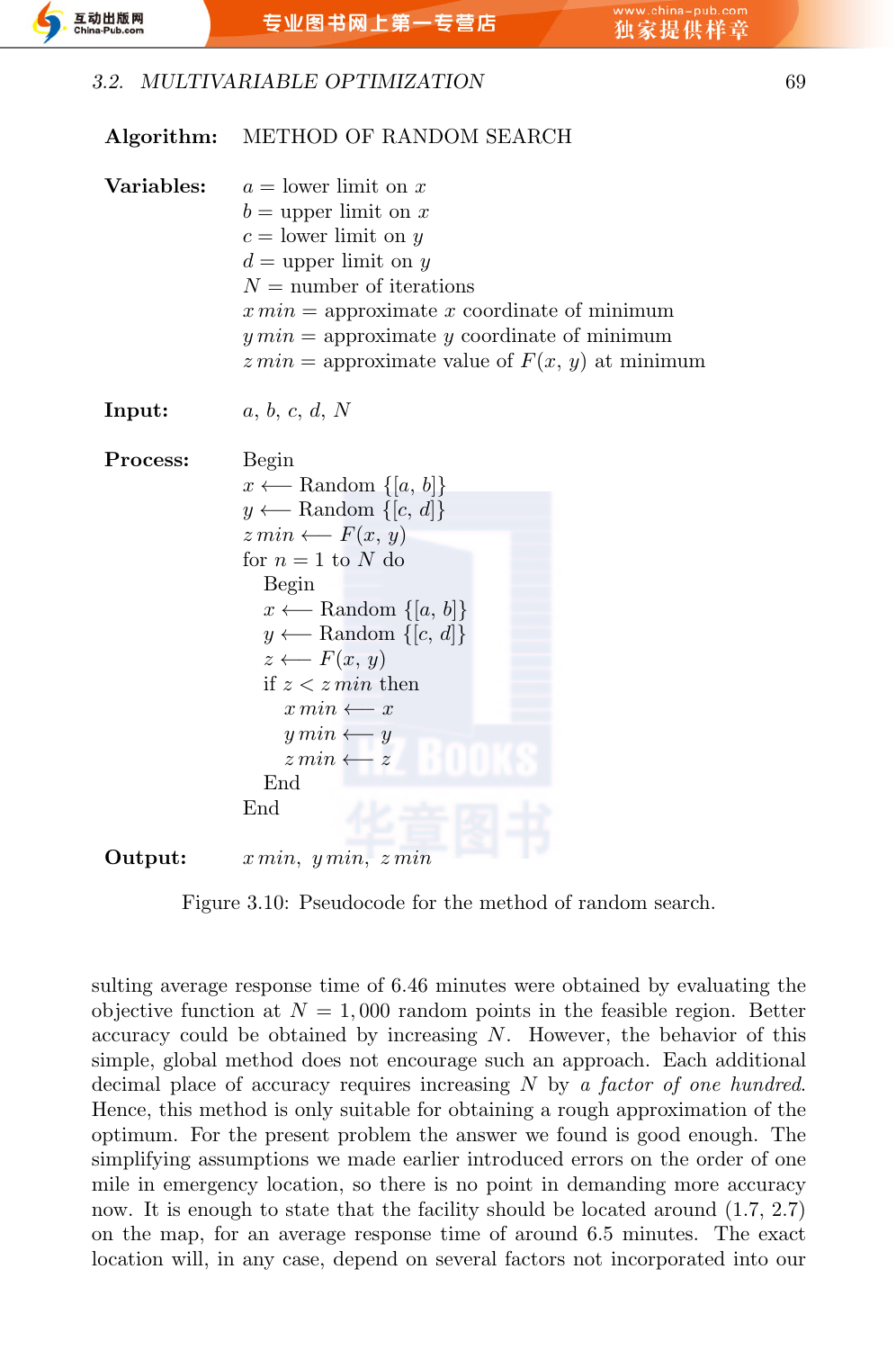model, such as the location of roads and the availability of land in the area of the optimal site. It is also reasonable to consider different definitions of an "optimal" location; see Exercise 3.6.

It is important to provide an estimate of the sensitivity of response time to the eventual facility location. Since  $\nabla f = 0$  at the optimal location, we do not expect  $f$  to vary much near  $(1.7, 2.7)$ . To obtain a more concrete understanding of the sensitivity of  $f$  to  $(x, y)$  near the optimum, we reran the random search program, replacing *f* by  $-f$  and bounding  $1.5 \leq x \leq 2$ ,  $2.5 \leq y \leq 3$ . After  $N = 100$  observations we found that the maximum of  $f$  over this region was approximately 6.49 minutes, or about 0.03 minutes longer than the observed optimum. It does not matter in any practical sense where in this half–mile square area we locate the station.

The random search methods employed in the preceding example are simple but slow. For some problems, where greater accuracy is required, such methods are unsuitable. If the functions involved are as complex as the objective in Example 3.2, then it will be very hard to obtain an accurate answer. More accurate and efficient methods for global optimization of functions of more than one variable are almost always based on the gradient. We now present an example in which these methods are more tractable, because the gradient is easier to compute.

**Example 3.3.** A manufacturer of lawn furniture makes two types of lawn chairs, one with a wood frame and one with a tubular aluminum frame. The wood–frame model costs \$18 per unit to manufacture, and the aluminum–frame model costs \$10 per unit. The company operates in a market where the number of units that can be sold depends on the price. It is estimated that in order to sell *x* units per day of the wood–frame model and *y* units per day of the aluminum–frame model, the selling price cannot exceed  $10 + 31x^{-0.5} + 1.3y^{-0.2}$ \$/unit for wood–frame chairs, and 5 + 15*y <sup>−</sup>*0*.*<sup>4</sup> + 0*.*8*x <sup>−</sup>*0*.*<sup>08</sup> \$/unit for aluminum– frame chairs. Find the optimal production levels.

The objective is to maximize the profit function  $z = f(x, y)$  \$/day over the feasible set of production levels  $x \geq 0$ ,  $y \geq 0$ , where

$$
z = x(10 + 31x^{-0.5} + 1.3y^{-0.2}) - 18x
$$
  
+
$$
y(5 + 15y^{-0.4} + 0.8x^{-0.08}) - 10y.
$$
 (3.17)

Figure 3.11 shows a graph of *f*. The graph indicates that *f* has a unique interior maximum at the point where  $\nabla f = 0$ . Figure 3.12 shows the level sets of f. This graph suggests that the maximum occurs around  $x = 5$  and  $y = 6$ . We calculate the gradient  $\nabla f(x, y) = (\partial z/\partial x, \partial z/\partial y)$  to get

$$
\frac{\partial z}{\partial x} = 15.5x^{-0.5} - 8 + 1.3y^{-0.2} - 0.064yx^{-1.08}
$$
  

$$
\frac{\partial z}{\partial y} = 9y^{-0.4} - 5 + 0.8x^{-0.08} - 0.26xy^{-1.2}.
$$
 (3.18)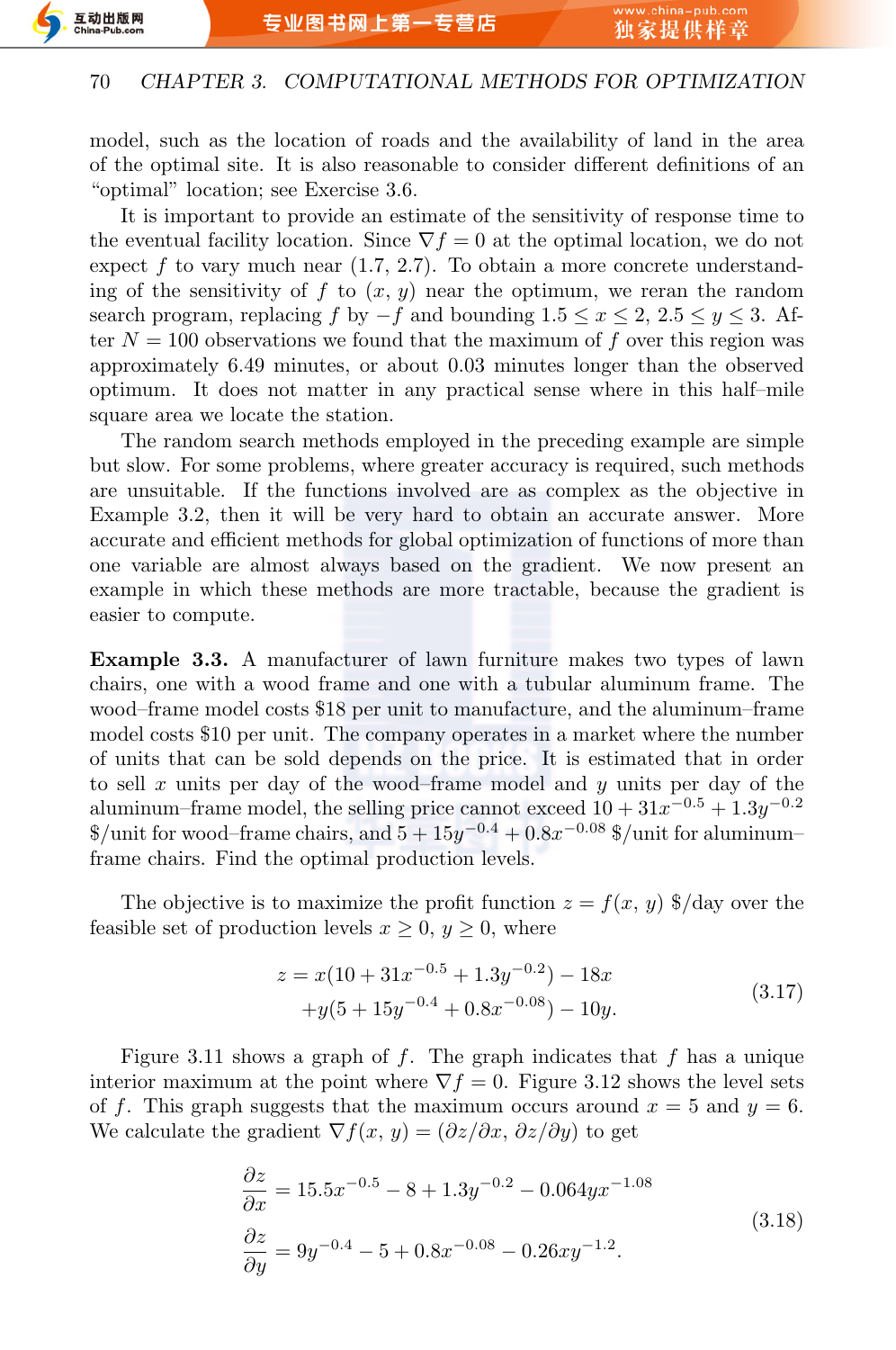#### *3.2. MULTIVARIABLE OPTIMIZATION* 71



Figure 3.11: 3–D graph of profit  $z = f(x, y)$  from (3.17) versus the number *x* of wood–frame chairs and the number *y* of aluminum–frame chairs produced per day in the lawn chair problem.



Figure 3.12: Contour graph of profit  $\dot{z} = f(x, y)$  from (3.17) versus the number *x* of wood–frame chairs and the number *y* of aluminum–frame chairs produced per day in the lawn chair problem.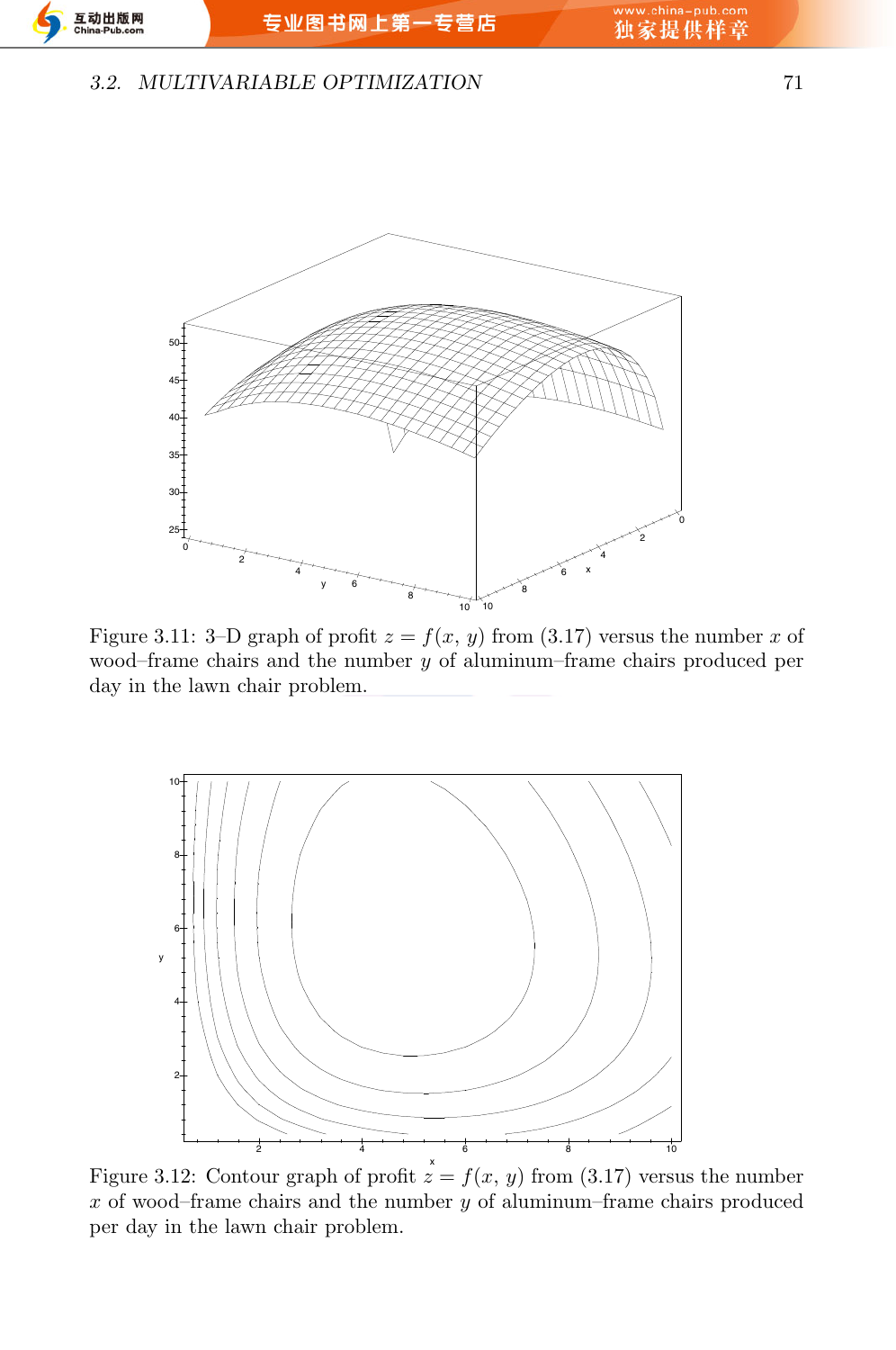A random search of  $N = 1,000$  points over the region  $0 \le x \le 10, 0 \le y \le 10$ yields an observed maximum of \$52.06 per day at the production level *x* = 4*.*8 and  $y = 5.9$  chairs per day. To obtain a more accurate numerical estimate of the optimum point, we will use a multivariable version of Newton's method to solve the gradient equation  $\nabla f = 0$ . Figure 3.13 gives the algorithm for Newton's method in two variables.

We are given a set of differentiable functions,  $f_1, \ldots, f_n$ , and an approximate root  $(x_1(0), \ldots, x_n(0))$  to the system of equations

$$
f_1(x_1, ..., x_n) = 0
$$
  
\n
$$
\vdots
$$
  
\n
$$
f_n(x_1, ..., x_n) = 0.
$$
  
\n(3.19)

In order to simplify the explanation, and to clarify the connection between the one–variable and multivariable Newton's method, we will use vector notation. Let  $x = (x_1, \ldots, x_n)$  and  $F(x) =$  $(f_1(x), \ldots, f_n(x))$  so that we can rewrite Eq. (3.19) in the form  $F(x) = 0$  and  $x(0)$  is the initial estimate of the root. Newton's method produces a sequence of increasingly accurate estimates  $x(1)$ ,  $x(2), x(3), \ldots$  to the actual root  $F(x) = 0$  using a linear approximation. Near  $x = x(0)$  we have  $F(x) \approx F(x(0)) + A(x - x(0))$ , where *A* is the matrix of partial derivatives

$$
A = \begin{pmatrix} \partial f_1/\partial x_1 & \cdots & \partial f_1/\partial x_n \\ \vdots & & \vdots \\ \partial f_n/\partial x_1 & \cdots & \partial f_n/\partial x_n \end{pmatrix}
$$

evaluated at  $x = x(0)$ . This is the multivariable version of the tangent line approximation. To obtain a better estimate  $x = x(1)$ to the actual root  $F(x) = 0$ , we set  $F(x(0)) + A(x - x(0)) = 0$  and solve for  $x = x(1)$  to get  $x(1) = x(0) - A^{-1}F(x(0))$ . This is exactly the same formula as in the one–variable case, except that we cannot divide by the derivative matrix, so we take the inverse. Once we are sufficiently close to the root, each successive approximation is accurate to about twice as many decimal places as the preceding estimate. Just as in the one–variable case, the sequence of estimates produced by Newton's method converges rapidly to the actual root.

The pseudocode in Figure 3.13 implements Newton's method in two variables using the formula for the inverse of a  $2 \times 2$  matrix

$$
\begin{pmatrix} q & r \\ s & t \end{pmatrix}^{-1} = \frac{1}{qt - rs} \begin{pmatrix} t & -r \\ -s & q \end{pmatrix}.
$$

In the general case, it is necessary to compute the inverse of the derivative matrix *A* by other methods. For more details on Newton's method in several variables, see Press, et al. (2002).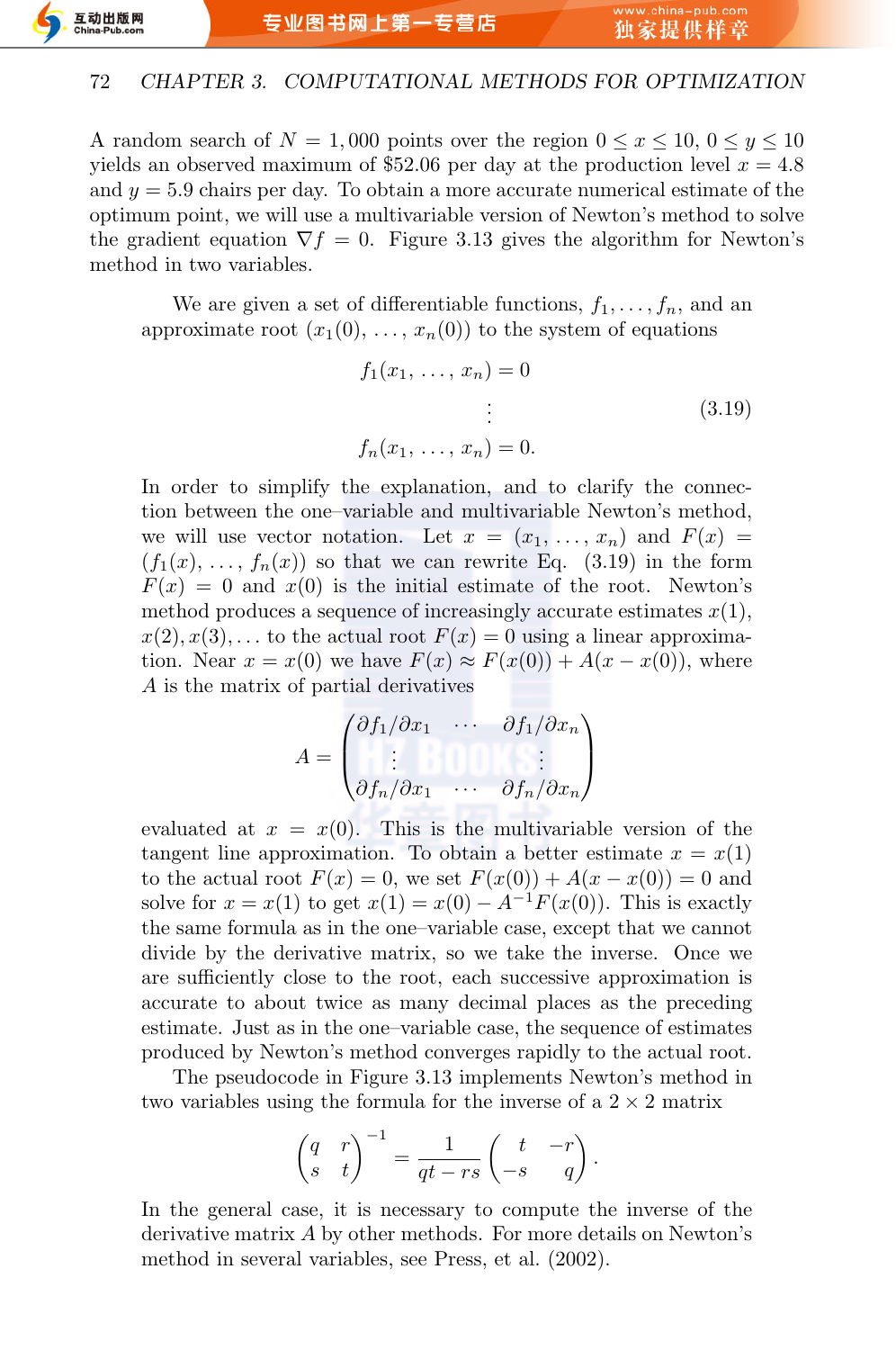

#### *3.2. MULTIVARIABLE OPTIMIZATION* 73

**Algorithm:** NEWTON'S METHOD IN TWO VARIABLES

**Variables:**  $x(n) =$  approximate *x* coordinate of the root after *n* iterations.  $y(n)$  = approximate *y* coordinate of the root after *n* iterations.  $N =$  number of iterations

**Input:**  $x(0), y(0), N$ 

**Process:** Begin for  $n=1$  to  $N$  do Begin *q ←− ∂F/∂x*(*x*(*n −* 1)*, y*(*n −* 1)) *r ←− ∂F/∂y*(*x*(*n −* 1)*, y*(*n −* 1)) *s ←− ∂G/∂x*(*x*(*n −* 1)*, y*(*n −* 1)) *t ←− ∂G/∂y*(*x*(*n −* 1)*, y*(*n −* 1)) *u ←− −F*(*x*(*n −* 1)*, y*(*n −* 1)) *v* ← −*G*( $x(n-1)$ *, y*( $n-1$ )) *D ←− qt − rs x*(*n*) *←− x*(*n −* 1) + (*ut − vr*)*/D y*(*n*) *←− y*(*n −* 1) + (*qv − su*)*/D* End End

**Output:**  $x(N), y(N)$ 

Figure 3.13: Pseudocode for Newton's method in two variables.

In our problem we have  $\hfill\blacksquare$ 

$$
F(x, y) = 15.5x^{-0.5} - 8 + 1.3y^{-0.2} - 0.064yx^{-1.08}
$$
  
\n
$$
G(x, y) = 9y^{-0.4} - 5 + 0.8x^{-0.08} - 0.26xy^{-1.2},
$$
\n(3.20)

and so we can compute that

$$
\frac{\partial F}{\partial x} = 0.06912yx^{-2.08} - 7.75x^{-1.5}
$$
  
\n
$$
\frac{\partial F}{\partial y} = -0.064x^{-1.08} - 0.26y^{-1.2}
$$
  
\n
$$
\frac{\partial G}{\partial x} = -0.064x^{-1.08} - 0.26y^{-1.2}
$$
  
\n
$$
\frac{\partial G}{\partial y} = 0.312xy^{-2.2} - 3.6y^{-1.4}.
$$
\n(3.21)

We used a computer implementation of Newton's method in two variables start-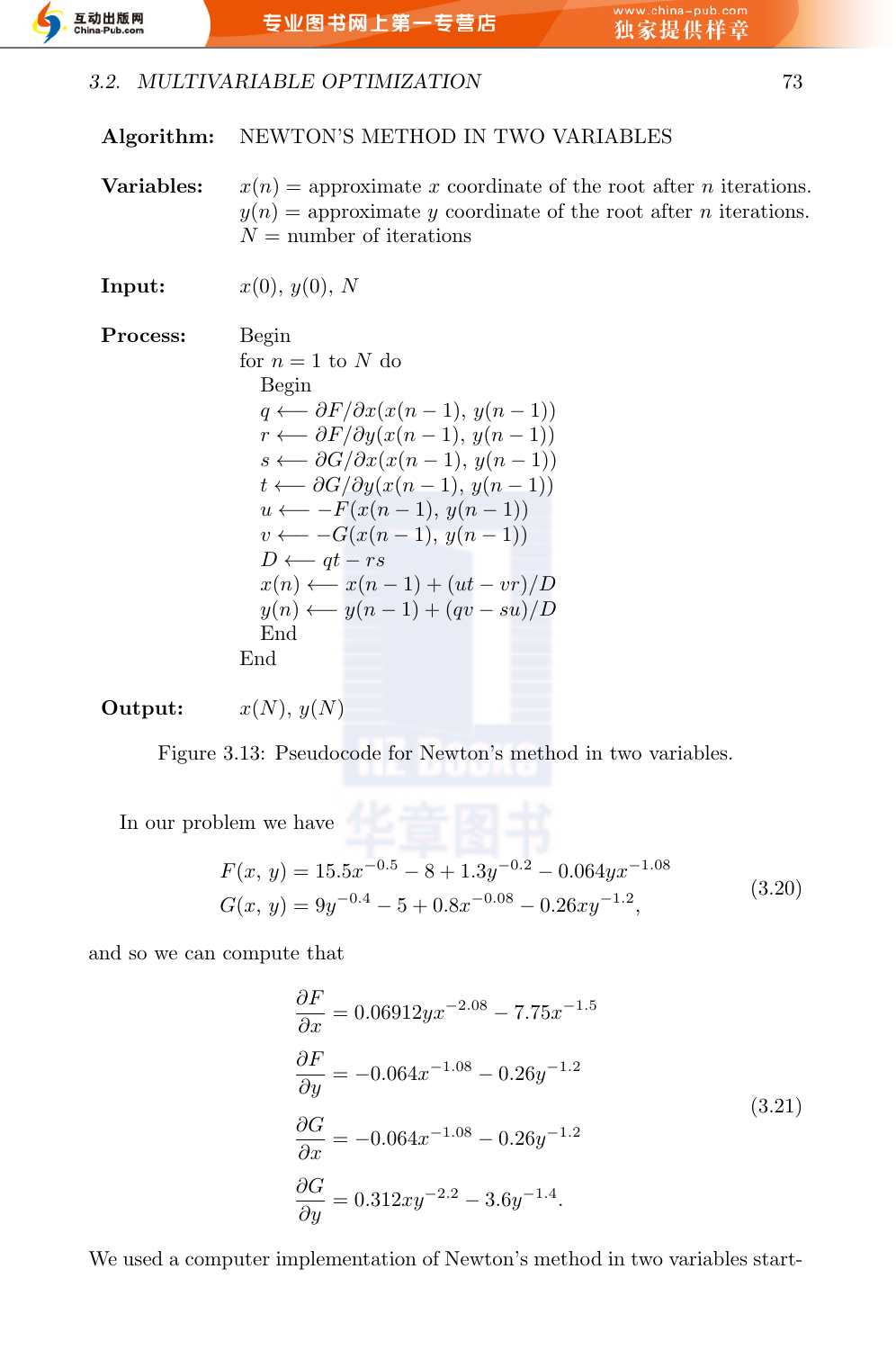

ing at  $x(0) = 5$ ,  $y(0) = 5$ . After  $N = 10$  iterations we obtained

$$
x = 4.68959
$$
  
y = 5.85199 (3.22)

as our estimate of the root. A further sensitivity run with  $N = 15$  was made to confirm these results. Substituting back into Eq.  $(3.17)$  yields  $z = 52.0727$ . Hence, the optimal solution to the lawn chair problem is to produce 4.69 wood– frame chairs and 5.85 aluminum–frame chairs per day, which should result in a net profit of \$52.07 per day.

As in the one–variable case, the accurate numerical solution of systems of equations is a two–step process. First, we must use a global method to estimate the location of the root. Graphical methods are useful if there are only two variables, but for most problems, a numerical method such as random search is necessary. A variety of more sophisticated global methods is also available, most of which are tailored to special classes of problems. Next, we use a fast local method to obtain an accurate solution, which must be verified either by sensitivity analysis of the parameters which control accuracy, or by substituting the numerical solution back into the original system of equations. Newton's method is a very fast local method that requires computing the partial derivatives. Various modifications exist which employ estimates of the partial derivatives; e.g., see Press, et al. (2002). Most spreadsheets and computer algebra systems have multivariable equation solvers, and solvers are also available in most numerical analysis software libraries and packages. To use one of these, begin with a global method to estimate the location of the root, then exercise the solver, and finally verify the solution as usual. Do not simply plug in the equations, use the solver, and accept the reported solution, as this can lead to serious errors. Many spreadsheets, computer algebra systems, and numerical analysis packages also have multivariable numerical optimizers. Usually these routines apply a variation of Newton's method based on numerical approximation of the derivatives. The same advice applies to these routines. Use a global method to approximate the optimum, exercise the numerical optimizer, and then perform sensitivity analysis on the tolerance parameters to ensure accuracy.

Multivariable optimization problems with constraints may be harder to solve. In some cases the optimum occurs in the interior of the feasible region, so that we may treat the problem as if there were no constraints. When the optimum occurs on the boundary, the situation is more complex. There are no simple, generally effective computational algorithms for solving such problems. The methods that do exist are tailored to the particular features of some special class of problems. In the next section we will discuss the most important of these.

### **3.3 Linear Programming**

Multivariable optimization problems with constraints are almost always difficult to solve. A variety of computational techniques has been developed to handle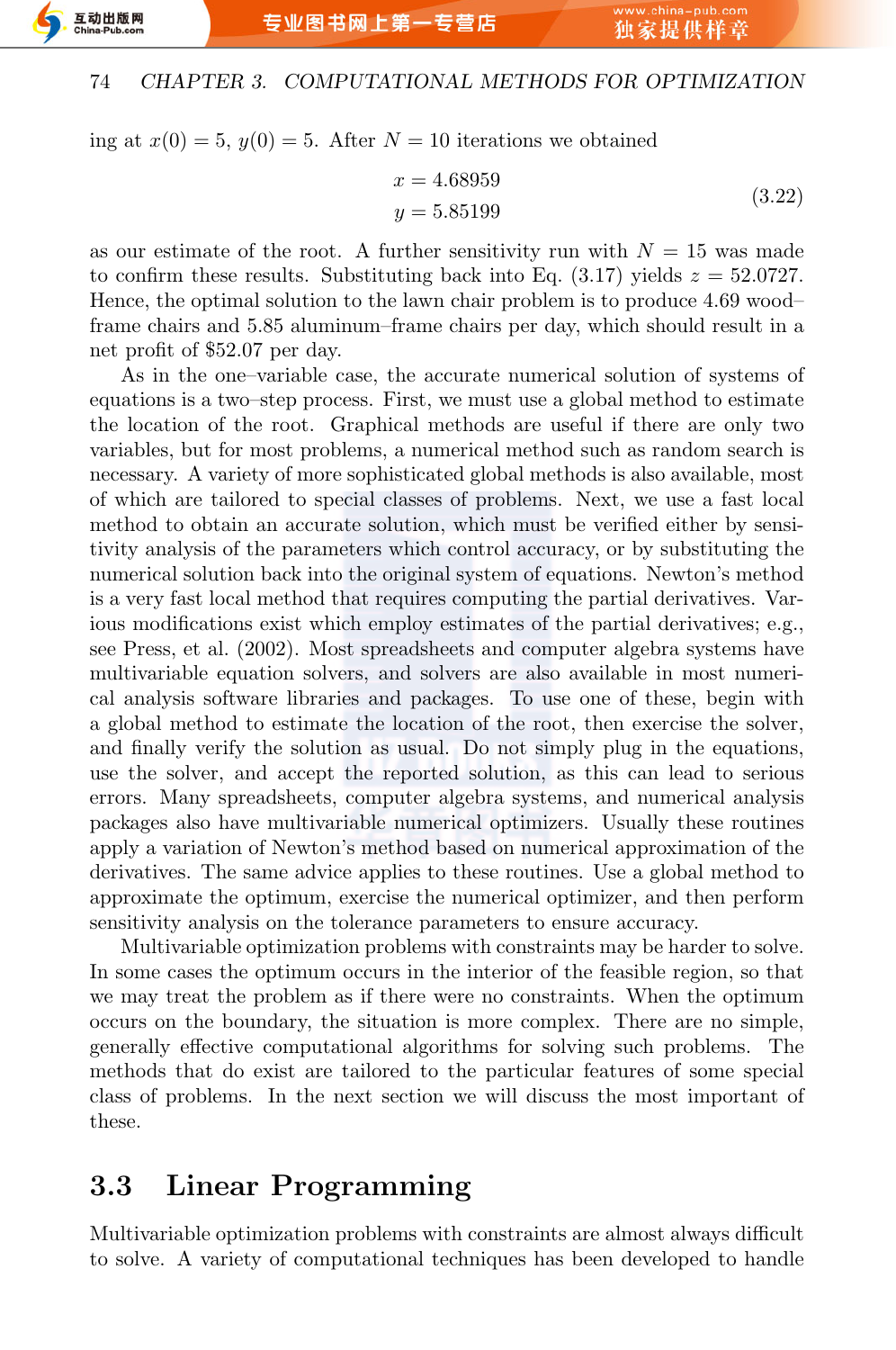#### *3.3. LINEAR PROGRAMMING* 75

| Requirements                | Corn | Wheat | Oats |
|-----------------------------|------|-------|------|
| per acre                    |      |       |      |
| Irrigation                  | 3.0  | 1.0   | 1.5  |
| $(\text{acre} - \text{ft})$ |      |       |      |
| Labor                       | 0.8  | 0.2   | 0.3  |
| $(\text{person-hrs/week})$  |      |       |      |
| Yield                       | 400  | 200   | 250  |
|                             |      |       |      |

Table 3.2: Data for the farm problem of Example 3.4.

special types of multivariable optimization problems, but good general methods do not yet exist, even at the most sophisticated levels. The area of research that considers the development of new computational methods for such problems is called *nonlinear programming*, and it is very active.

The simplest type of multivariable constrained optimization problem is one where both the objective function and the constraint functions are linear. The study of computational methods for such problems is called *linear programming*. Software packages for linear programming are widely available and are in frequent use for problems in manufacturing, investment, farming, transportation, and government. Typical large–scale problems involve thousands of decision variables and thousands of constraints. There are many well–documented cases where an operations analysis based on a linear programming model has generated savings in the millions of dollars. Details can be found in the literature on operations research and management science.

**Example 3.4.** A family farm has 625 acres available for planting. The crops the family is considering are corn, wheat, and oats. It is anticipated that 1,000 acre–ft of water will be available for irrigation, and the farmers will be able to devote 300 hours of labor per week. Additional data are presented in Table 3.2. Find the amount of each crop that should be planted for maximum profit.

We will use the five-step method. The results of step 1 are shown in Figure 3.14. Step 2 is to select the modeling approach. We will model this problem as a linear programming problem.

The standard (inequality) form of a linear programming model is as follows: Maximize the objective function  $y = f(x_1, \ldots, x_n)$  $c_1x_1 + \cdots + c_nx_n$  over the feasible region defined by the constraints

$$
a_{11}x_1 + \dots + a_{1n}x_n \le b_1
$$
  
\n
$$
\vdots \qquad \vdots \qquad \vdots
$$
  
\n
$$
a_{m1}x_1 + \dots + a_{mn}x_n \le b_m
$$
  
\n(3.23)

and  $x_1 \geq 0, \ldots, x_n \geq 0$ . This is a special case of the multivariable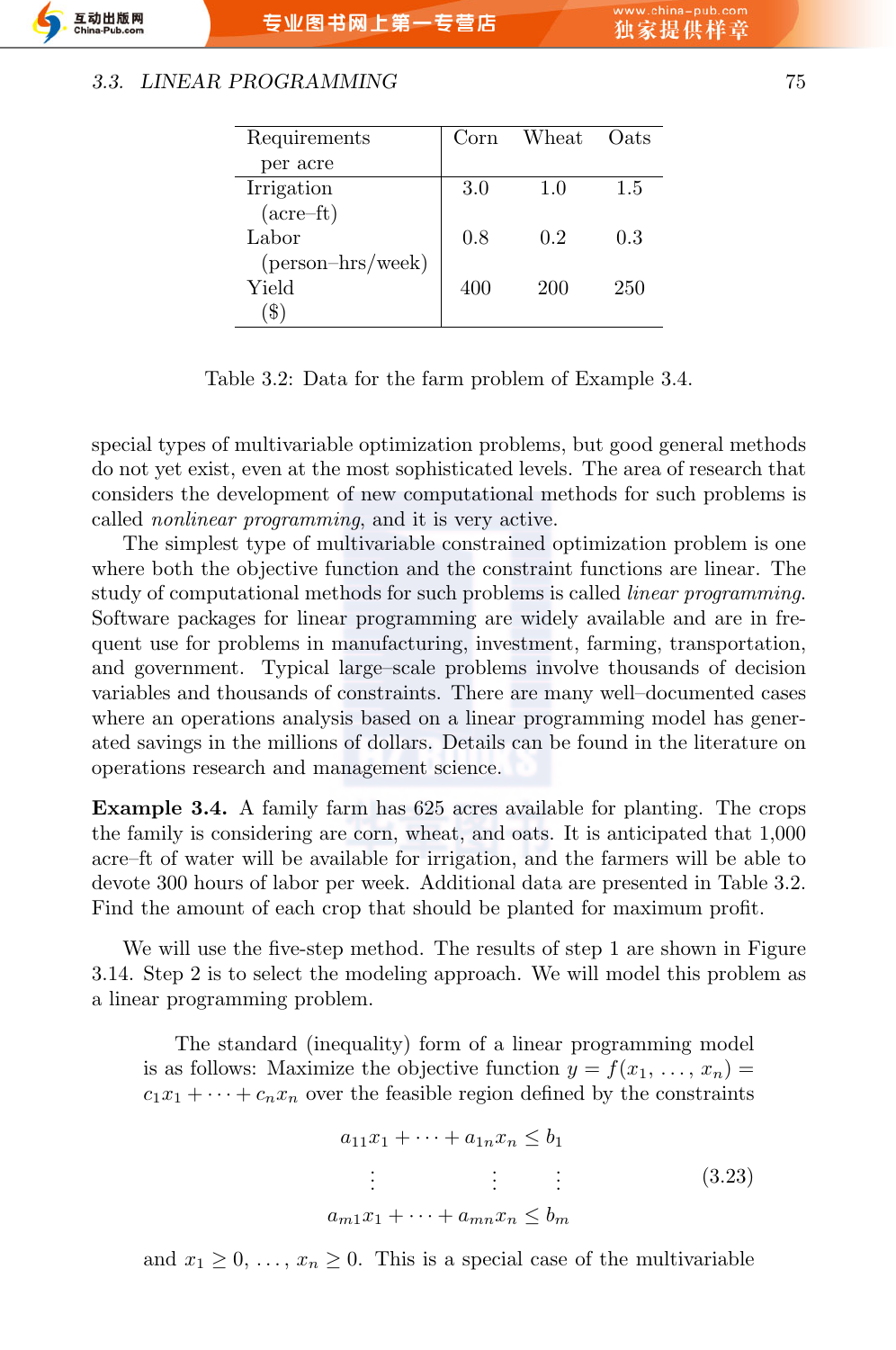- **Variables:**  $x_1$  = acres of corn planted  $x_2$  = acres of wheat planted  $x_3$  = acres of oats planted  $w =$  irrigation required (acre–ft)  $l =$ labor required (person–hrs/wk)  $t =$  total acreage planted  $y =$  total yield  $(\$)$ **Assumptions:**  $w = 3.0x_1 + 1.0x_2 + 1.5x_3$
- $l = 0.8x_1 + 0.2x_2 + 0.3x_3$  $t = x_1 + x_2 + x_3$  $y = 400x_1 + 200x_2 + 250x_3$  $w \le 1,000$ *l ≤* 300 *t ≤* 625  $x_1 \geq 0$ ;  $x_2 \geq 0$ ;  $x_3 \geq 0$

#### **Objective:** Maximize *y*

Figure 3.14: Results of step 1 of the farm problem.

constrained optimization problem discussed in Chapter 2. Let

$$
g_1(x_1, ..., x_n) = a_{11}x_1 + ... + a_{1n}x_n
$$
  
\n
$$
\vdots
$$
  
\n
$$
g_m(x_1, ..., x_n) = a_{m1}x_1 + ... + a_{mn}x_n
$$
  
\n
$$
g_{m+1}(x_1, ..., x_n) = x_1
$$
  
\n(3.24)

and

$$
g_{m+1}(x_1, \ldots, x_n) = x_1
$$

$$
\vdots
$$

$$
g_{m+n}(x_1, \ldots, x_n) = x_n.
$$

The constraints can be written in the form  $g_1 \leq b_1, \ldots, g_m \leq b_m$ and  $g_{m+1} \geq 0, \ldots, g_{m+n} \geq 0$ . The set of  $(x_1, \ldots, x_n)$  that satisfies these constraints is called the *feasible region*. It represents all feasible values for the decision variables  $x_1, \ldots, x_n$ . Since  $\nabla f = (c_1, \ldots, c_n)$ can never be zero, the function cannot attain its maximum in the interior of the feasible region. At a maximum on the boundary we must have

$$
\nabla f = \lambda_1 \nabla g_1 + \dots + \lambda_{m+n} \nabla g_{m+n} \tag{3.25}
$$

with  $\lambda_i \neq 0$  only if the *i*<sup>th</sup> constraint is binding. For  $i = 1, \ldots, m$ , the value of the Lagrange multiplier  $\lambda_i$  represents the potential increase in the maximum value of the objective function  $f(x_1, \ldots, x_n)$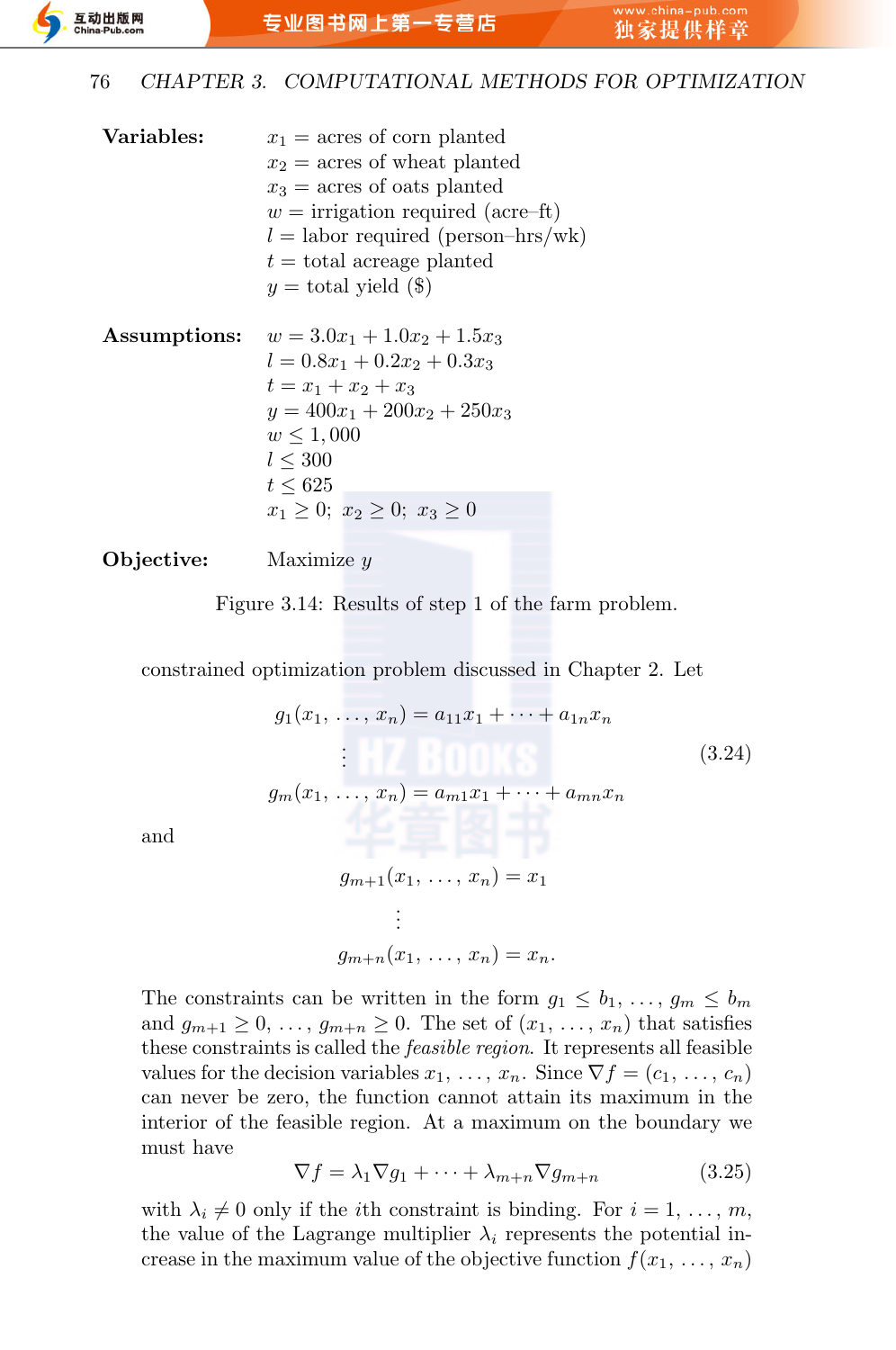#### *3.3. LINEAR PROGRAMMING* 77

互动出版网

 $-$ Pub co

that would result from relaxing the *i*th constraint by one unit (changing it to  $g_i(x_1, \ldots, x_n) \leq b_i + 1$ . Computation of the optimal solution to a linear programming problem is usually obtained by computer, using a variation of the *simplex method*. This method is based on the fact (which you can easily verify) that the optimal solution must occur at one of the corner points of the feasible region. Rather than go into the details involved in the algebra of the simplex method, we will concentrate on what you need to know in order to use a linear programming package correctly.

In the simplex method, the coordinates of a corner point are computed using the alternative (equality) form of a linear programming problem: Maximize  $y = c_1 x_1 + \cdots + c_n x_n$  over the set

$$
a_{11}x_1 + \dots + a_{1n}x_n + x_{n+1} = b_1
$$
  
\n
$$
a_{21}x_1 + \dots + a_{2n}x_n + x_{n+2} = b_2
$$
  
\n
$$
\vdots
$$
  
\n
$$
a_{m1}x_1 + \dots + a_{mn}x_n + x_{n+m} = b_m
$$
  
\n(3.26)

and  $x_1 \geq 0, \ldots, x_{n+m} \geq 0$ . The variable  $x_{n+i}$  is called a *slack variable* because it represents the amount of slack remaining in the *i*th constraint. The *i*th constraint is binding when the slack variable  $x_{n+i} = 0$ . The coordinates of a corner point can be obtained by setting *n* of the variables  $x_1, \ldots, x_{m+n}$  equal to zero, and then solving the resulting *m* equations in *m* unknowns. The corner point is feasible if the remaining *m* variables (called *basic variables*) turn out to be nonnegative.

Suppose that we have a moderate size linear programming problem, with  $n = 50$  variables and  $m = 100$  constraints. The number of corner points is equal to the number of possible choices for which 50 of the 150 variables (50 decision variables plus 100 slack variables) we set equal to zero. The number of possible ways to choose 50 out of 150 is  $(150!)/(50!)(100!)$ , or around  $2 \times 10^{40}$ . A computer program that could check one corner point every nanosecond would take around  $8 \times 10^{30}$  years to solve this problem, which is representative of a typical linear programming application. The simplex method typically calculates only a selected subset of the corner points (a very small fraction of the total). A linear program of size  $n = 50$ ,  $m = 100$  can be solved quickly on a mainframe computer. As of this writing, a problem of this size is at the upper limits of what can be solved in a reasonable amount of time on a personal computer, but technological advances will certainly push these limits further in the near future. As a general rule, the execution time for a linear program using the simplex method is proportional to *m*<sup>3</sup> , so that an order–of–magnitude improvement in processor speed more than doubles the size of the linear program that can be handled by a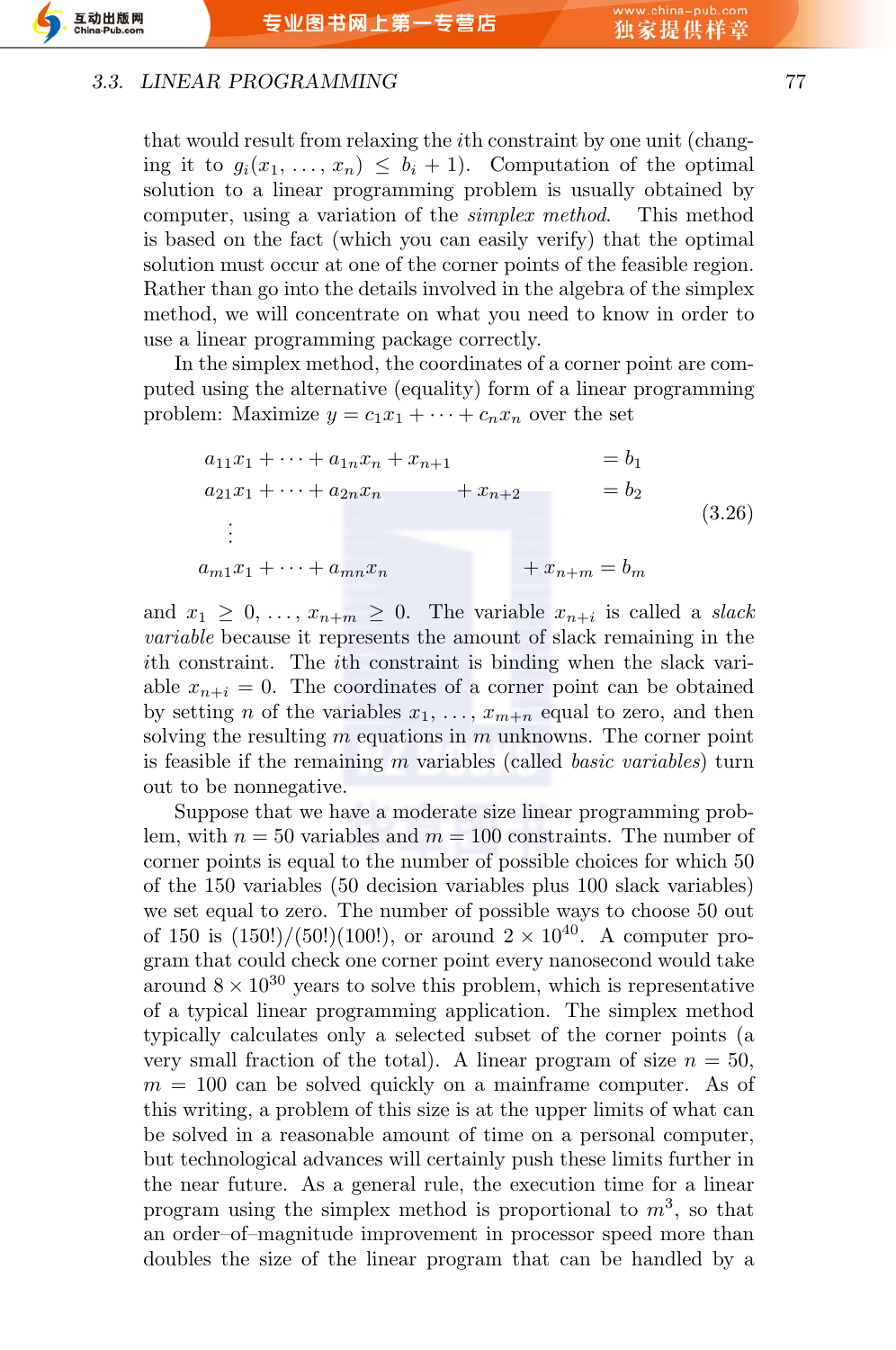given machine. For the problems in this book, any good computer implementation of the simplex method will be adequate. It is not recommended that these problems be solved by hand.

Step 3 is to formulate the linear programming model in the standard form. In our problem the decision variables are the number of acres of each crop *x*1*, x*2, and  $x_3$ . We want to maximize the total yield,  $y = 400x_1 + 200x_2 + 250x_3$ , over the set

$$
3.0x_1 + 1.0x_2 + 1.5x_3 \le 1,000
$$
  

$$
0.8x_1 + 0.2x_2 + 0.3x_3 \le 300
$$
  

$$
x_1 + x_2 + x_3 \le 625
$$
 (3.27)

and  $x_1 \geq 0, x_2 \geq 0, x_3 \geq 0$ .

Step 4 is to solve the problem. We used a computer implementation of the simplex method called LINDO, written by Linus Schrage. The results of step 4 are shown in Figure 3.15. The optimal solution is  $Z = 162,500$  at  $x_1 = 187.5, x_2 = 437.5, x_3 = 0$ . Since the slack variables for rows 2 and 4 are zero, the first and third constraints are binding. Since the slack variable for row 3 is equal to 62*.*5, the second constraint is not binding.

Step 5 is to answer the question. The question was how much of each crop to plant. The optimal solution is to plant 187.5 acres of corn, 437.5 acres of wheat, and no oats. This should yield \$162,500. The optimal crop mixture we found uses all 625 acres and all 1,000 acre–ft of irrigation water, but only 237.5 of the available 300 person–hours of labor per week. Thus, there will be 62.5 person–hours per week that may be devoted to other profitable activities, or to leisure.

We will begin our sensitivity analysis by considering the amount of water available for irrigation. This amount will vary as a result of rainfall and temperature, which determine the status of the farm's irrigation pond. It would also be possible to purchase additional irrigation water from a nearby farm. Figure 3.16 illustrates the effect of one additional acre–ft of irrigation water on our optimal solution. Now we can plant an additional half–acre of corn (a more profitable crop), and in fact we save a little bit of labor (0.3 person–hours per week). The net result is an additional \$100 in yield.

The \$100 is the shadow price for this resource (irrigation water). The farm should be willing to purchase additional irrigation water for up to \$100 per acre–ft. Alternatively, it should be unwilling to part with its own irrigation water for less than \$100 per acre–ft. In Fig. 3.15, the shadow prices for the three resources (water, labor, and land) are called *dual prices*. They appear next to the corresponding slack variables. An additional acre of land would also be worth \$100. Additional labor is worth \$0, since there is an excess.

The dollar amount per acre that each crop will yield varies with the weather and the market. Figure 3.17 shows the effect of a slightly higher yield for corn. This would not affect our decision variables  $x_1, x_2$ , and  $x_3$  (the amount of each crop we should plant). Our yield increases, of course, by  $50x_1 = $9,375$ . It is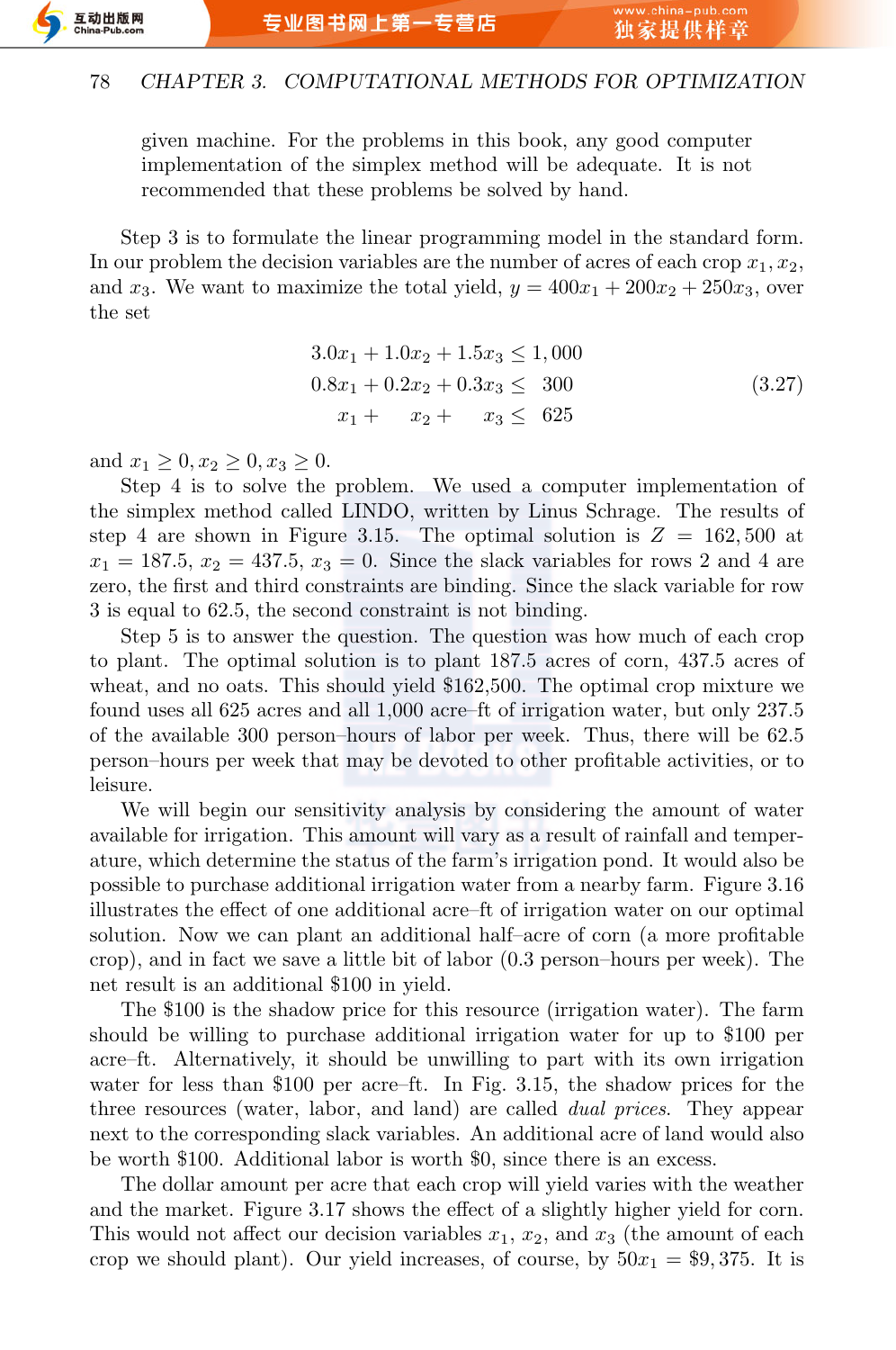| MAX        400  X1  +  200  X2  +  250  X3 |    |                                       |                |               |            |  |
|--------------------------------------------|----|---------------------------------------|----------------|---------------|------------|--|
| SUBJECT TO                                 |    |                                       |                |               |            |  |
|                                            |    | 2) $3 X1 + X2 + 1.5 X3 \le 1000$      |                |               |            |  |
|                                            |    | 3) $0.8 X1 + 0.2 X2 + 0.3 X3 \le 300$ |                |               |            |  |
|                                            |    | 4) $X1 + X2 + X3 \le 625$             |                |               |            |  |
| END                                        |    |                                       |                |               |            |  |
|                                            |    |                                       |                |               |            |  |
| LP OPTIMUM FOUND AT STEP                   |    |                                       |                | $\mathcal{L}$ |            |  |
|                                            |    |                                       |                |               |            |  |
|                                            |    | OBJECTIVE FUNCTION VALUE              |                |               |            |  |
|                                            |    |                                       |                |               |            |  |
|                                            |    | 1) 162500.000                         |                |               |            |  |
|                                            |    |                                       |                |               |            |  |
| VARIABLE                                   |    |                                       | VALUE          | REDUCED COST  |            |  |
|                                            | X1 |                                       | 187.500000     |               | .000000    |  |
|                                            | X2 | 437.500000                            |                |               | .000000    |  |
|                                            | X3 |                                       | .000000        |               | $-.000015$ |  |
|                                            |    |                                       |                |               |            |  |
|                                            |    |                                       |                |               |            |  |
|                                            |    | ROW SLACK OR SURPLUS DUAL PRICES      |                |               |            |  |
|                                            | 2) |                                       | .000000        |               | 100.000000 |  |
|                                            | 3) |                                       | 62.500000      |               | .000000    |  |
|                                            | 4) |                                       | .000000        |               | 99,999980  |  |
|                                            |    |                                       |                |               |            |  |
| NO. ITERATIONS=                            |    |                                       | $\overline{2}$ |               |            |  |
|                                            |    |                                       |                |               |            |  |

Figure 3.15: Optimal solution to the farm problem using the linear programming package LINDO.

also interesting to note the change in the shadow prices. Water is at more of a premium when corn is more valuable. (Although both the water and the land constraints are binding, it is the water constraint that keeps us from planting more corn in place of wheat.)

Figure 3.18 shows what happens if oats yield a bit more than expected. A very small change in this parameter has a very significant effect on our optimal decision. Now we plant oats instead of wheat. We also plant considerably less corn than before. Apparently, our model is quite sensitive to this parameter. This being the case, it seems appropriate to consider the sensitivity to this parameter in more depth.

Let *c* denote the yield ( $\frac{f}{a}$  acre) for oats, so that our objective function  $f(x) =$  $400x_1 + 200x_2 + cx_3$ . Note that the value of *c* does not affect the shape of the feasible region *S*. Several additional model runs were made varying *c*. For  $c \le 250$  the optimal solution is at the corner point (187.5, 437.5, 0), and for  $c > 250$  the optimal solution is at the adjacent corner point  $(41.66, 0, 583.33)$ .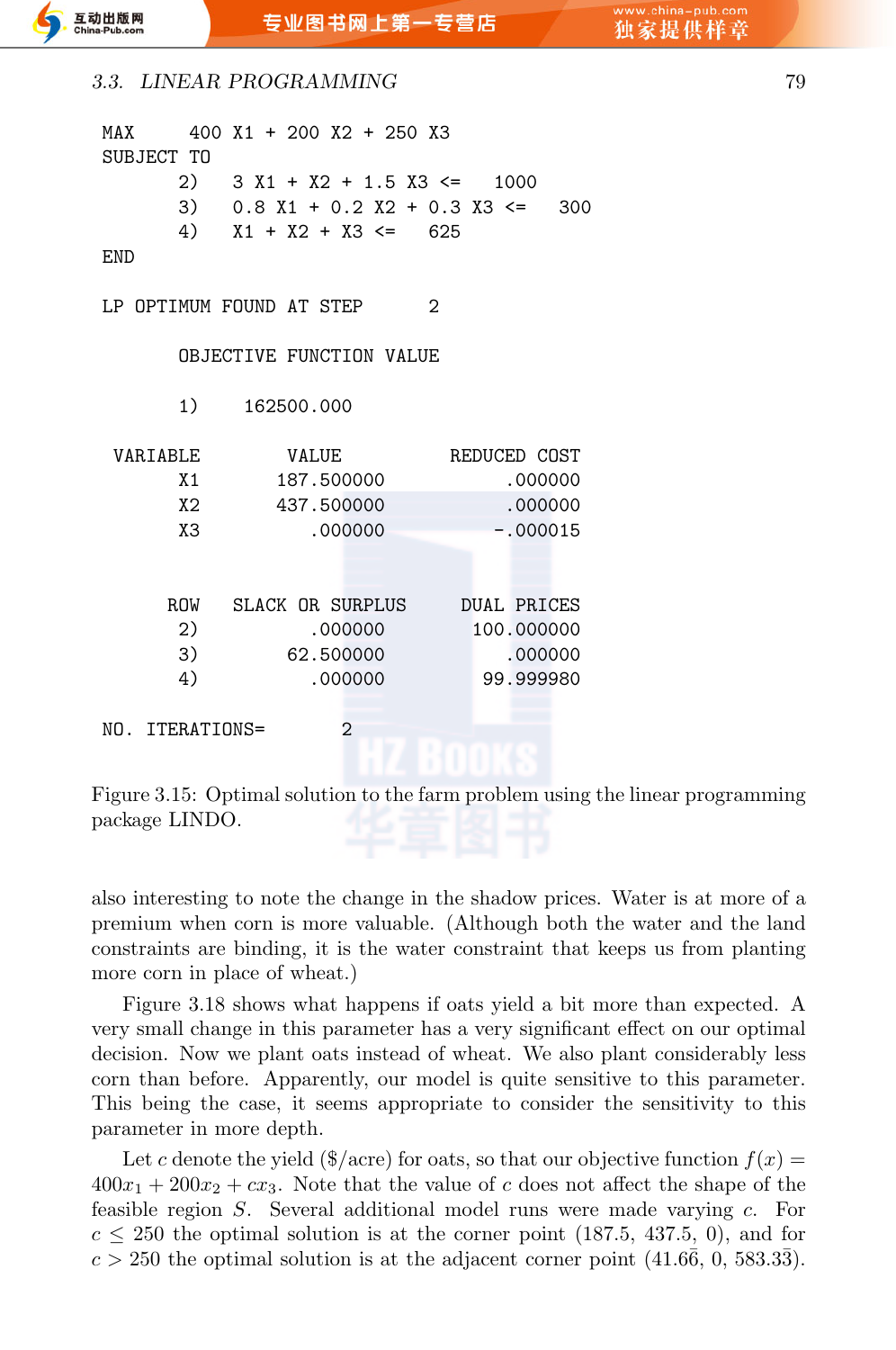```
MAX 400 X1 + 200 X2 + 250 X3
SUBJECT TO
     2) 3 X1 + X2 + 1.5 X3 \le 10013) 0.8 X1 + 0.2 X2 + 0.3 X3 <= 300
     4) X1 + X2 + X3 \le 625END
LP OPTIMUM FOUND AT STEP 0
     OBJECTIVE FUNCTION VALUE
     1) 162600.000
VARIABLE VALUE REDUCED COST
     X1 188.000000 .000000
     X2 437.000000 .000000
     X3 .000000 -.000015
    ROW SLACK OR SURPLUS DUAL PRICES
     2) .000000 100.000000
     3) 62.200000 .000000
     4) .000000 99.999980
NO. ITERATIONS= 0
```
Figure 3.16: Optimal solution to the farm problem with one extra acre–foot of water using the linear programming package LINDO.

Both points lie on the line formed by the intersection of the two planes

$$
3.0x_1 + 1.0x_2 + 1.5x_3 = 1,000
$$
  

$$
x_1 + x_2 + x_3 = 625.
$$
 (3.28)

Consider the gradient vector  $\nabla f = (400, 200, c)$  at any point along this line. For  $c < 250$  the gradient vector points toward the corner point with  $x_3 = 0$ . For  $c > 250$  the gradient vector points toward the corner point with  $x_2 = 0$ . As *c* increases, the gradient vector turns away from the former and toward the latter. At  $c = 250$  the gradient vector  $\nabla f$  is perpendicular to the line through these two points. For this value of *c*, any point along the line segment joining the two corner points will be optimal.

The practical ramification of our model's sensitivity to the parameter *c* is that we don't know whether we should plant oats or wheat. A small variation in yield would change our optimal decision. In light of the fact that the \$/acre yield varies considerably with the weather and the market, it might be best to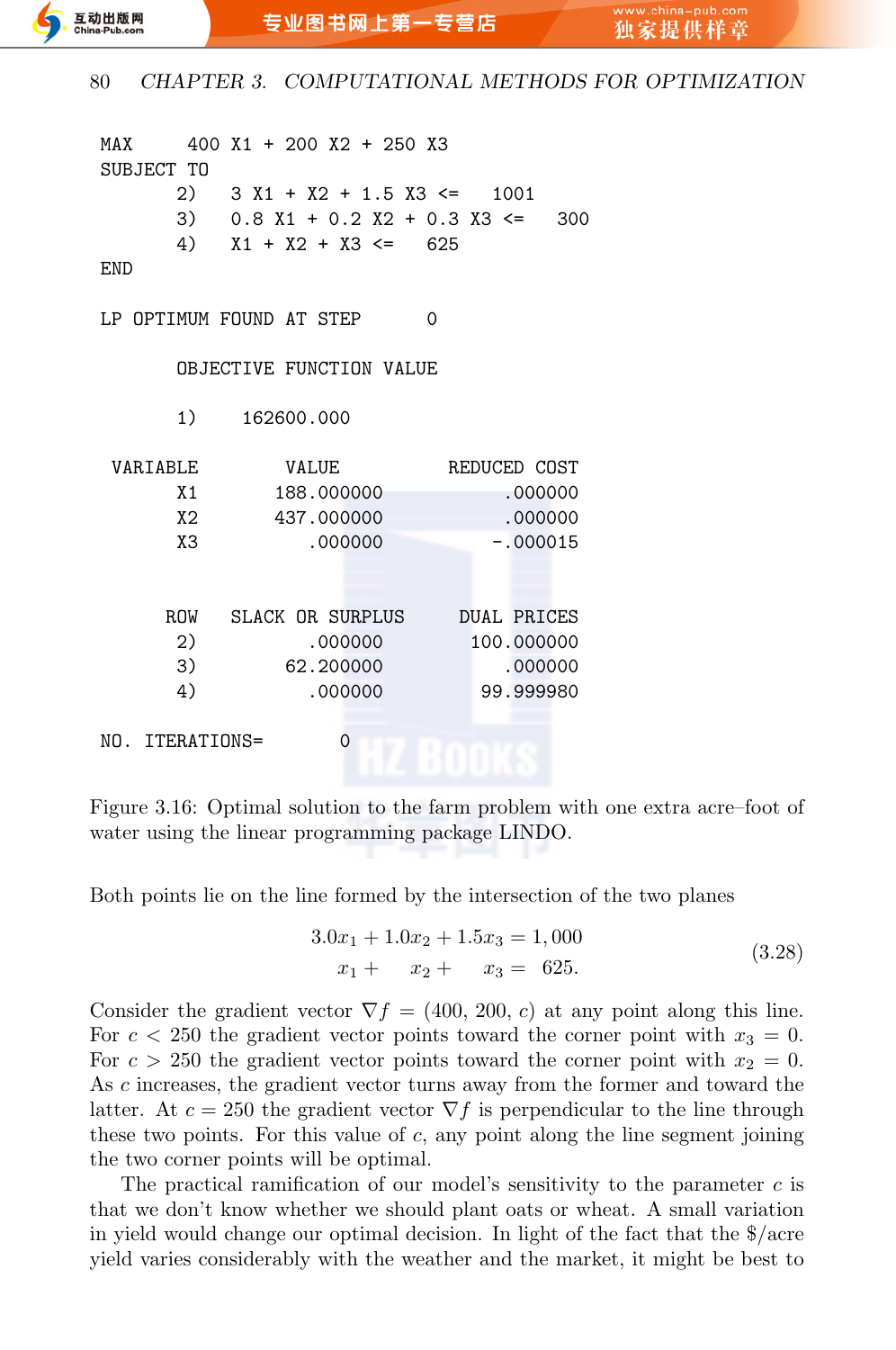#### **3.3. LINEAR PROGRAMMING** 81

| MAX                      |    | 450 X1 + 200 X2 + 250 X3              |            |                |          |  |              |  |
|--------------------------|----|---------------------------------------|------------|----------------|----------|--|--------------|--|
| SUBJECT TO               |    |                                       |            |                |          |  |              |  |
|                          |    | 2) $3 X1 + X2 + 1.5 X3 \le 1000$      |            |                |          |  |              |  |
|                          |    | 3) $0.8 X1 + 0.2 X2 + 0.3 X3 \le 300$ |            |                |          |  |              |  |
|                          |    | 4) $X1 + X2 + X3 \le 625$             |            |                |          |  |              |  |
| <b>END</b>               |    |                                       |            |                |          |  |              |  |
| LP OPTIMUM FOUND AT STEP |    |                                       |            |                | $\Omega$ |  |              |  |
|                          |    | OBJECTIVE FUNCTION VALUE              |            |                |          |  |              |  |
|                          |    | 1) 171875,000                         |            |                |          |  |              |  |
| VARIABLE                 |    |                                       | VALUE      |                |          |  | REDUCED COST |  |
|                          | X1 |                                       | 187.500000 |                |          |  | .000000      |  |
|                          | X2 |                                       | 437.500000 |                |          |  | .000000      |  |
|                          | хз |                                       | .000000    |                |          |  | 12.500000    |  |
|                          |    |                                       |            |                |          |  |              |  |
|                          |    | ROW SLACK OR SURPLUS DUAL PRICES      |            |                |          |  |              |  |
|                          | 2) |                                       |            | .000000        |          |  | 125.000000   |  |
|                          | 3) |                                       |            | 62.500000      |          |  | .000000      |  |
|                          | 4) |                                       |            | .000000        |          |  | 75,000000    |  |
|                          |    |                                       |            |                |          |  |              |  |
| NO. ITERATIONS=          |    |                                       |            | $\overline{0}$ |          |  |              |  |
|                          |    |                                       |            |                |          |  |              |  |

Figure 3.17: Optimal solution to the farm problem with a higher yield for corn using the linear programming package LINDO.

present the farmer with more than one option. Any crop mixture of the form

$$
x_1 = 187.5t + 41.6\overline{6}(1-t)
$$
  
\n
$$
x_2 = 437.5t + 0(1-t)
$$
  
\n
$$
x_3 = 0t + 583.3\overline{3}(1-t)
$$
\n(3.29)

for any  $0 \le t \le 1$  will use all the available land and irrigation water. There is too much uncertainty in the figures for the \$/acre yield to tell which option would produce the most profit.

Sometimes sensitivity analysis is performed in response to client feedback after the results of an initial study have been presented. Suppose that after the farmer has seen the results of our analysis, a new seed catalog arrives with an advertisement for a new variety of corn. This variety of corn is more expensive, but is supposed to require less irrigation. Figure 3.19 shows the results of a sensitivity run in which we assumed that the corn planted requires only 2.5 acre–feet of irrigation water per acre (instead of 3.0). The new seed corn yields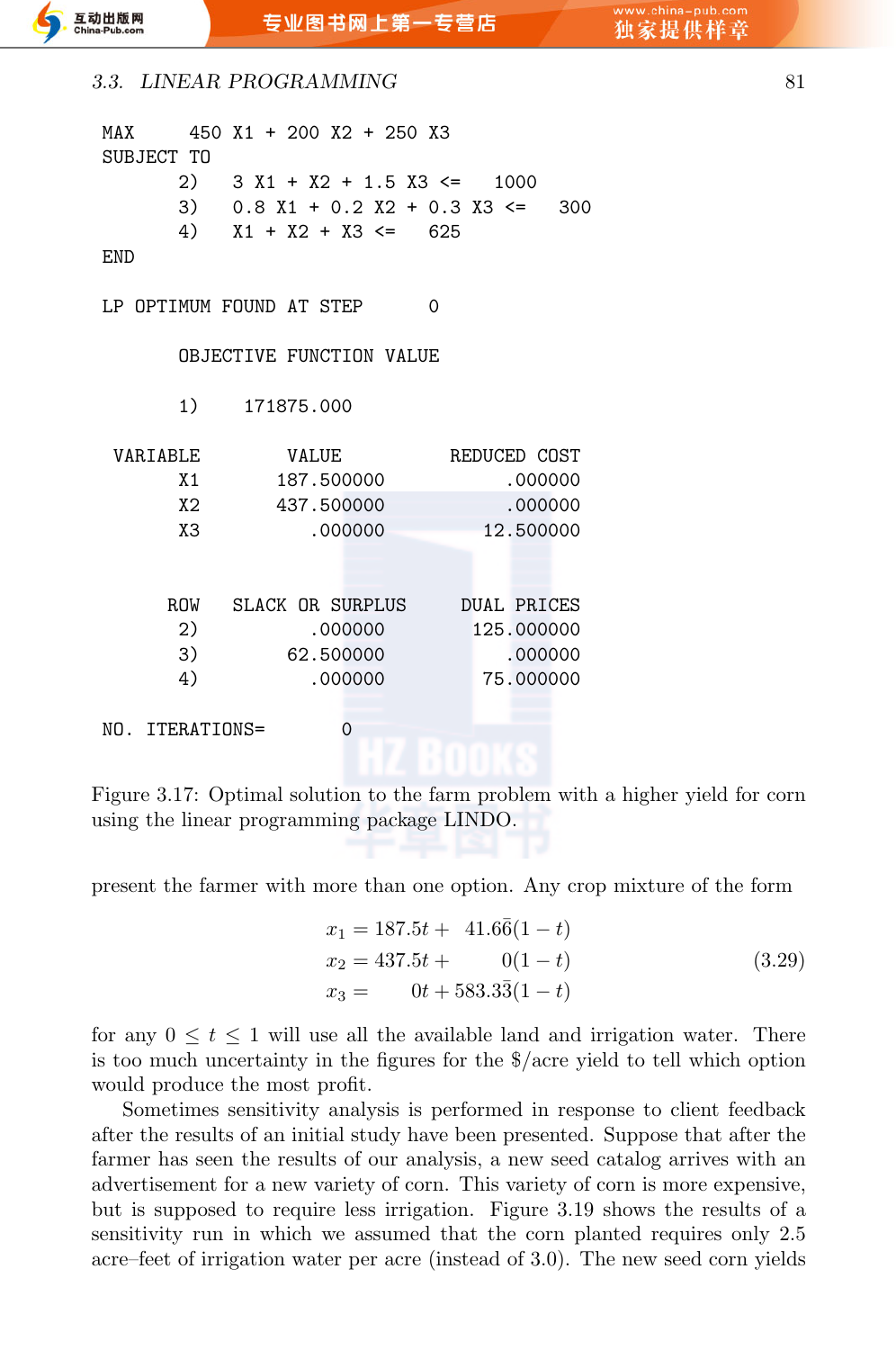| MAX                      |    | 400 X1 + 200 X2 + 260 X3          |            |                |  |                |                    |            |     |
|--------------------------|----|-----------------------------------|------------|----------------|--|----------------|--------------------|------------|-----|
| SUBJECT TO               |    |                                   |            |                |  |                |                    |            |     |
|                          |    | 2) $3 X1 + X2 + 1.5 X3 \le 1000$  |            |                |  |                |                    |            |     |
|                          |    | 3) $0.8 X1 + 0.2 X2 + 0.3 X3 \le$ |            |                |  |                |                    |            | 300 |
|                          |    | 4) $X1 + X2 + X3 \le 625$         |            |                |  |                |                    |            |     |
| END                      |    |                                   |            |                |  |                |                    |            |     |
|                          |    |                                   |            |                |  |                |                    |            |     |
| LP OPTIMUM FOUND AT STEP |    |                                   |            |                |  | $\overline{1}$ |                    |            |     |
|                          |    |                                   |            |                |  |                |                    |            |     |
|                          |    | OBJECTIVE FUNCTION VALUE          |            |                |  |                |                    |            |     |
|                          |    |                                   |            |                |  |                |                    |            |     |
|                          |    | 1) 168333.300                     |            |                |  |                |                    |            |     |
| VARIABLE                 |    |                                   | VALUE      |                |  |                | REDUCED COST       |            |     |
|                          | X1 |                                   | 41.666670  |                |  |                |                    | .000000    |     |
|                          | X2 |                                   |            | .000000        |  |                |                    | 13.333340  |     |
|                          |    |                                   |            |                |  |                |                    |            |     |
|                          | X3 |                                   | 583.333300 |                |  |                |                    | .000000    |     |
|                          |    |                                   |            |                |  |                |                    |            |     |
|                          |    |                                   |            |                |  |                |                    |            |     |
|                          |    | ROW SLACK OR SURPLUS              |            |                |  |                | <b>DUAL PRICES</b> |            |     |
|                          | 2) |                                   |            | .000000        |  |                | 93.333340          |            |     |
|                          | 3) |                                   | 91.666660  |                |  |                |                    | .000000    |     |
|                          | 4) |                                   |            | .000000        |  |                |                    | 120.000000 |     |
|                          |    |                                   |            |                |  |                |                    |            |     |
| NO. ITERATIONS=          |    |                                   |            | $\overline{1}$ |  |                |                    |            |     |
|                          |    |                                   |            |                |  |                |                    |            |     |

Figure 3.18: Optimal solution to the farm problem with a higher yield for oats using the linear programming package LINDO.

an additional \$12,500, and in this case we will, of course, plant more corn than before. It is also interesting to note that in this case the shadow price for water has increased 33%.

Finally, suppose that the farmer wishes to investigate the addition of a new crop, barley. An acre of barley requires 1.5 acre–ft of water, 0.25 person–hours of labor, and is expected to yield \$200. We represent the new crop in our model by adding a decision variable  $x_4$  = acres of barley. Figure 3.20 shows our model run. The results are essentially unchanged from our base case. A mixture of corn and wheat remains our optimal solution, and it is easy to see why. Although barley and wheat yield the same, barley requires more water and more labor.

**Example 3.5.** A large construction firm is currently excavating at three sites. Meanwhile, they are also building at four additional sites, where they require fill dirt. The excavations at sites 1, 2, and 3 produce 150, 400, and 325 cubic yards of dirt per day. The building sites A, B, C, and D require 175, 125, 225, and 450 cubic yards of dirt per day. Additional fill dirt can also be obtained from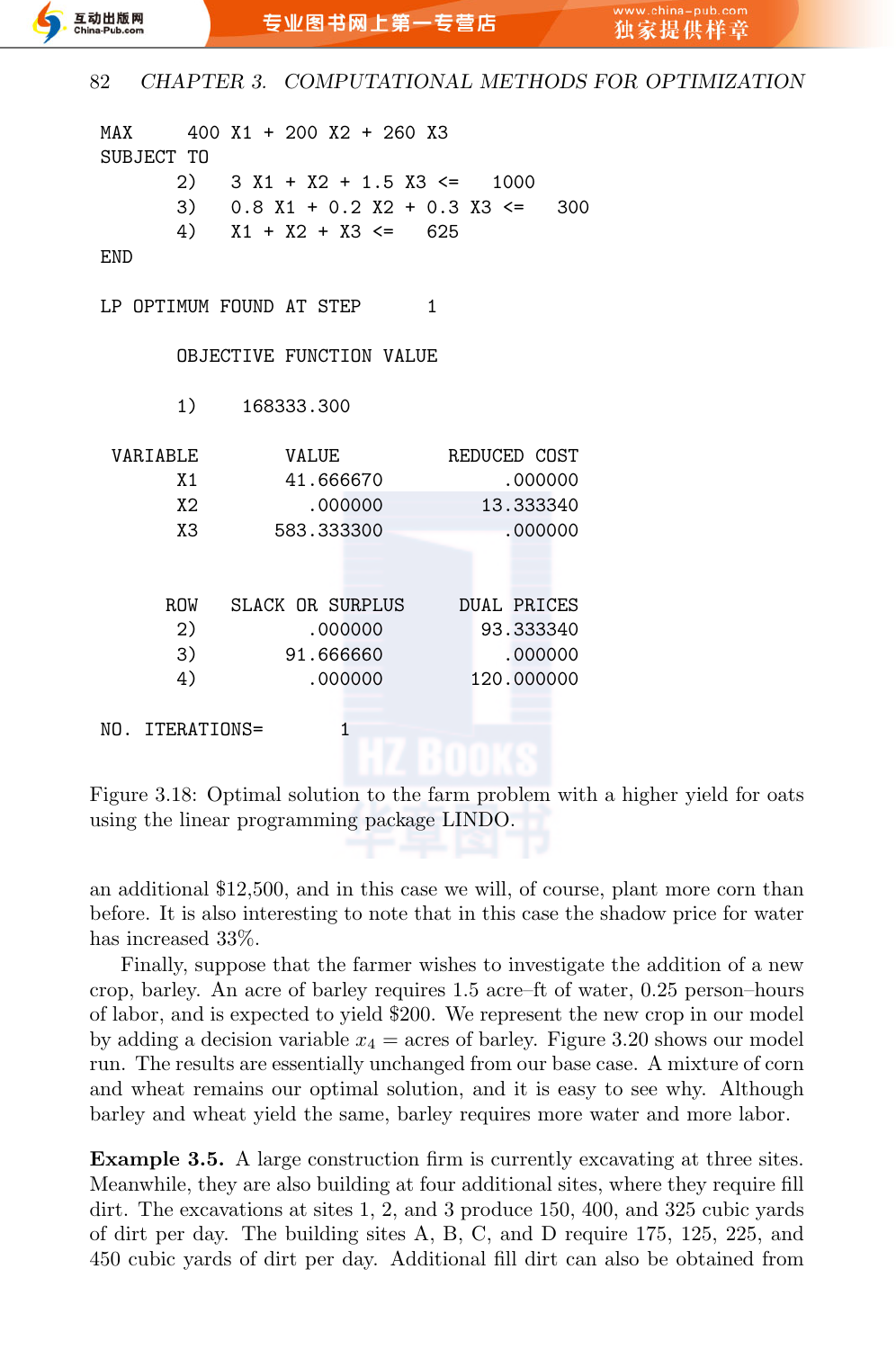| 3.3. LINEAR PROGRAMMING |  |
|-------------------------|--|
|                         |  |

| MAX                      |    |               |            | 400 X1 + 200 X2 + 250 X3              |                |              |  |
|--------------------------|----|---------------|------------|---------------------------------------|----------------|--------------|--|
| SUBJECT TO               |    |               |            |                                       |                |              |  |
|                          |    |               |            | 2) $2.5 X1 + X2 + 1.5 X3 \le 1000$    |                |              |  |
|                          |    |               |            | 3) $0.8 X1 + 0.2 X2 + 0.3 X3 \le 300$ |                |              |  |
|                          |    |               |            | 4) $X1 + X2 + X3 \le 625$             |                |              |  |
| END                      |    |               |            |                                       |                |              |  |
| LP OPTIMUM FOUND AT STEP |    |               |            |                                       | $\overline{1}$ |              |  |
|                          |    |               |            | OBJECTIVE FUNCTION VALUE              |                |              |  |
|                          |    | 1) 175000.000 |            |                                       |                |              |  |
| VARIABLE                 |    |               | VALUE      |                                       |                | REDUCED COST |  |
|                          | X1 |               | 250.000000 |                                       |                | .000000      |  |
|                          | X2 |               | 375.000000 |                                       |                | .000000      |  |
|                          | X3 |               | .000000    |                                       |                | 16.666680    |  |
|                          |    |               |            |                                       |                |              |  |
|                          |    |               |            | ROW SLACK OR SURPLUS DUAL PRICES      |                |              |  |
|                          | 2) |               | .000000    |                                       | 133.333300     |              |  |
|                          | 3) |               | 25.000000  |                                       |                | .000000      |  |
|                          | 4) |               | .000000    |                                       |                | 66,666660    |  |
|                          |    |               |            |                                       |                |              |  |
| NO. ITERATIONS=          |    |               | 1          |                                       |                |              |  |
|                          |    |               |            |                                       |                |              |  |

Figure 3.19: Optimal solution to the farm problem with a lower water requirement for corn using the linear programming package LINDO.

site 4 at a cost of 5 dollars per cubic yard. The cost of shipping fill dirt is about 20 dollars per mile for one truckload, and a truck carries 10 cubic yards of dirt. Table 3.3 gives the distance between sites in miles. Find the transportation plan that minimizes the cost to the company.

We will use the five-step method. The results of step 1 are shown in Figure 3.21. For example, we can ship no more than 150 cubic yards of dirt per day from site 1, and we must ship at least 175 cubic yards of dirt to site A. Since it costs \$20 per mile to ship 10 cubic yards of dirt, the cost of shipping one cubic yard of dirt from site  $i = 1, 2$ , or 3 to site  $j = A$ , B, C, or D is \$2 per mile. There is an additional cost of \$5 per cubic yard if we ship from site  $i = 4$ . We assume that there is no limit to the amount of dirt we can obtain from site 4, if we are willing to pay the price.

Step 2 is to select the modeling approach. We will model this problem as a linear programming problem, and we will solve using a spreadsheet. Most spreadsheets include an equation solver or optimizer that implements the sim-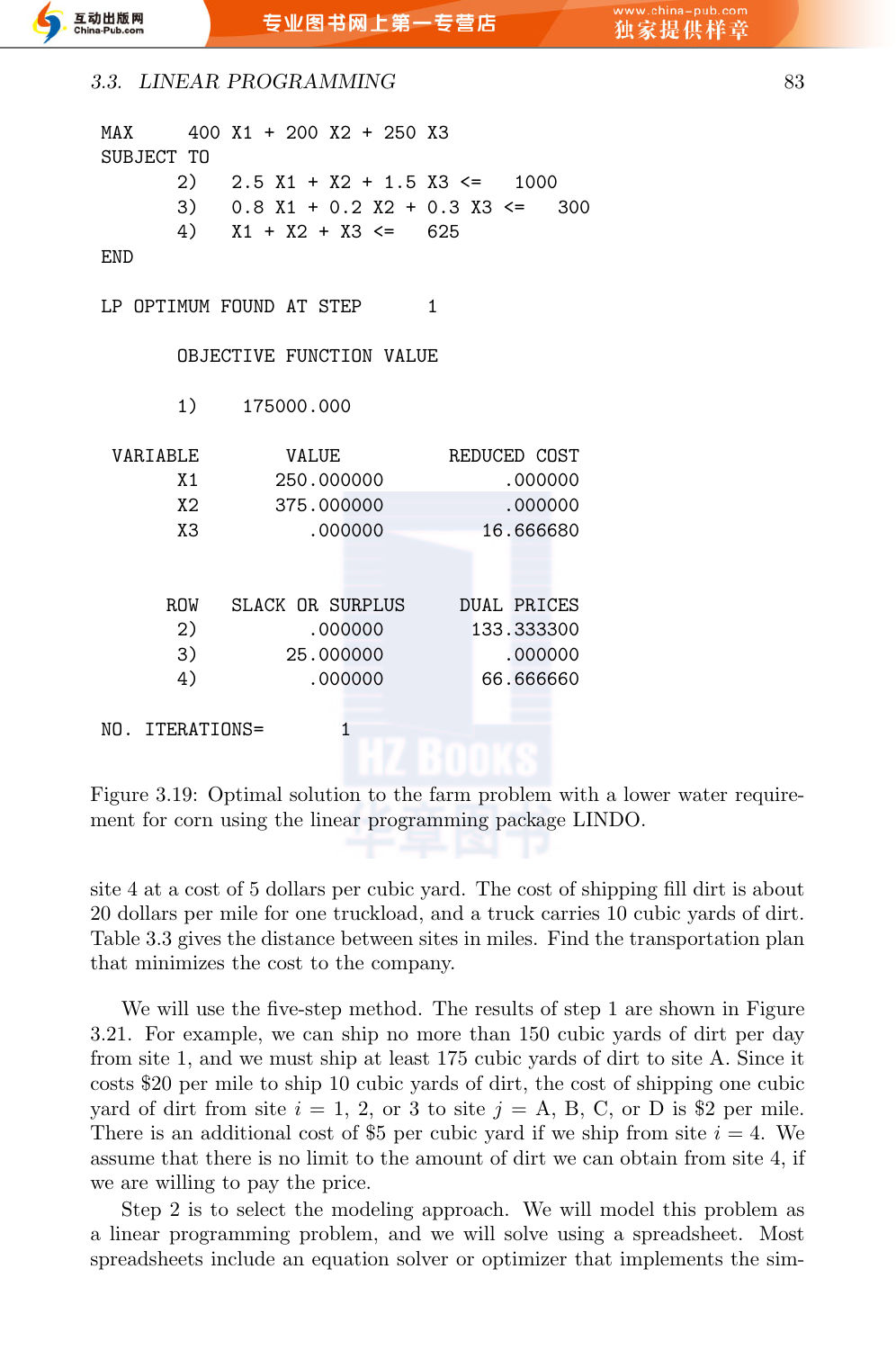| MAX             |    | 400 X1 + 200 X2 + 250 X3 + 200 X4 |         |  |                                                 |  |
|-----------------|----|-----------------------------------|---------|--|-------------------------------------------------|--|
| SUBJECT TO      |    |                                   |         |  |                                                 |  |
|                 |    |                                   |         |  | 2) $3 X1 + X2 + 1.5 X3 + 1.5 X4 \le 1000$       |  |
|                 |    |                                   |         |  | 3) $0.8 X1 + 0.2 X2 + 0.3 X3 + 0.25 X4 \le 300$ |  |
|                 |    | 4) $X1 + X2 + X3 + X4 \le 625$    |         |  |                                                 |  |
| END             |    |                                   |         |  |                                                 |  |
|                 |    | LP OPTIMUM FOUND AT STEP          | 1       |  |                                                 |  |
|                 |    | OBJECTIVE FUNCTION VALUE          |         |  |                                                 |  |
|                 |    | 1) 162500.000                     |         |  |                                                 |  |
| VARIABLE        |    | VALUE                             |         |  | REDUCED COST                                    |  |
|                 | X1 | 187.500000                        |         |  | .000000                                         |  |
|                 | X2 | 437.500000                        |         |  | .000000                                         |  |
|                 | X3 |                                   | .000000 |  | $-.000015$                                      |  |
|                 | X4 |                                   | .000000 |  | 49.999980                                       |  |
|                 |    |                                   |         |  |                                                 |  |
|                 |    | ROW SLACK OR SURPLUS DUAL PRICES  |         |  |                                                 |  |
|                 | 2) |                                   | .000000 |  | 100.000000                                      |  |
|                 | 3) | 62.500000                         |         |  | .000000                                         |  |
|                 | 4) |                                   | .000000 |  | 99.999980                                       |  |
| NO. ITERATIONS= |    |                                   | 1       |  |                                                 |  |

Figure 3.20: Optimal solution to the farm problem with the addition of a new crop, barley, using the linear programming package LINDO.

plex method. If the linear programming problem is not in the standard form defined by Eq. (3.23) or (3.26), a simple transformation usually suffices. For example, to minimize the objective function  $y = f(x_1, \ldots, x_n)$ , we can maximize *−y*. Most implementations perform these transformations automatically, allowing for a more natural problem formulation. There is also a special streamlined version of the simplex method specially formulated for transportation problems. This transportation simplex method is much more efficient for large–scale problems. For the present problem, the ordinary simplex method will suffice.

Step 3 is to formulate the model. In this problem the decision variables are the number of cubic feet of dirt  $x_{ij}$  we want to ship from site *i* to site *j*, and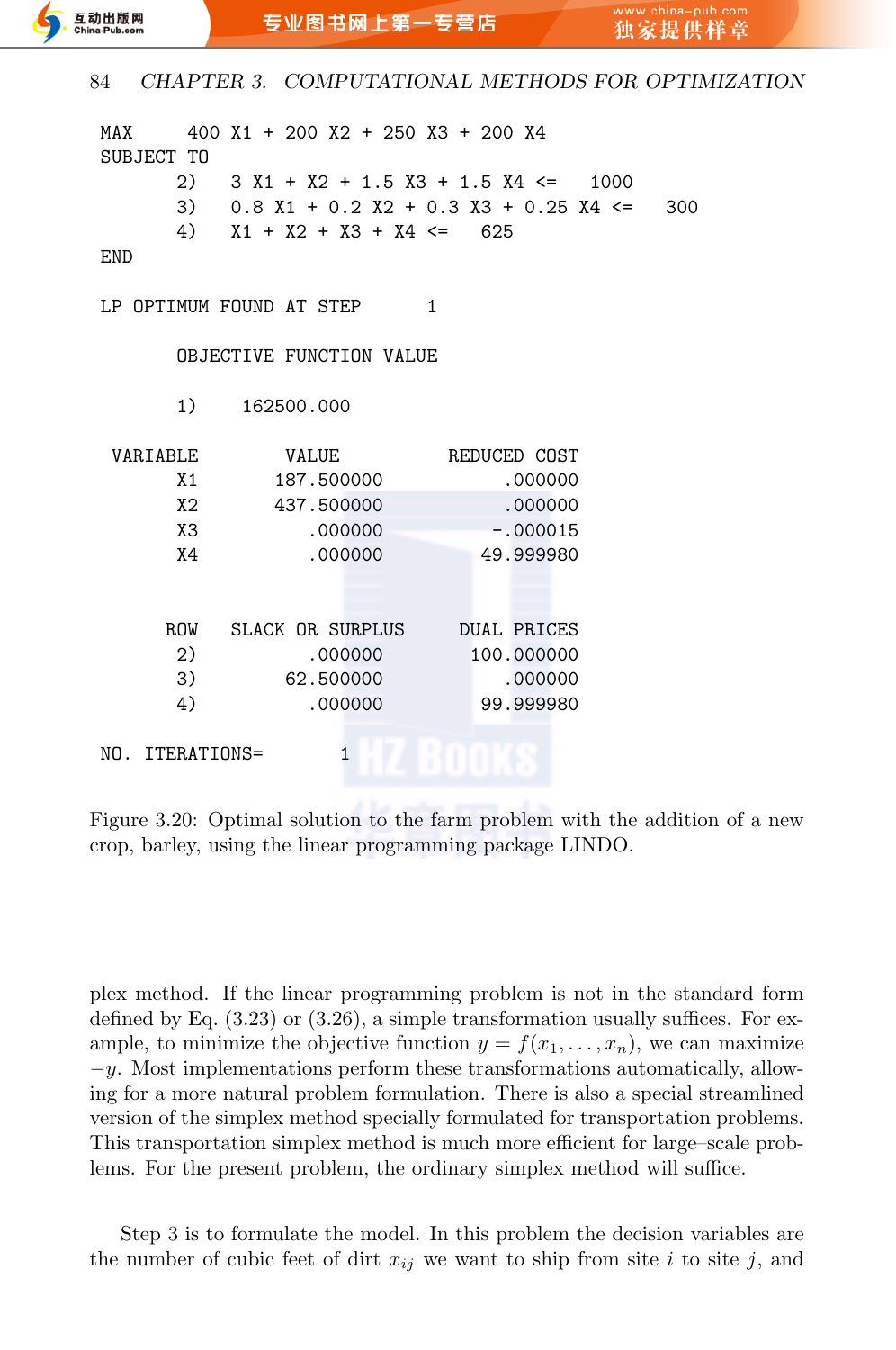#### *3.3. LINEAR PROGRAMMING* 85

|                 | Site to receive fill dirt |    |                |               |  |  |  |  |  |
|-----------------|---------------------------|----|----------------|---------------|--|--|--|--|--|
| Excavation site |                           | R  | $\mathfrak{g}$ |               |  |  |  |  |  |
|                 | h                         |    |                | 10            |  |  |  |  |  |
|                 |                           | 5  |                | $\mathcal{L}$ |  |  |  |  |  |
|                 |                           |    |                |               |  |  |  |  |  |
|                 |                           | 10 |                |               |  |  |  |  |  |

Table 3.3: Mileage data for the dirt problem of Example 3.5: Miles between building sites.

| Variables:   | $x_{ij}$ = dirt shipped from site <i>i</i> to site <i>j</i> (cubic yards)<br>$s_i = \text{dit}$ shipped from site i (cubic yards)<br>$r_i = \text{dit}$ shipped to site j (cubic yards)<br>$c_{ij}$ = cost of shipping dirt from site <i>i</i> to site <i>j</i> (\$/cubic yard)<br>$d_{ij}$ = distance from site <i>i</i> to site <i>j</i> (miles)<br>$C =$ total shipping cost (\$)                                                                                                                                                                                                                                                                                                                                                                                                                                                                                                                                 |
|--------------|----------------------------------------------------------------------------------------------------------------------------------------------------------------------------------------------------------------------------------------------------------------------------------------------------------------------------------------------------------------------------------------------------------------------------------------------------------------------------------------------------------------------------------------------------------------------------------------------------------------------------------------------------------------------------------------------------------------------------------------------------------------------------------------------------------------------------------------------------------------------------------------------------------------------|
| Assumptions: | $s_1 = x_{1A} + x_{1B} + x_{1C} + x_{1D}$<br>$s_2 = x_{24} + x_{2B} + x_{2C} + x_{2D}$<br>$s_3 = x_{3A} + x_{3B} + x_{3C} + x_{3D}$<br>$s_4 = x_{4A} + x_{4B} + x_{4C} + x_{4D}$<br>$r_A = x_{1A} + x_{2A} + x_{3A} + x_{4A}$<br>$r_B = x_{1B} + x_{2B} + x_{3B} + x_{4B}$<br>$r_C = x_{1C} + x_{2C} + x_{3C} + x_{4C}$<br>$r_D = x_{1D} + x_{2D} + x_{3D} + x_{4D}$<br>$s_1 < 150$ , $s_2 < 400$ , $s_3 < 325$<br>$r_A > 175, r_B \ge 125, r_C \ge 225, r_D \ge 450$<br>$c_{ij} = 2d_{ij}$ if $i = 1, 2, 3$ or $(2d_{ij} + 5)$ if $i = 4$<br>where $d_{ij}$ is given in Table 3.3<br>$C = c_{1A}x_{1A} + c_{1B}x_{1B} + c_{1C}x_{1C} + c_{1D}x_{1D}$<br>$+ c_{2A}x_{2A} + c_{2B}x_{2B} + c_{2C}x_{2C} + c_{2D}x_{2D}$<br>$+ c_{3A}x_{3A} + c_{3B}x_{3B} + c_{3C}x_{3C} + c_{3D}x_{3D}$<br>$+ c_{4A}x_{4A} + c_{4B}x_{4B} + c_{4C}x_{4C} + c_{4D}x_{4D}$<br>$x_{ij} \ge 0$ for $i = 1, 2, 3, 4$ and $j = A, B, C, D$ |

#### **Objective:** Minimize *C*

Figure 3.21: Results of step 1 of the dirt problem.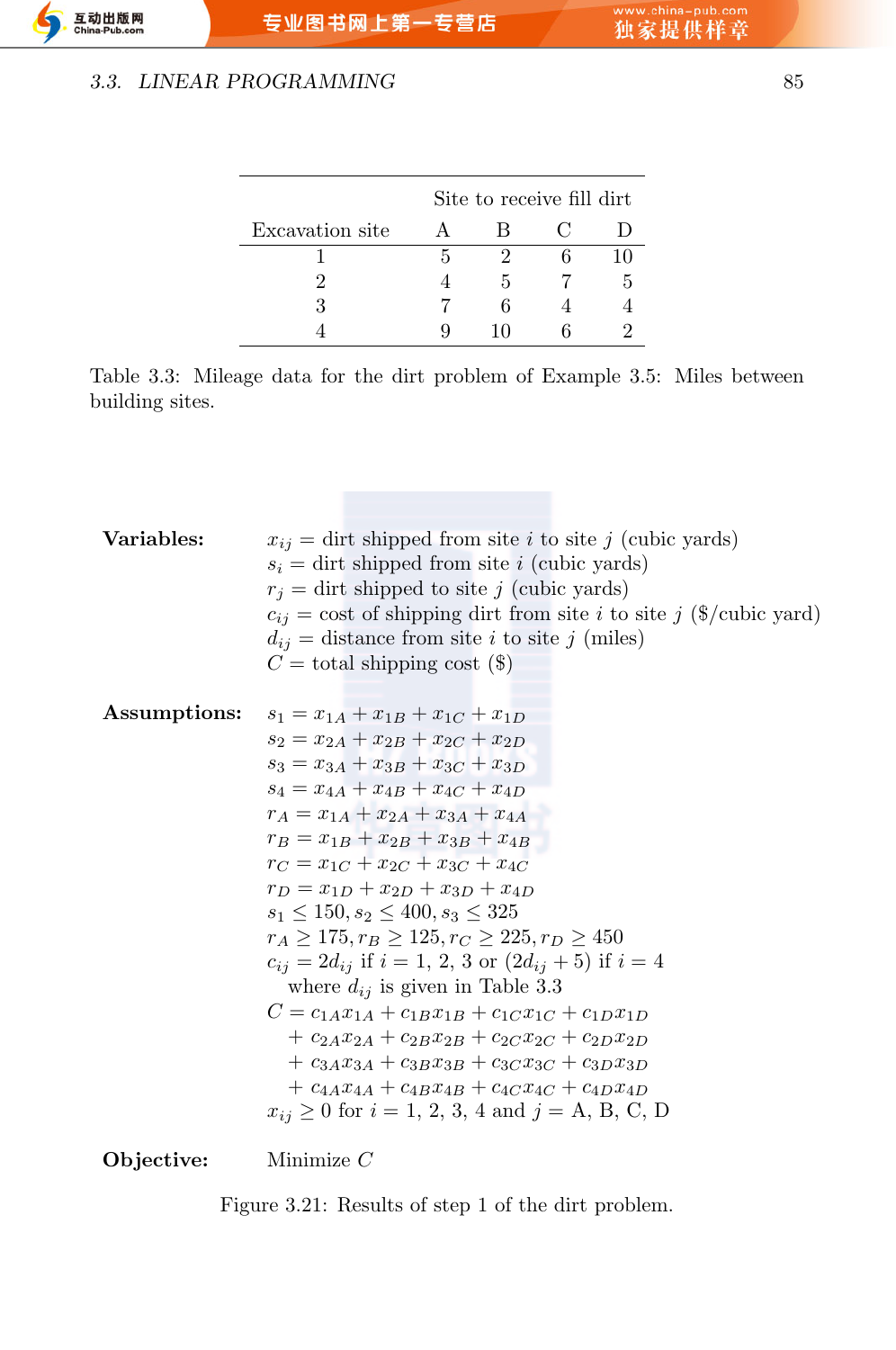| A            | A          | в   | С   | D   | Е   | F        | G         |
|--------------|------------|-----|-----|-----|-----|----------|-----------|
|              | costs      |     |     |     |     |          |           |
| $\mathbf{2}$ | site       | A   | B   | C   | D   |          |           |
| 3            |            | 10  | 4   | 12  | 20  |          |           |
| 4            | 2          | 8   | 10  | 14  | 10  |          |           |
| 5            | 3          | 14  | 12  | 8   | 8   |          |           |
| 6            | 4          | 23  | 25  | 17  | 9   |          |           |
| 7            | solution   |     |     |     |     |          |           |
| 8            | site       | A   | B   | C   | D   | shipped  | available |
| 9            |            | 0   | 0   | 0   | 0   | 0        | 150       |
| 10           | 2          | 0   | 0   | 0   | 0   | 0        | 400       |
| 11           | 3          | 0   | 0   | 0   | 0   | $\Omega$ | 325       |
| 12           | 4          | 0   | 0   | 0   | 0   | 0        |           |
| 13           | received   | 0   | 0   | 0   | 0   |          |           |
| 14           | needed     | 175 | 125 | 225 | 450 |          |           |
| 15           | total cost | 0   |     |     |     |          |           |

Figure 3.22: Spreadsheet formulation for the dirt problem.

our objective is to minimize the total cost  $y = C$  where

$$
y = 10x_{1A} + 4x_{1B} + 12x_{1C} + 20x_{1D}
$$
  
+ 8x\_{2A} + 10x\_{2B} + 14x\_{2C} + 10x\_{2D}  
+ 14x\_{3A} + 12x\_{3B} + 8x\_{3C} + 8x\_{3D}  
+ 23x\_{4A} + 25x\_{4B} + 17x\_{4C} + 9x\_{4D} (3.30)

subject to the constraints

$$
x_{1A} + x_{1B} + x_{1C} + x_{1D} \le 150
$$
  
\n
$$
x_{2A} + x_{2B} + x_{2C} + x_{2D} \le 400
$$
  
\n
$$
x_{3A} + x_{3B} + x_{3C} + x_{3D} \le 325
$$
  
\n
$$
x_{1A} + x_{2A} + x_{3A} + x_{4A} \ge 175
$$
  
\n
$$
x_{1B} + x_{2B} + x_{3B} + x_{4B} \ge 125
$$
  
\n
$$
x_{1C} + x_{2C} + x_{3C} + x_{4C} \ge 225
$$
  
\n
$$
x_{1D} + x_{2D} + x_{3D} + x_{4D} \ge 450
$$

and  $x_{ij} \ge 0$  for  $i = 1, 2, 3, 4$  and  $j = A, B, C, D$ .

Figure 3.22 shows a spreadsheet set up for this problem. Most of the cells contain data. Cells F9 to F12, B13 to E13, and B15 contain formulas. For example, we input  $F9 = B9 + C9 + D9 + E9$  and  $B13 = B9 + B10 + B11 + B12$ while  $B15 = B3 * B9 + C3 * C9 + \cdots + D6 * D12 + E6 * E12$ . Then we must tell the spreadsheet which cell contains the objective, which cells contain decision variables, and we must specify the constraints. The details vary from one spreadsheet to another; consult the manual or on–line help facility for your spreadsheet if you are not sure how to proceed.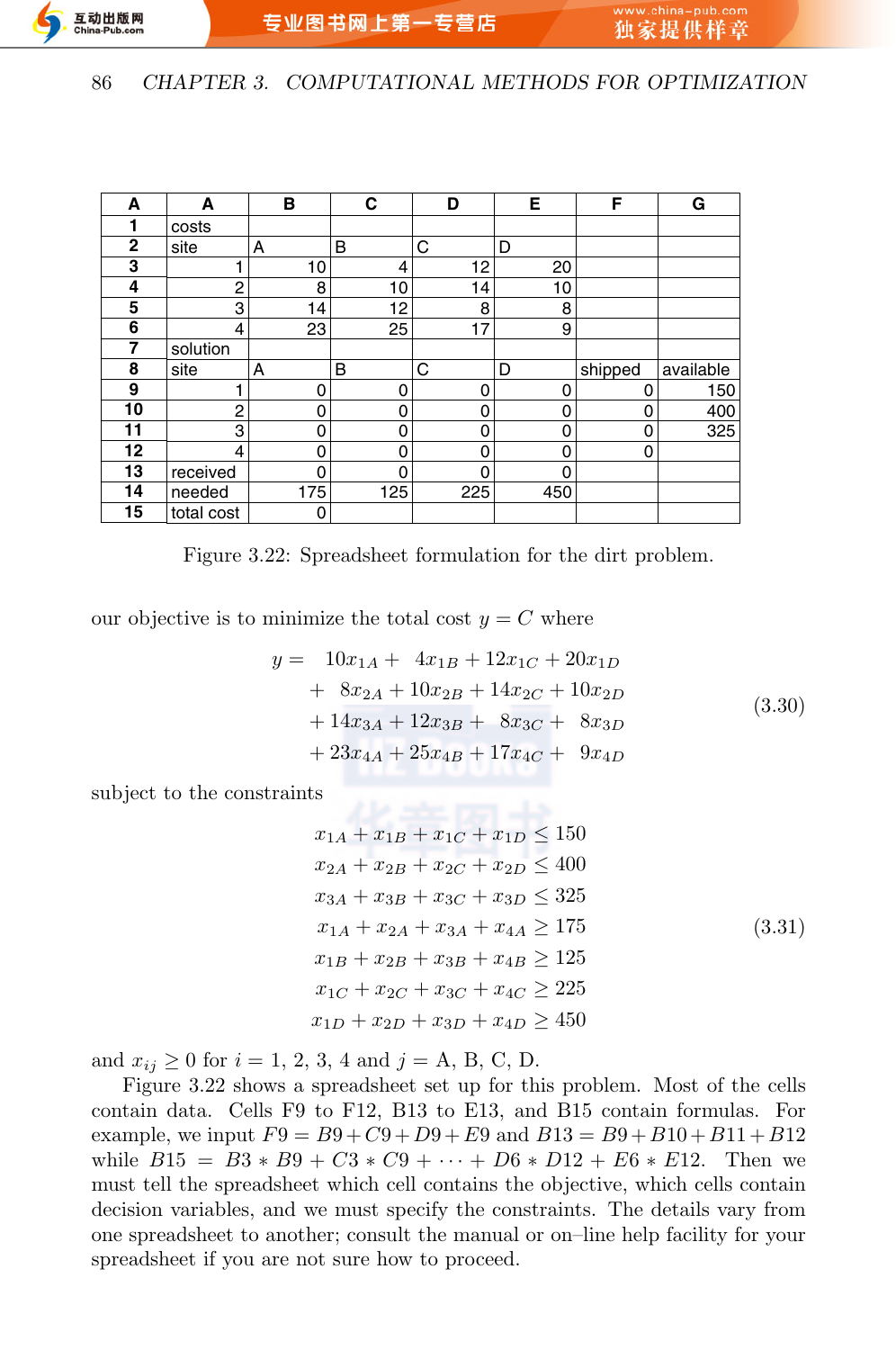#### **3.3. LINEAR PROGRAMMING** 87

互动出版网

 $ina-Puh$ 

| A               | A          | в        | C        | D   | E   | F       | G         |
|-----------------|------------|----------|----------|-----|-----|---------|-----------|
|                 | costs      |          |          |     |     |         |           |
| $\overline{2}$  | site       | A        | B        | C   | D   |         |           |
| 3               |            | 10       | 4        | 12  | 20  |         |           |
| 4               | 2          | 8        | 10       | 14  | 10  |         |           |
| 5               | 3          | 14       | 12       | 8   | 8   |         |           |
| 6               | 4          | 23       | 25       | 17  | 9   |         |           |
| 7               | solution   |          |          |     |     |         |           |
| 8               | site       | A        | B        | C   | D   | shipped | available |
| 9               |            | 0        | 125      | 0   | 0   | 125     | 150       |
| 10              | 2          | 175      | 0        | 0   | 0   | 175     | 400       |
| 11              | 3          | $\Omega$ | 0        | 225 | 100 | 325     | 325       |
| 12 <sub>2</sub> | 4          | $\Omega$ | $\Omega$ | 0   | 350 | 350     |           |
| 13              | received   | 175      | 125      | 225 | 450 |         |           |
| 14              | needed     | 175      | 125      | 225 | 450 |         |           |
| 15              | total cost | 7650     |          |     |     |         |           |

Figure 3.23: Spreadsheet solution for the dirt problem showing the optimal shipping plan.

Step 4 is to solve the problem. Figure 3.23 shows the spreadsheet solution for this problem obtained using the Quattro Pro optimizer. Notice that all of the receiving constraints are binding, but not all the shipping constraints are binding. Step 5 is to answer the question. The optimal solution is to ship 125 cubic yards of dirt per day from site 1 to site B, and 175 cubic yards from site 2 to site A. Site 3 sends 225 cubic yards to site C and another 100 cubic yards to site D. The remaining 350 cubic yards of dirt needed at site D come from site 4. The added cost of purchasing dirt is offset by the fact that site 4 is close to site D. The total cost of this transportation plan is \$7,650 per day. According to this shipping plan, we will not use all the dirt excavated from sites 1 and 2, so we will need to make other arrangements to dispose of the extra dirt.

We begin our sensitivity analysis by examining some of the reports that can be automatically generated by the spreadsheet optimizer. Figure 3.24 shows a sensitivity report on the constraints in our problem. Notice that the constraints on site 1 and site 2 are nonbinding, with a slack of 25 and 225 respectively. This means that there are 25 cubic yards of dirt being excavated from site 1, and 225 cubic yards from site 2, that are not being shipped under the optimal transportation plan. The dual values listed in Figure 3.24 are the shadow prices. The shadow prices for sites 1 and 2 are zero, since these constraints are nonbinding. The shadow price for site 3 is *−*1 dollar, meaning that the total cost would increase by *−*1 dollar if this constraint were increased by 1 cubic yard of dirt. One of the principal advantages of the spreadsheet implementation is the ease with which we can perform sensitivity analysis. We simply change the value in cell F12 from 325 to 326 and reoptimize. The resulting optimal solution (not shown) changes E11 to 101, E12 to 349 and B15 to 7649. All the other decision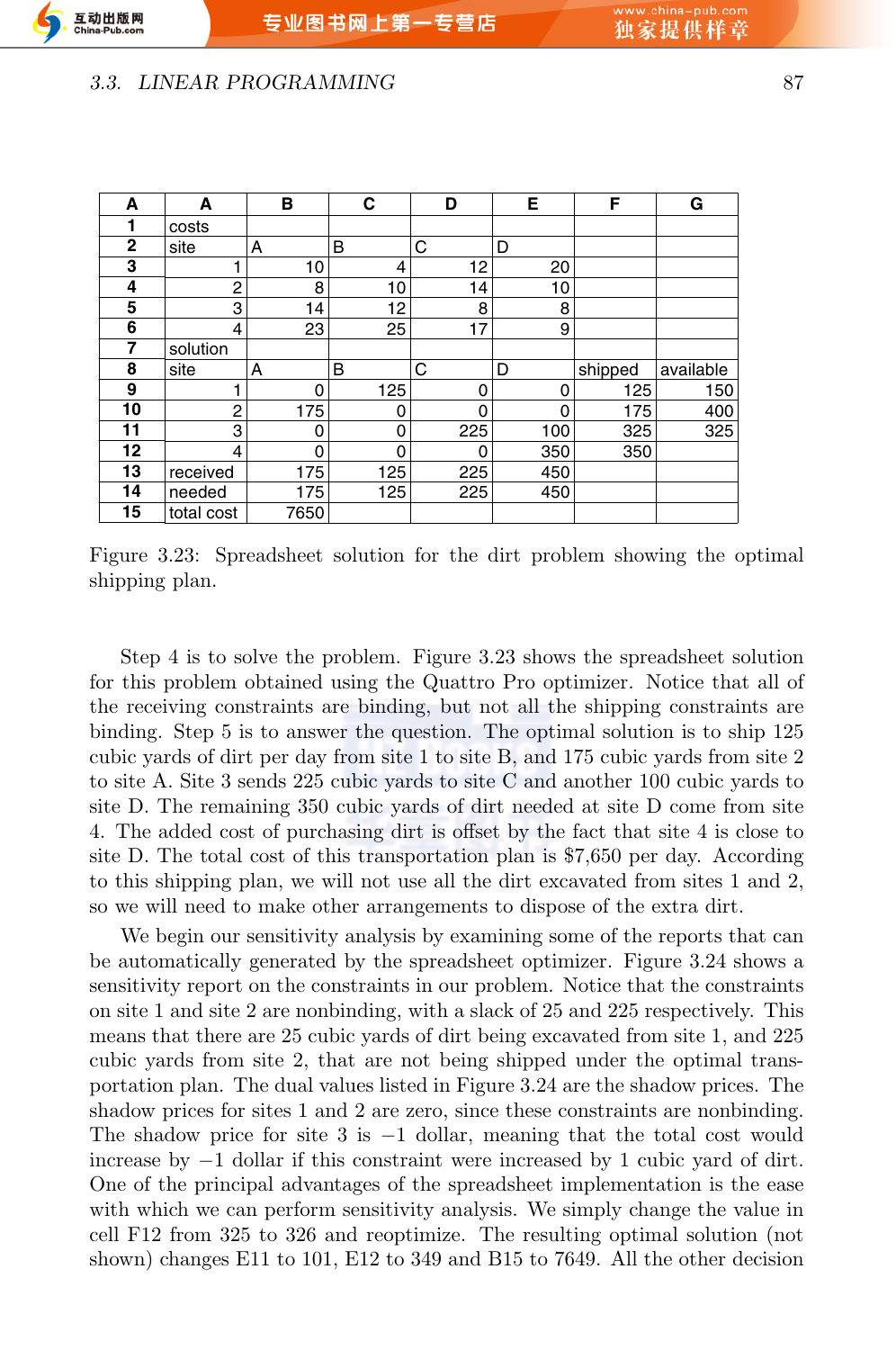

| Cell   | Value   Constraint | Binding? |     |    |          | Slack Dual Value Increment Decrement |
|--------|--------------------|----------|-----|----|----------|--------------------------------------|
| site 1 | $125$ <= 150       | No.      | 25  |    | Infinite | 25                                   |
| site 2 | $175 \le 400$      | No.      | 225 |    | Infinite | 225                                  |
| site 3 | $325$ $\leq$ 325   | Yes      |     | -1 | 350      | 100                                  |
| site A | $175$ >=175        | Yes      |     | 8  | 225      | 175                                  |
| site B | $125$ >=125        | Yes      |     | 4  | 25       | 125                                  |
| site C | $225$ $\geq$ $225$ | Yes      |     | 9  | 100      | 225                                  |
| site D | $450$ >=450        | Yes      |     | 9  | Infinite | 350                                  |

Figure 3.24: Spreadsheet sensitivity report for the dirt problem showing sensitivity to changes in the amount of dirt available or the amount of dirt needed.

variables are unchanged. In other words, we ship one more cubic yard of dirt from site 3 to site D and we save \$1 per day.

The shadow prices for site A, B, C, D are all positive; e.g., the shadow price for site C is 9 dollars. If we require an additional 10 cubic yards at site C, then this will cost an additional \$90. To check this, we change cell D14 from 225 to 235 and reoptimize. The resulting optimal solution is shown in Figure 3.25. Note that the total cost increases by \$90 from \$7,650 to \$7,740. Now site C received 235 cubic yards from site 3, while site D receives 90 cubic yards from site 3 and 360 cubic yards from site 4. The other shipments remain the same.

The columns labelled "increment" and "decrement" show the amount of increase or decrease in the individual constraint amounts for which the shadow prices remain valid. If we increase the amount required at site C from 225 to 325 or less, then the total cost will increase by \$9 per cubic yard. If we go beyond this amount, then the nature of the solution will change. In this case it is easy to see why the nature of the solution changes if we need more than 325 cubic yards of dirt per day at site C. Right now we are getting all of the dirt for site C from site 3, but if we need more then 325 cubic yards at site C, then we must haul dirt from another site at a higher cost.

Figure 3.26 shows the spreadsheet report on sensitivity to objective function coefficients. The increment and decrement amounts indicate the amount of increase or decrease we can make in one of these cost–per–mile numbers without changing the optimal solution. For example, the current cost of shipping one cubic yard from site 1 to site B is 4 dollars. Lowering the cost by less than 4 dollars or raising the price by less than 6 dollars will not change the optimal shipping plan. The total cost will change, since we are shipping 125 cubic yards per day from site 1 to site B. Consider the geometry of the simplex method. When we change an objective function coefficient, we are not changing the feasible region at all. The optimal solution will only change if we alter the objective function enough so that the current corner point solution is no longer optimal. Then the optimal solution jumps to another corner point. We can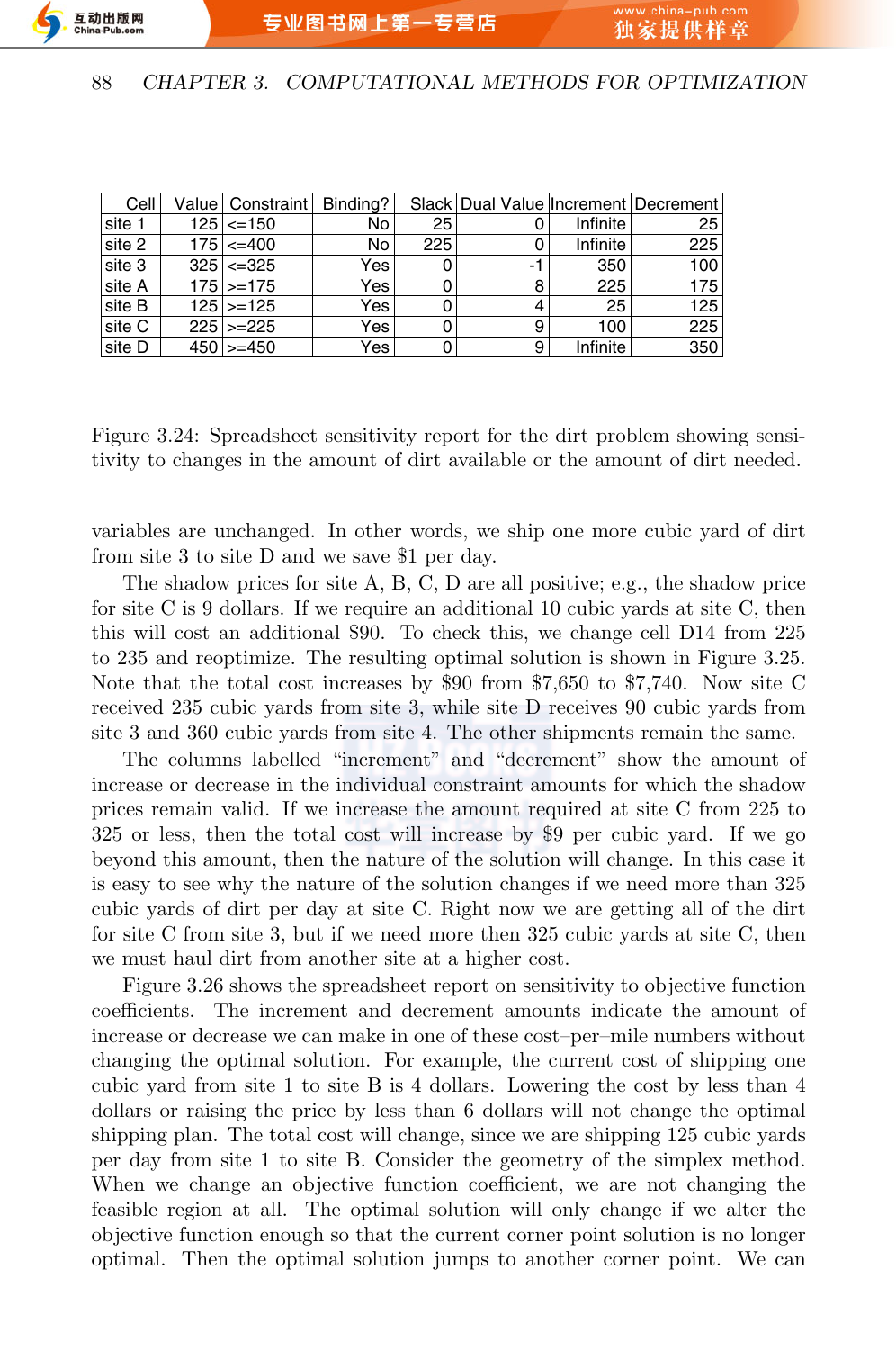### *3.3. LINEAR PROGRAMMING* 89

| А            | A          | в    | C   | D   | Е   | F       | G         |
|--------------|------------|------|-----|-----|-----|---------|-----------|
|              | costs      |      |     |     |     |         |           |
| $\mathbf{2}$ | site       | A    | B   | C   | D   |         |           |
| 3            |            | 10   | 4   | 12  | 20  |         |           |
| 4            | 2          | 8    | 10  | 14  | 10  |         |           |
| 5            | 3          | 14   | 12  | 8   | 8   |         |           |
| 6            | 4          | 23   | 25  | 17  | 9   |         |           |
| 7            | solution   |      |     |     |     |         |           |
| 8            | site       | A    | B   | C   | D   | shipped | available |
| 9            |            | 0    | 125 | 0   | 0   | 125     | 150       |
| 10           | 2          | 175  | ი   | 0   | 0   | 175     | 400       |
| 11           | 3          | 0    | 0   | 235 | 90  | 325     | 325       |
| 12           | 4          | 0    | 0   | 0   | 360 | 360     |           |
| 13           | received   | 175  | 125 | 235 | 450 |         |           |
| 14           | needed     | 175  | 125 | 235 | 450 |         |           |
| 15           | total cost | 7740 |     |     |     |         |           |

Figure 3.25: Spreadsheet solution for the dirt problem with 10 additional cubic yards of dirt needed at site C.

| Variable Cells   | Starting | Final |    |          | Gradient Increment   Decrement |
|------------------|----------|-------|----|----------|--------------------------------|
| x1A              | 0        |       | 10 | Infinite | 2                              |
| x2A              | 0        | 175   | 8  |          | 8                              |
| x3A              | 0        |       | 14 | Infinite |                                |
| x4A              | 0        | ი     | 23 | Infinite | 15                             |
| x1B              | 0        | 125   | 4  | 6        | 4                              |
| x2B              | 0        | 0     | 10 | Infinite | 6                              |
| x3B              | 0        | ი     | 12 | Infinite | 9                              |
| x4B              | 0        |       | 25 | Infinite | 21                             |
| x <sub>1</sub> C | 0        | ი     | 12 | Infinite | 3                              |
| x <sub>2</sub> C | 0        |       | 14 | Infinite | 5                              |
| x3C              | 0        | 225   | 8  | 3        | 9                              |
| x4C              | 0        |       | 17 | Infinite | 8                              |
| x1D              | 0        |       | 20 | Infinite |                                |
| x <sub>2</sub> D | 0        |       | 10 | Infinite |                                |
| x3D              | 0        | 100   | 8  |          | 3                              |
| x4D              | 0        | 350   | 9  |          |                                |

Figure 3.26: Spreadsheet sensitivity report for the dirt problem showing sensitivity to changes in the shipping costs.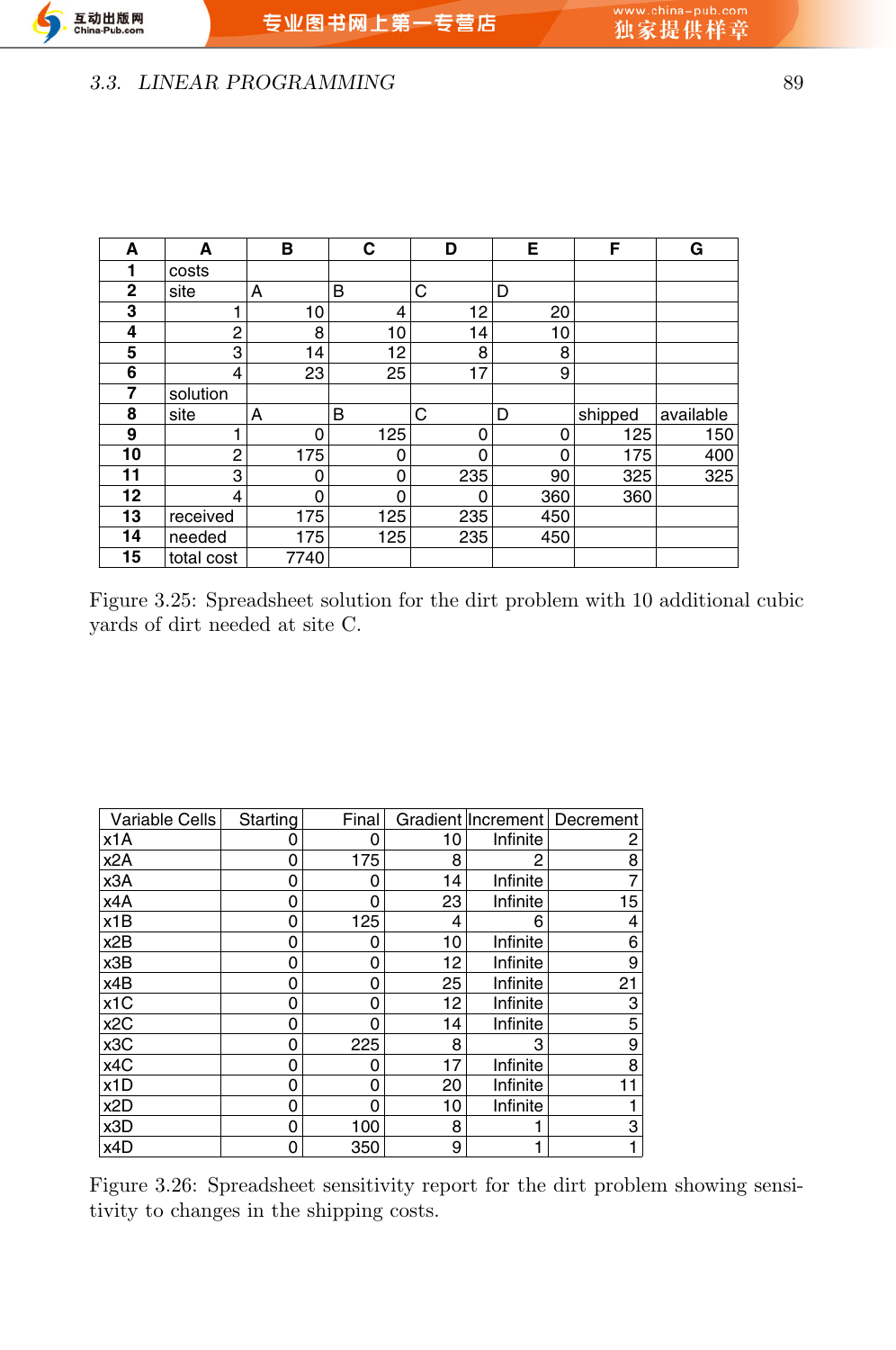

| A               | A              | в        | С   | D   | Е   | F       | G         |
|-----------------|----------------|----------|-----|-----|-----|---------|-----------|
|                 | costs          |          |     |     |     |         |           |
| $\overline{2}$  | site           | A        | B   | С   | D   |         |           |
| 3               |                | 10       | 4   | 12  | 20  |         |           |
| 4               | $\overline{c}$ | 8        | 10  | 14  | 10  |         |           |
| 5               | 3              | 14       | 12  | 8   | 8   |         |           |
| 6               | 4              | 23       | 25  | 17  | 9   |         |           |
| 7               | solution       |          |     |     |     |         |           |
| 8               | site           | A        | B   | C   | D   | shipped | available |
| 9               |                | 25       | 125 | 0   | 0   | 150     | 150       |
| 10              | 2              | 150      | 0   | 0   | 250 | 400     | 400       |
| 11              | 3              | 0        | 0   | 225 | 100 | 325     | 325       |
| 12 <sub>2</sub> | 4              | $\Omega$ | 0   | 0   | 100 | 100     |           |
| 13              | received       | 175      | 125 | 225 | 450 |         |           |
| 14              | needed         | 175      | 125 | 225 | 450 |         |           |
| 15              | total cost     | 7950     |     |     |     |         |           |

Figure 3.27: Spreadsheet solution for the dirt problem if we ship all of the excavated dirt.

verify this by changing the value in cell C3 and reoptimizing. If we insert any value between 0 and 10 into C3, we get the same shipping plan as in Figure 3.23. If we insert 11 into C3, then the shipping plan changes so that site B receives 125 cubic yards of dirt per day from site 2 and none from site 1.

Finally, we consider the robustness of our model. Our optimal solution in Figure 3.23 indicates that we should not ship all of the excavated dirt to another construction site. This leaves the company with a problem. Where do we put all the extra dirt? The company will need to put the extra dirt somewhere, and this will result in some additional cost. We do not have information about these costs, but we can explore some options. Suppose that we ship all of the excavated dirt to another construction site to be used as fill dirt. We know this is not the optimal solution, but how much more would it cost? We can find out by making a small change in our model. In step 1 we assumed that  $s_1 \leq 150$ ,  $s_2 \leq 400$ ,  $s_3 \leq 325$ . Assume now that  $s_1 = 150$ ,  $s_2 = 400$ ,  $s_3 = 325$ . The first three inequality constraints in Eq. (3.31) are replaced by

$$
x_{1A} + x_{1B} + x_{1C} + x_{1D} = 150
$$
  
\n
$$
x_{2A} + x_{2B} + x_{2C} + x_{2D} = 400
$$
  
\n
$$
x_{3A} + x_{3B} + x_{3C} + x_{3D} = 325
$$
\n(3.32)

and the rest of our linear programming problem remains the same. After changing these three constraints on our spreadsheet, we reoptimize to obtain the results shown in Figure 3.27. Sites B and C receive the same shipments as before, but now site A gets 25 cubic yards of fill dirt per day from site 1 and site D gets 250 cubic yards of fill dirt per day from site 2. According to this transportation plan, we only need to purchase 100 cubic yards from site 4. The new plan gets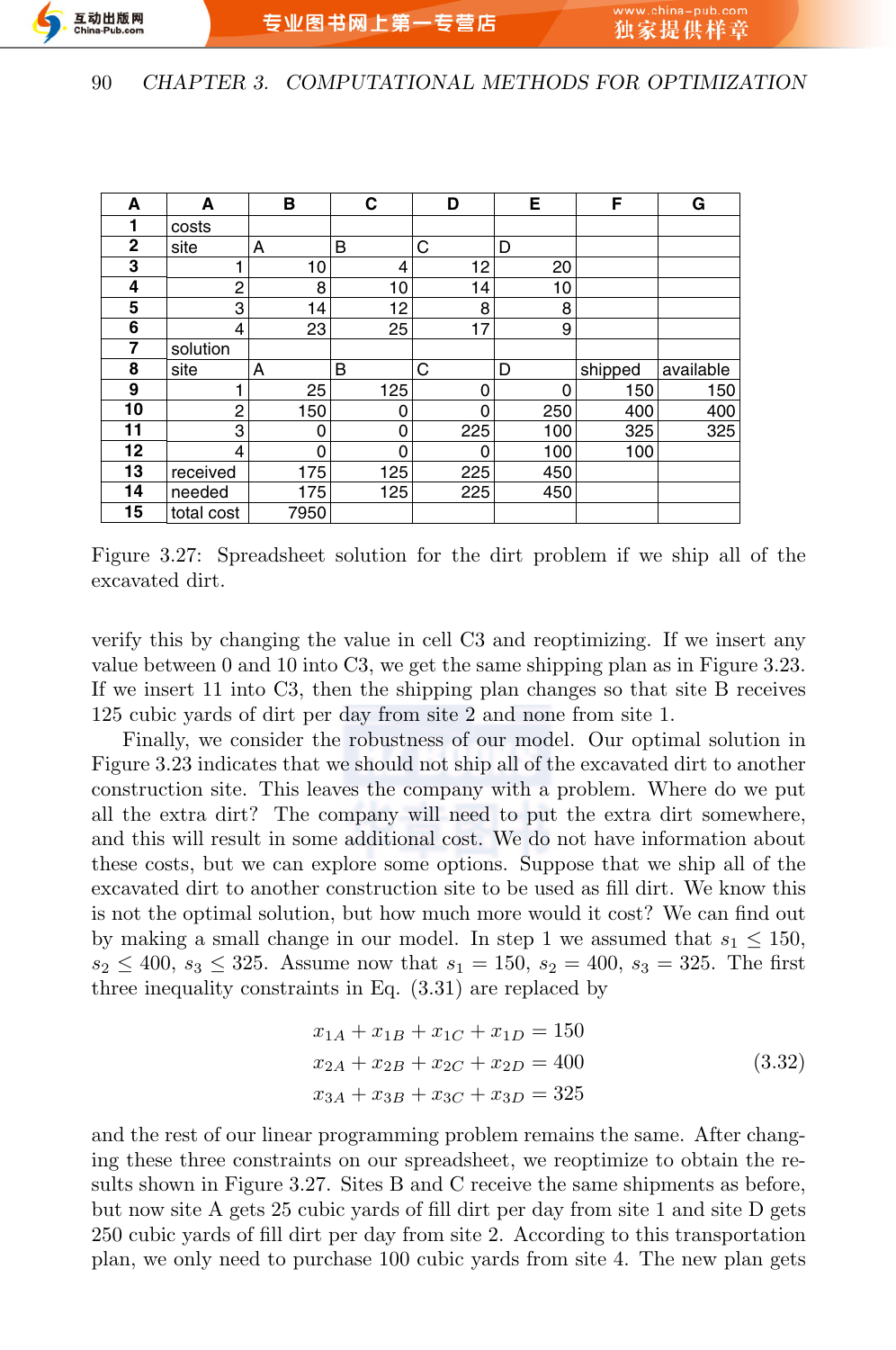#### *3.4. DISCRETE OPTIMIZATION* 91

rid of the extra 250 cubic yards of dirt and the additional cost is only \$300 per day, a little more than one dollar per cubic yard. We do not really know which of these two plans is best. If the company needs to haul the excavated dirt away from the site, then they may favor the alternate plan. If they can use the dirt at or near the excavation site, they may prefer the original plan. We should present both plans to the company management and let them choose.

# **3.4 Discrete Optimization**

All of the models used so far in this book have been based on continuous variables. In many real–world problems we must deal with variables that are discrete, like the integers. Discrete mathematics was once considered an arcane field with little or no practical applications. With the invention of digital computers, discrete mathematics has become extremely important. Discrete optimization is useful for problems in scheduling, inventory, investment, transportation, manufacturing, ecology, and computer science. Discrete models play an important role in the remainder of the text, and the relationship between continuous and discrete variables is one of the major issues in modeling.

In some cases a discrete optimization problem can be solved by simply enumerating the possibilities. In other cases we can employ continuous methods and then round off to the nearest integer. Nonlinear programming problems usually become much harder to solve when continuous decision variables are replaced by discrete variables. The feasible region becomes more complex when continuity is lost, and is often represented by a graph or tree structure. Effective solution algorithms have been developed for some classes of problems, and the improvement of these algorithms is a very active area of research. However, as in the continuous case, there are still no universally effective methods for solving discrete optimization problems.

In this section we will concentrate on one type of discrete optimization problem called *integer programming*. Integer programming is the discrete analog of the linear programming model considered in the preceding section. Aside from being the most commonly applied discrete optimization algorithm, the parallel with linear programmming will facilitate comparison between discrete and continuous models. An added bonus is that most linear programming implementations also solve integer programming problems, so that we can concentrate our attention on the model rather than learning a new software package.

**Example 3.6.** Reconsider the family farm problem of Example 3.4. The family has 625 acres available for planting. There are 5 plots of 120 acres each and another plot of 25 acres. The family wants to plant each plot with only one crop: corn, wheat, or oats. As before, 1,000 acre–ft of water will be available for irrigation, and the farmers will be able to devote 300 hours of labor per week. Additional data are presented in Table 3.2. Find the crop that should be planted in each plot for maximum profit.

We will use the five-step method. The results of step 1 are shown in Figure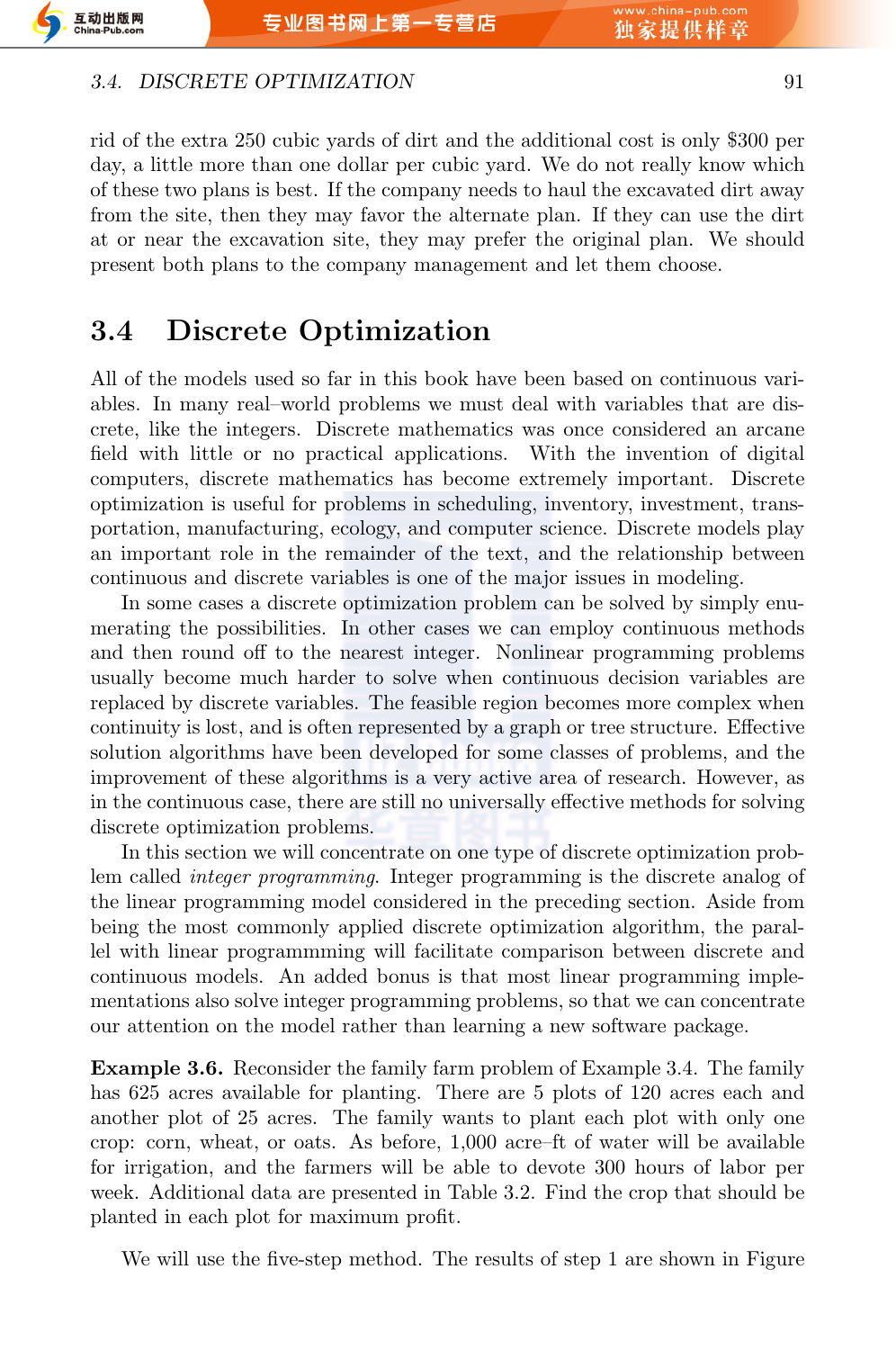

3.28. Step 2 is to select the modeling approach. We will model this problem as an integer programming problem.

| Variables:   | $x_1$ = number of 120 acre plots of corn planted  |
|--------------|---------------------------------------------------|
|              | $x_2$ = number of 120–acre plots of wheat planted |
|              | $x_3$ = number of 120–acre plots of oats planted  |
|              | $x_4$ = number of 25-acre plots of corn planted   |
|              | $x_5$ = number of 25-acre plots of wheat planted  |
|              | $x_6$ = number of 25-acre plots of oats planted   |
|              | $w =$ irrigation required (acre-ft)               |
|              | $l =$ labor required (person-hrs/wk)              |
|              | $t =$ total acreage planted                       |
|              | $y =$ total yield $(\$)$                          |
|              |                                                   |
| Assumptions: | $w = 120(3.0x_1 + 1.0x_2 + 1.5x_3)$               |
|              | $+25(3.0x_4+1.0x_5+1.5x_6)$                       |
|              | $l = 120(0.8x_1 + 0.2x_2 + 0.3x_3)$               |
|              | $+25(0.8x_4+0.2x_5+0.3x_6)$                       |
|              | $t = 120(x_1 + x_2 + x_3) + 25(x_4 + x_5 + x_6)$  |
|              | $y = 120(400x_1 + 200x_2 + 250x_3)$               |
|              | $+25(400x_4+200x_5+250x_6)$                       |
|              | $w \leq 1,000$                                    |
|              | $l \leq 300$                                      |
|              | $t \leq 625$                                      |
|              | $x_1 + x_2 + x_3 \leq 5$                          |
|              | $x_4 + x_5 + x_6 \leq 1$                          |
|              | $x_1, \ldots, x_6$ are nonnegative integers       |
|              |                                                   |
|              |                                                   |

**Objective:** Maximize *y*

Figure 3.28: Results of step 1 of the modified farm problem.

An integer programming (IP) problem is a linear programming (LP) problem in which the decision variables are further constrained to take integer values. Both the objective function and the constraints must be linear. The most commonly used method for solving an IP is the method of branch–and–bound. This method involves branching through repeated solutions of LPs chosen to bound the solution of the IP. If we remove the constraint that the decision variables in a given IP take only integer values, we obtain what is known as the LP relaxation. Since the feasible region of the LP relaxation is larger than the feasible region of the corresponding IP, any optimal solution of the LP relaxation for which all of the decision variables take integer values is also an optimal solution of the IP. If some decision variable is not an integer, we branch to create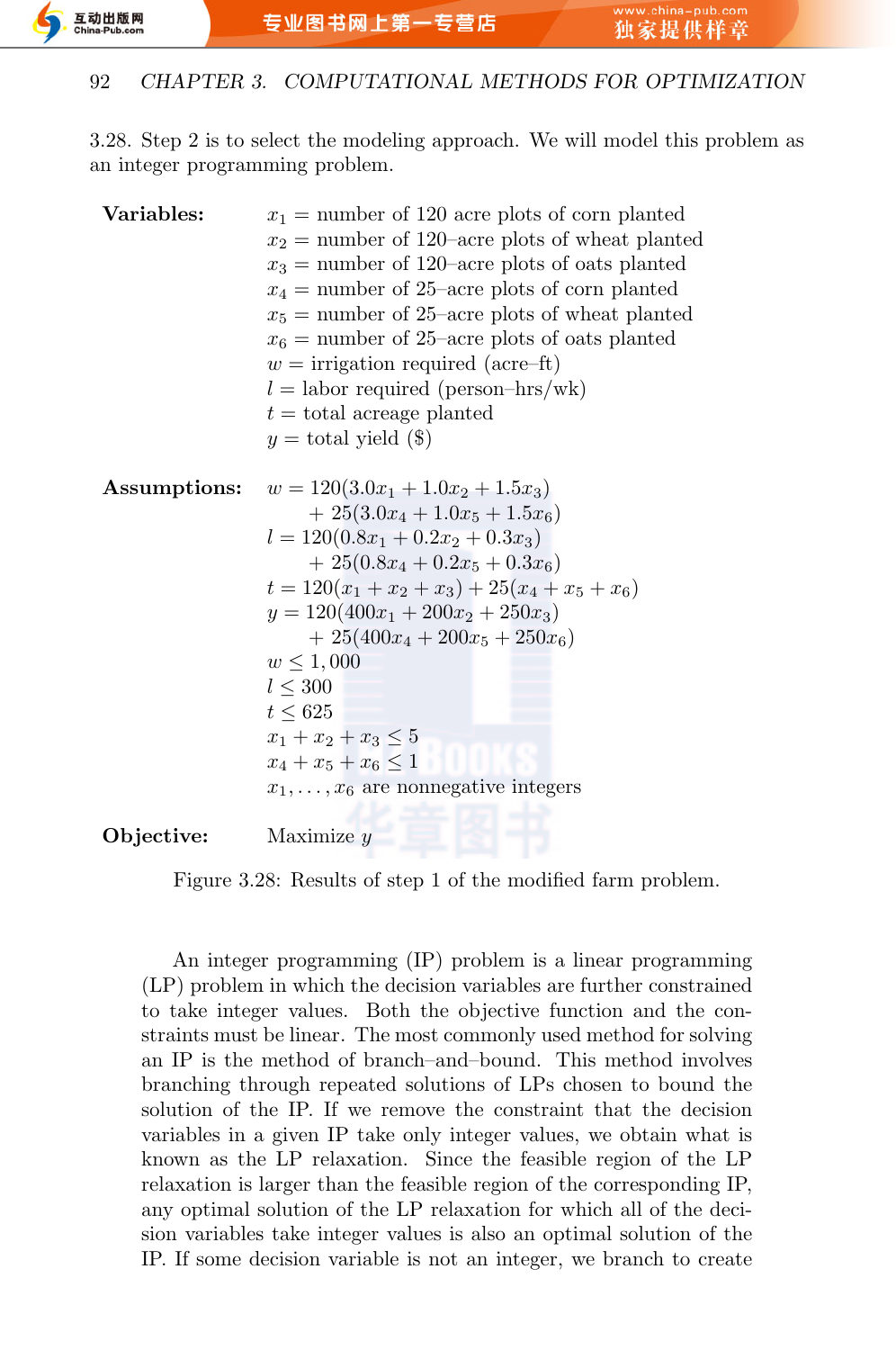#### *3.4. DISCRETE OPTIMIZATION* 93

互动出版网

 $ina-Puh$ 

two additional LP relaxations. For example, if the optimal solution to the LP relaxation yields  $x_1 = 11/3$ , then we consider the original problem together with the additional constraint  $x \leq 3$ , and we also consider the original problem together with the additional constraint  $x \geq 4$ . Any integer solution must satisfy one of these additional constraints. By continuing to branch any time we find an optimal solution with a fractional decision variable, we obtain a binary tree of LP relaxations. If one of the new LPs has an optimal solution with all integer decision variables, this becomes a candidate for the solution to the original IP. Since the new LP has a smaller feasible region than the original, this integer solution also gives a useful lower bound on the optimal solution of the original IP. By systematically branching through the tree, and using these solution bounds, we will eventually solve the original IP. Because the branch– and–bound method requires many iterations of the simplex method, integer programming problems generally take much longer to solve than linear programming problems of the same size.

Step 3 is to formulate the problem. In our problem the decision variables are the number of 120–acre plots and the number of 25–acre plots to plant with corn, wheat, or oats. Notice that the variables  $x_4$ ,  $x_5$ , and  $x_6$  are binary decision variables. They can only take the values 0 or 1. Our integer programming problem in standard form is to maximize the total yield  $y = 48000x_1 + 24000x_2 +$  $30000x_3 + 10000x_4 + 5000x_5 + 6250x_6$  over the set

|        |              |               | $375x_1 + 125x_2 + 187.5x_3 + 75x_4 + 25x_5 + 37.5x_6 \le 1000$ |  |  |
|--------|--------------|---------------|-----------------------------------------------------------------|--|--|
| (3.33) |              |               | $100x_1 + 25x_2 + 37.5x_3 + 20x_4 + 5x_5 + 7.5x_6 \leq 300$     |  |  |
|        |              |               | $x_1 + x_2 + x_3$ $\leq$                                        |  |  |
|        | $x_6 \leq 1$ | $x_4 + x_5 +$ |                                                                 |  |  |

where  $x_1, \ldots, x_6$  are nonnegative integers.

Step 4 is to solve the problem. Figure 3.29 shows the solution of our integer programming problem using the popular linear programming package LINDO. The GIN 6 command specifies that the first six decision variable are nonnegative integers. Everything else in the problem specification is the same for the IP and the LP. The optimal solution is  $y = 156, 250$  which occurs when  $x_3 = 5, x_6 = 1$ , and the other decision variables are all zero. At the optimal solution the first two constraits are nonbinding, and the last two are binding.

Step 5 is to answer the question. If the family does not wish to split up individual plots (plan B), then the best plan is to plant oats in every plot. This results in an expected total yield of \$156,250 for the season. This is about 4% less than the projected total yield of \$162,500 if we allow more than one crop per plot (plan A, the optimal solution found in Example 3.4). Plan A uses all of the acreage available, all of the irrigation water available, and all but 62.5 of the 300 person–hours of labor available each week. Plan B uses all of the acreage available, but only 975 of the 1000 available acre–feet of irrigation water, and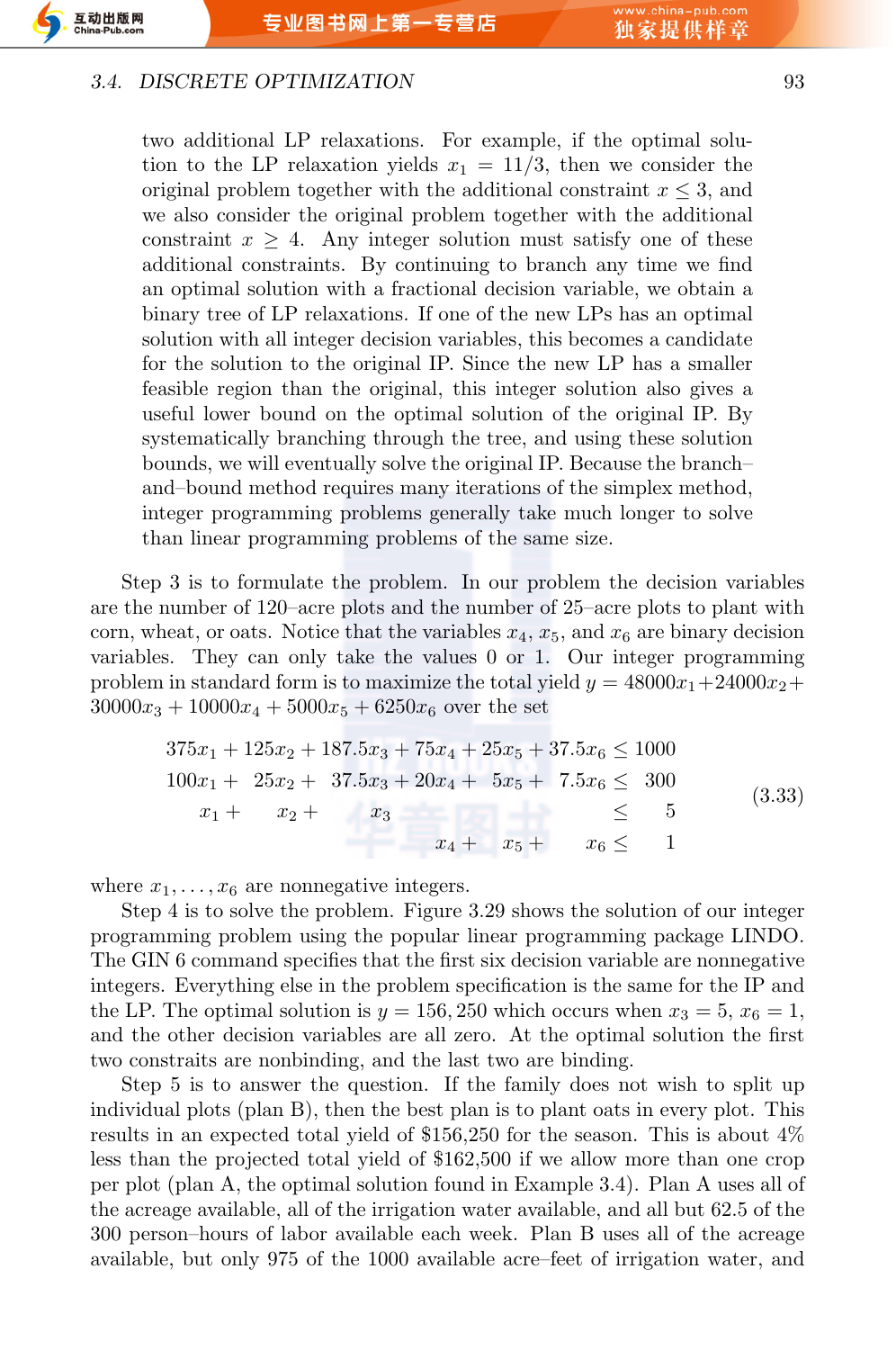| MAX<br>SUBJECT TO<br>2)<br>3)<br>4)<br>5)<br><b>END</b><br>GIN<br>6 | $X1 + X2 + X3 \le 5$<br>$X4 + X5 + X6 \leq 1$ | 48000 X1 + 24000 X2 + 30000 X3 + 10000 X4 + 5000 X5 + 6250 X6<br>$375$ X1 + 125 X2 + 187.5 X3 + 75 X4 + 25 X5 + 37.5 X6 <= 1000<br>$100$ X1 + 25 X2 + 37.5 X3 + 20 X4 + 5 X5 + 7.5 X6 <= 300 |  |
|---------------------------------------------------------------------|-----------------------------------------------|----------------------------------------------------------------------------------------------------------------------------------------------------------------------------------------------|--|
|                                                                     | OBJECTIVE FUNCTION VALUE                      |                                                                                                                                                                                              |  |
| 1)                                                                  | 156250.0                                      |                                                                                                                                                                                              |  |
| VARIABLE                                                            | <b>VALUE</b>                                  | REDUCED COST                                                                                                                                                                                 |  |
| X1                                                                  | 0.000000                                      | $-48000.000000$                                                                                                                                                                              |  |
| X <sub>2</sub>                                                      | 0.000000                                      | $-24000.000000$                                                                                                                                                                              |  |
| X <sub>3</sub>                                                      | 5.000000                                      | $-30000.000000$                                                                                                                                                                              |  |
| X4                                                                  | 0.000000                                      | $-10000.000000$                                                                                                                                                                              |  |
| X <sub>5</sub>                                                      | 0.000000                                      | $-5000.000000$                                                                                                                                                                               |  |
| X6                                                                  | 1.000000                                      | $-6250.000000$                                                                                                                                                                               |  |
|                                                                     |                                               |                                                                                                                                                                                              |  |
| <b>ROW</b>                                                          | SLACK OR SURPLUS                              | <b>DUAL PRICES</b>                                                                                                                                                                           |  |
| 2)                                                                  | 25.000000                                     | 0.000000                                                                                                                                                                                     |  |
| 3)                                                                  | 105.000000                                    | 0.000000                                                                                                                                                                                     |  |
| 4)                                                                  | 0.000000                                      | 0.000000                                                                                                                                                                                     |  |
| 5)                                                                  | 0.000000                                      | 0.000000                                                                                                                                                                                     |  |
| NO. ITERATIONS=                                                     | 101<br><b>Le refer</b>                        |                                                                                                                                                                                              |  |

Figure 3.29: Optimal solution to the modified farm problem using the linear programming package LINDO.

only 195 of the available 300 person–hours of labor available each week. We leave it to the family to decide which plan is best.

Sensitivity analysis can be very time–consuming for integer programming problems, because IPs take so much longer to solve than LPs. There are no shadow prices to guide us, because the value of the objective function at the optimal solution does not change smoothly as the constraints vary. Integer solutions will not usually lie exactly on the constraint boundaries, so the optimum may also be sensitive to small changes in nonbinding constraints. We begin by considering the amount of irrigation water available. Suppose that an additional 100 acre–feet of water is available. This changes our IP in Eq. (3.33) by substituting 1100 for 1000 in the first constraint. Figure 3.30 shows the LINDO solution to this IP. Now we plant one 120–acre plot of corn, one 120–acre plot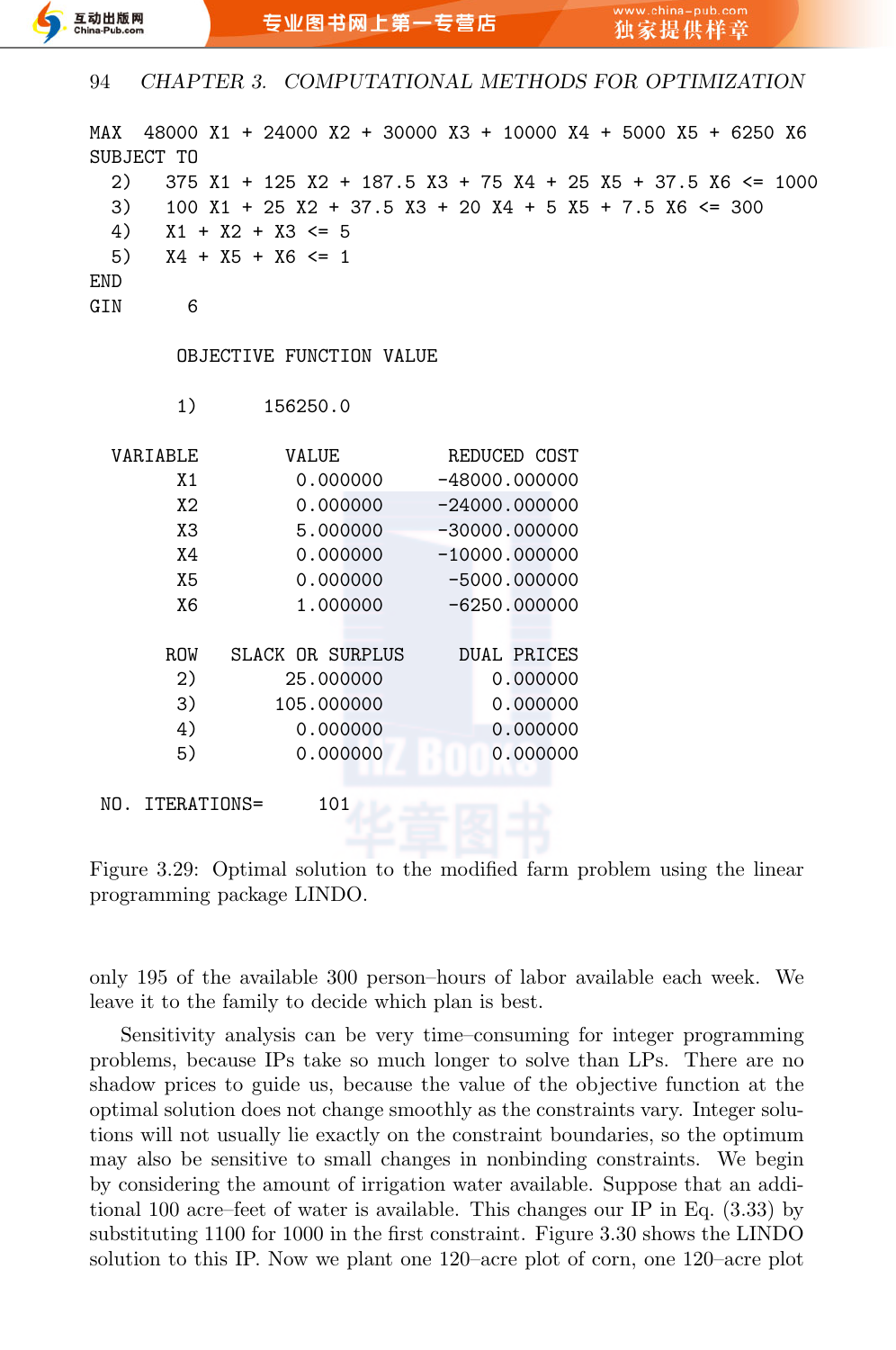#### *3.4. DISCRETE OPTIMIZATION* 95

of wheat, and we plant oats everywhere else. Our optimal solution is quite sensitive to the amount of irrigation water available, even though this constraint was not binding in our original IP solution. The new plan yields an additional \$12,000 in expected revenue.

| MAX<br>SUBJECT TO           | 48000 X1 + 24000 X2 + 30000 X3 + 10000 X4 + 5000 X5 + 6250 X6                                                                                                              |                    |  |
|-----------------------------|----------------------------------------------------------------------------------------------------------------------------------------------------------------------------|--------------------|--|
| 2)<br>3)<br>4)<br>5)<br>END | $375$ X1 + 125 X2 + 187.5 X3 + 75 X4 + 25 X5 + 37.5 X6 <= 1100<br>100 X1 + 25 X2 + 37.5 X3 + 20 X4 + 5 X5 + 7.5 X6 <= 300<br>$X1 + X2 + X3 \le 5$<br>$X4 + X5 + X6 \leq 1$ |                    |  |
| 6<br>GIN                    |                                                                                                                                                                            |                    |  |
|                             | OBJECTIVE FUNCTION VALUE                                                                                                                                                   |                    |  |
| 1)                          | 168250.0                                                                                                                                                                   |                    |  |
| VARIABLE                    | VALUE                                                                                                                                                                      | REDUCED COST       |  |
| X1                          | 1.000000                                                                                                                                                                   | $-48000.000000$    |  |
| X <sub>2</sub>              | 1.000000                                                                                                                                                                   | $-24000.000000$    |  |
| X3                          | 3.000000                                                                                                                                                                   | $-30000.000000$    |  |
| Χ4                          | 0.000000                                                                                                                                                                   | $-10000.000000$    |  |
| X5                          | 0.000000                                                                                                                                                                   | $-5000.000000$     |  |
| X <sub>6</sub>              | 1.000000                                                                                                                                                                   | $-6250.000000$     |  |
|                             |                                                                                                                                                                            |                    |  |
| ROW                         | <b>SLACK OR SURPLUS</b>                                                                                                                                                    | <b>DUAL PRICES</b> |  |
| 2)                          | 0.000000                                                                                                                                                                   | 0.000000           |  |
| 3)                          | 55.000000                                                                                                                                                                  | 0.000000           |  |
| 4)                          | 0.000000                                                                                                                                                                   | 0.000000           |  |
| 5)                          | 0.000000                                                                                                                                                                   | 0.000000           |  |
| NO.<br>ITERATIONS=          | 62                                                                                                                                                                         |                    |  |

Figure 3.30: Optimal solution to the modified farm problem with an additional 100 acre–feet of water available.

The optimal solution in Figure 3.29 shows that there are 25 acre–feet of unused irrigation water. If we lower the amount of water available, we will not change the optimal solution unless we go below 975 acre–feet. This is because the optimal solution will remain feasible, and since we are shrinking the feasible region, it must remain optimal as well. Figure 3.31 shows what happens if we have only 950 acre–feet of water available. The optimal IP solution is to plant one 120–acre plot of corn, four 120–acre plots of wheat, and to plant corn instead of oats in the smaller 25 acre plot. We use all the water and all the land, but we have 80 person–hours of labor per week to spare. The expected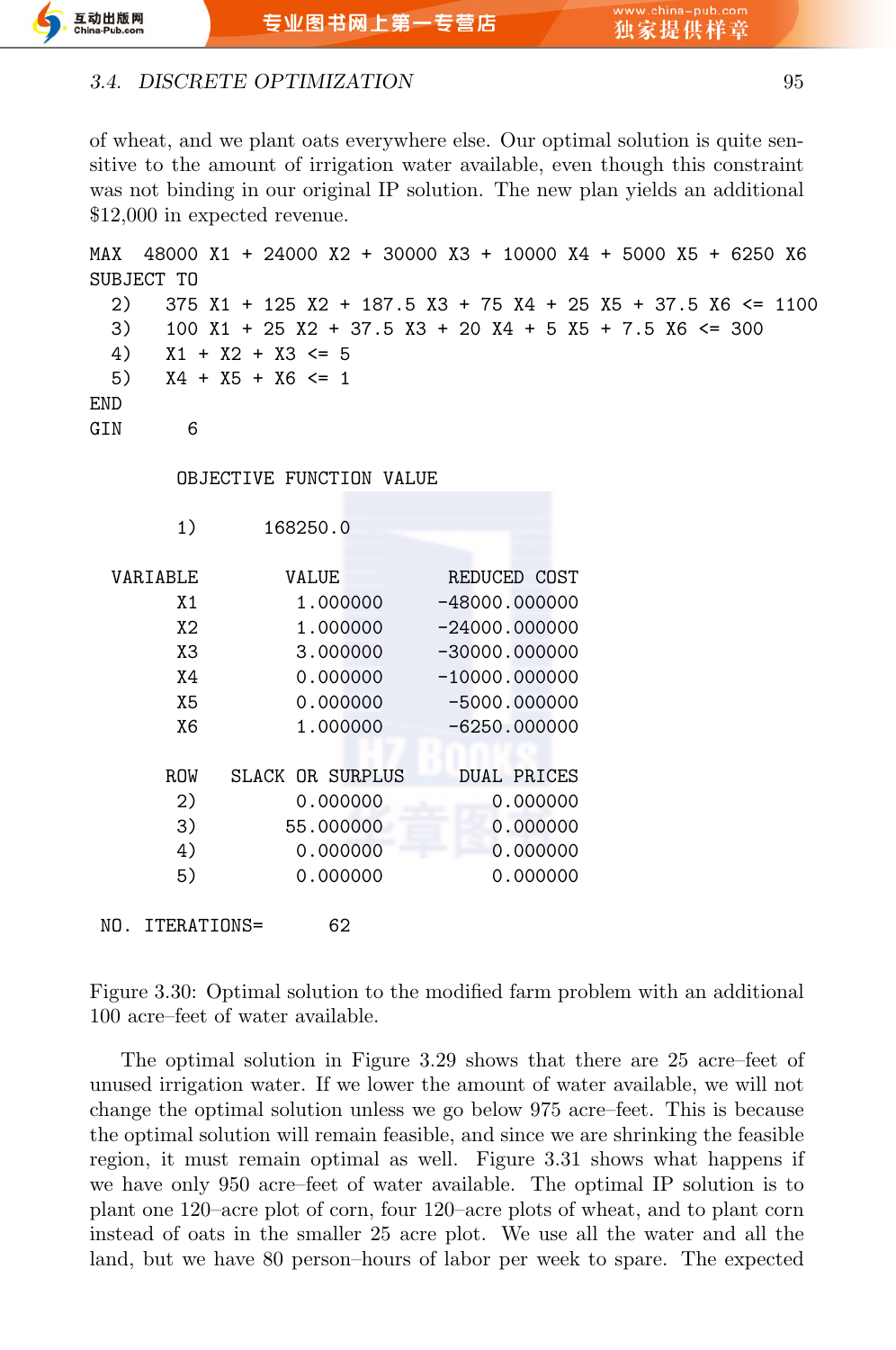| 48000 X1 + 24000 X2 + 30000 X3 + 10000 X4 + 5000 X5 + 6250 X6<br>MAX<br>SUBJECT TO<br>2)<br>$375$ X1 + 125 X2 + 187.5 X3 + 75 X4 + 25 X5 + 37.5 X6 <= 950<br>3)<br>$100$ X1 + 25 X2 + 37.5 X3 + 20 X4 + 5 X5 + 7.5 X6 <= 300<br>4)<br>$X1 + X2 + X3 \le 5$<br>5)<br>$X4 + X5 + X6 \leq 1$<br>END GIN<br>6 |                  |                    |  |  |  |  |  |
|-----------------------------------------------------------------------------------------------------------------------------------------------------------------------------------------------------------------------------------------------------------------------------------------------------------|------------------|--------------------|--|--|--|--|--|
| OBJECTIVE FUNCTION VALUE                                                                                                                                                                                                                                                                                  |                  |                    |  |  |  |  |  |
| 1)                                                                                                                                                                                                                                                                                                        | 154000.0         |                    |  |  |  |  |  |
| VARIABLE                                                                                                                                                                                                                                                                                                  | VALUE            | REDUCED COST       |  |  |  |  |  |
| X1                                                                                                                                                                                                                                                                                                        | 1.000000         | $-48000.000000$    |  |  |  |  |  |
| X <sub>2</sub>                                                                                                                                                                                                                                                                                            | 4.000000         | $-24000.000000$    |  |  |  |  |  |
| X <sub>3</sub>                                                                                                                                                                                                                                                                                            | 0.000000         | $-30000.000000$    |  |  |  |  |  |
| X4                                                                                                                                                                                                                                                                                                        | 1.000000         | $-10000.000000$    |  |  |  |  |  |
| X <sub>5</sub>                                                                                                                                                                                                                                                                                            | 0.000000         | $-5000.000000$     |  |  |  |  |  |
| X <sub>6</sub>                                                                                                                                                                                                                                                                                            | 0.000000         | $-6250.000000$     |  |  |  |  |  |
|                                                                                                                                                                                                                                                                                                           |                  |                    |  |  |  |  |  |
|                                                                                                                                                                                                                                                                                                           |                  |                    |  |  |  |  |  |
| <b>ROW</b>                                                                                                                                                                                                                                                                                                | SLACK OR SURPLUS | <b>DUAL PRICES</b> |  |  |  |  |  |
| 2)                                                                                                                                                                                                                                                                                                        | 0.000000         | 0.000000           |  |  |  |  |  |
| 3)                                                                                                                                                                                                                                                                                                        | 80.000000        | 0.000000           |  |  |  |  |  |
| 4)                                                                                                                                                                                                                                                                                                        | 0.000000         | 0.000000           |  |  |  |  |  |
| 5)                                                                                                                                                                                                                                                                                                        | 0.000000         | 0.000000           |  |  |  |  |  |
| ITERATIONS=<br>NO.                                                                                                                                                                                                                                                                                        | 4                |                    |  |  |  |  |  |
|                                                                                                                                                                                                                                                                                                           |                  |                    |  |  |  |  |  |

Figure 3.31: Optimal solution to the modified farm problem with 50 acre–feet less water available.

total yield is \$154,000, which is only \$2,250 less than before. This illustrates the unpredictable nature of IP solutions. For a 5% decrease in the amount of available irrigation water, instead of planting oats everywhere, we should not plant oats anywhere.

The main robustness issue is the relation between discrete and continuous optimization. We have already seen that devoting large plots to a single crop dramatically changes the optimal planting scheme. Now we will return to the original farm problem and examine the effect of changing the minimum plot size. Table 3.4 shows the results of several LINDO runs with different minimum plot sizes. For example, when the minimum plot size is 2 acres, we maximize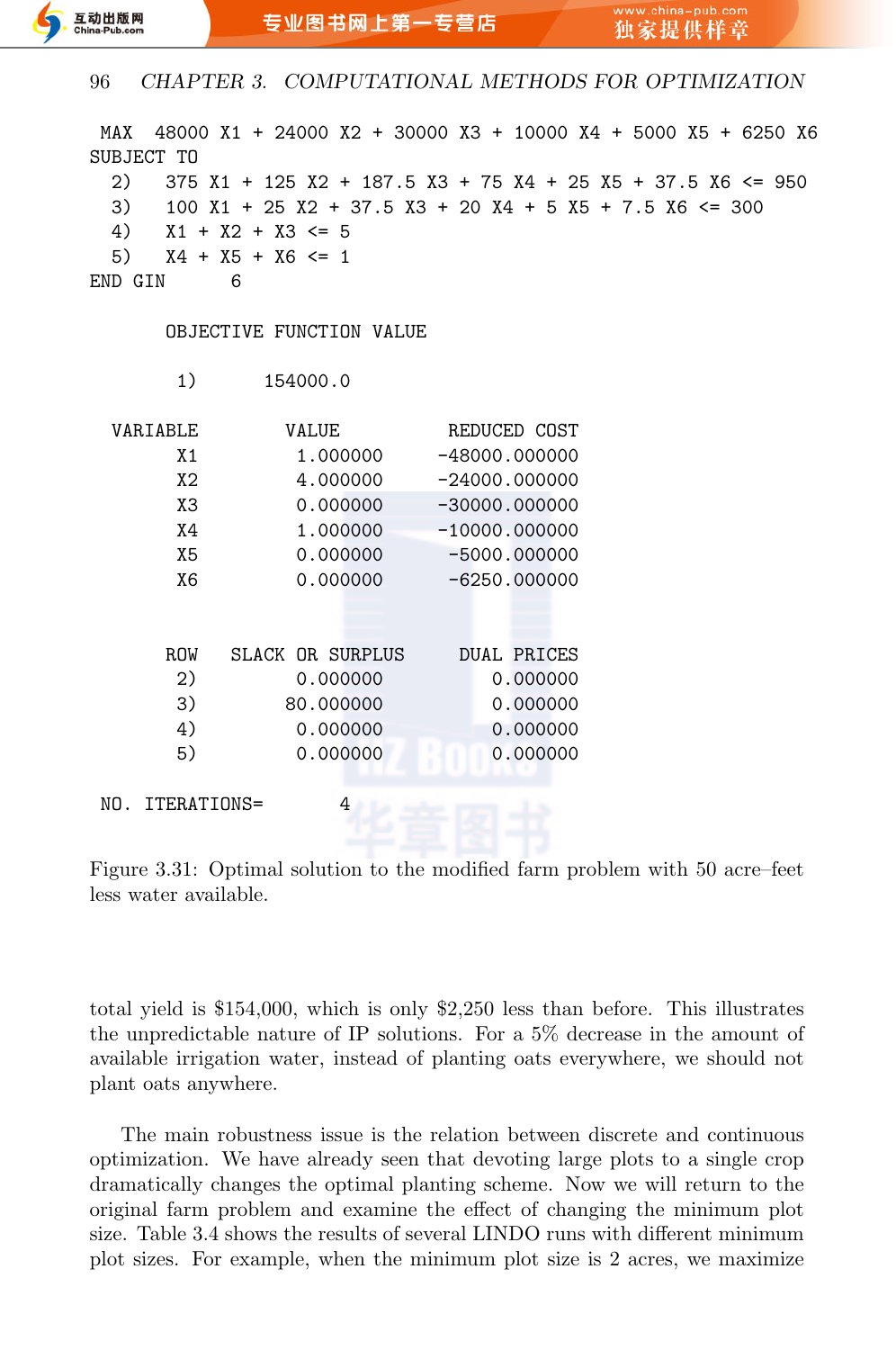#### *3.4. DISCRETE OPTIMIZATION* 97

| Minimum Plot Size | Corn     | Wheat   | Oats             | Yield     |
|-------------------|----------|---------|------------------|-----------|
| (acres)           | (acres)  | (acres) | (acres)          | (dollars) |
| 0                 | 187.5    | 437.5   | $\left( \right)$ | 162,500   |
| 1                 | 42       | 1       | 582              | 162,500   |
| $\overline{2}$    | 188      | 436     | 0                | 162,400   |
| 5                 | 45       | 10      | 570              | 162,500   |
| 10                | 190      | 430     | 0                | 162,000   |
| 20                | 60       | 40      | 520              | 162,000   |
| 50                | 200      | 400     | 0                | 160,000   |
| 100               | 200      | 400     | 0                | 160,000   |
| 125               | 125      | 250     | 250              | 162,500   |
| 150               | 150      | 300     | 150              | 157,000   |
| 200               | 200      | 400     | 0                | 160,000   |
| 250               | 250      | 250     | $\Omega$         | 150,000   |
| 300               | $\theta$ | 0       | 600              | 150,000   |
| 500               | 0        | 0       | 500              | 125,000   |

Table 3.4: Comparison of optimal planting schemes for the farm problem for different minimum plot sizes.

total yield  $y = 800x_1 + 400x_2 + 500x_3$  over the set

$$
6.0x1 + 2.0x2 + 3.0x3 \le 1000
$$
  

$$
1.6x1 + 0.4x2 + 0.6x3 \le 300
$$
  

$$
x1 + x2 + x3 \le 312
$$
 (3.34)

and  $x_1, x_2, x_3$  are nonnnegative integers representing the number of 2–acre plots of corn, wheat, and oats to plant. Figure 3.32 shows the optimal solution for a minimum plot size of 2 acres using LINDO. The optimal solution is to plant 94 plots of corn (for a total of  $2 \times 94 = 188$  acres), 218 plots of wheat (436) acres), and no oats. For this model excursion we do not plant in any leftover acreage, so that when the minimum plot size is 2 acres, we will leave 1 acre unplanted. The optimal solution in Table 3.4 changes significantly as the minimum plot size increases. Recall that, in the continuous optimization problem  $(LP)$ , there are two optimal corner point solutions  $(x_1, x_2, x_3) = (187.5, 437.5, 0)$ and  $(x_1, x_2, x_3) = (41.6\overline{6}, 0, 583.3\overline{3})$  at which we achieve the optimal yield of  $y = 162,500$ . For small minimum plot sizes, the best planting scheme jumps between discrete approximations to these two solutions. For minimum plot sizes of 2, 10, and 50 acres, the solution is similar to the original corn–and–wheat planting scheme. For minimum plot sizes of 1, 5, and 20 acres, the solution is similar to the alternate corn–and–oats planting scheme. When the minimum plot size gets larger, both the optimal planting scheme and the expected total yield vary considerably. A larger minimum plot size may result in either a larger or smaller yield. For example, when we use a plot size of 125 acres, we obtain a scheme which matches the original \$162,500 expected total yield. Note that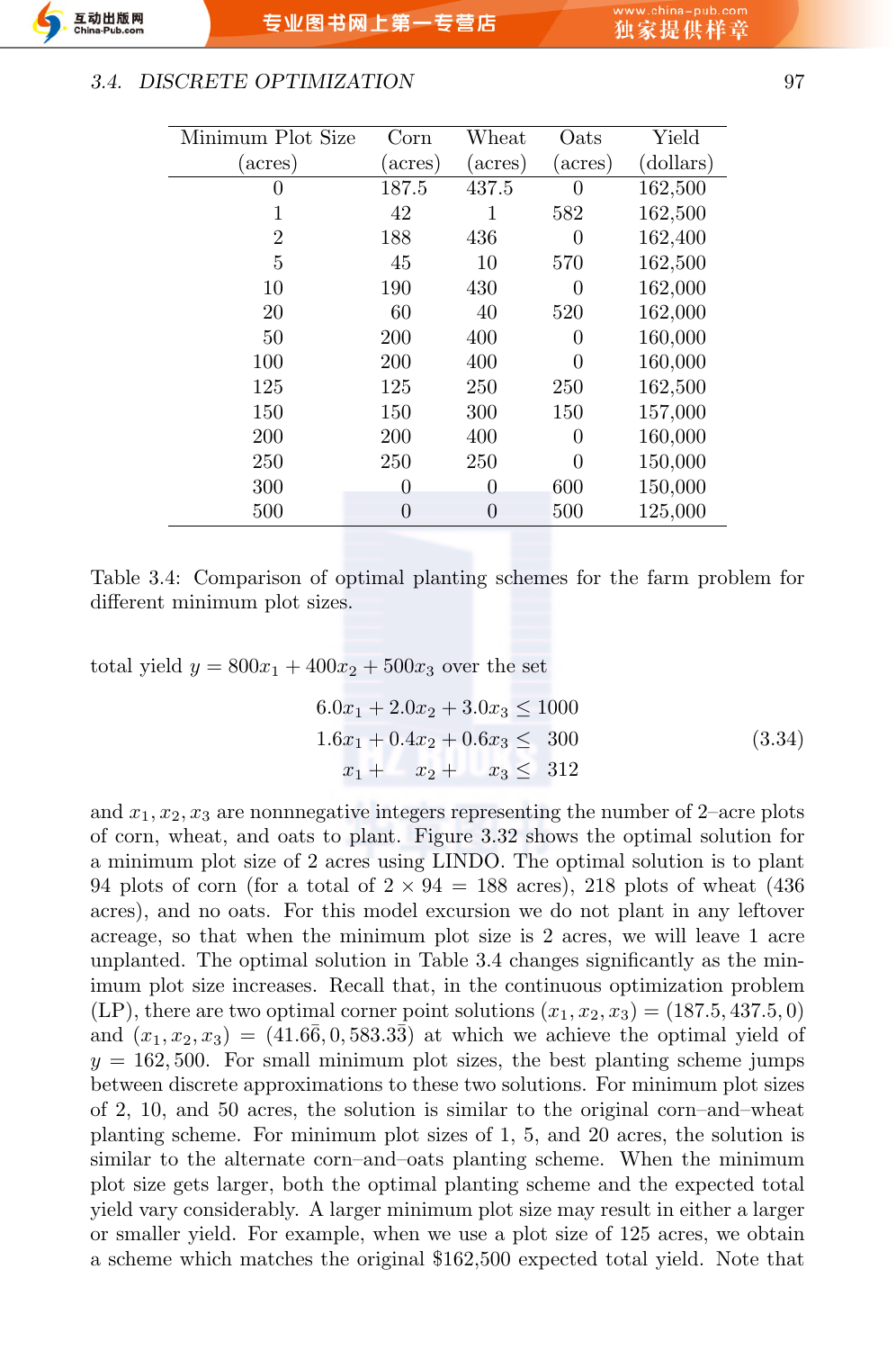| MAX        |                 | 800 X1 + 400 X2 + 500 X3                                   |              |                    |
|------------|-----------------|------------------------------------------------------------|--------------|--------------------|
|            | SUBJECT TO      |                                                            |              |                    |
|            |                 | 2) $6 X1 + 2 X2 + 3 X3 \le 1000$                           |              |                    |
|            |                 | 3) $1.6 \text{ X1} + 0.4 \text{ X2} + 0.6 \text{ X3} \leq$ |              | 300                |
|            |                 | 4) $X1 + X2 + X3 \le 312$                                  |              |                    |
| <b>END</b> |                 |                                                            |              |                    |
| GIN        | 3               |                                                            |              |                    |
|            |                 |                                                            |              |                    |
|            |                 | OBJECTIVE FUNCTION VALUE                                   |              |                    |
|            |                 |                                                            |              |                    |
|            | 1)              | 162400.0                                                   |              |                    |
|            |                 |                                                            |              |                    |
|            | VARTABLE        | VALUE                                                      | REDUCED COST |                    |
|            | X <sub>1</sub>  | 94.000000                                                  |              | $-800.000000$      |
|            | X <sub>2</sub>  | 218,000000                                                 |              | $-400.000000$      |
|            | X3              | 0.000000                                                   |              | $-500.000000$      |
|            |                 |                                                            |              |                    |
|            |                 |                                                            |              |                    |
|            |                 | ROW SLACK OR SURPLUS                                       |              | <b>DUAL PRICES</b> |
|            | 2)              | 0.000000                                                   |              | 0.000000           |
|            | 3)              | 62.399998                                                  |              | 0.000000           |
|            | 4)              | 0.000000                                                   |              | 0.000000           |
|            |                 |                                                            |              |                    |
|            | NO. ITERATIONS= | $\overline{2}$                                             |              |                    |
|            |                 |                                                            |              |                    |

Figure 3.32: Optimal solution to the farm problem with a minimum plot size of 2 acres.

the 625 acres divide evenly into 125–acre plots, and that the optimal solution  $(x_1, x_2, x_3) = (125, 250, 250)$  lies on the line segment of Eq.  $(3.29)$  giving the optimal solutions for the original LP. Most larger plot sizes give a considerably smaller expected yield, however, and the planting schemes vary widely.

Consider the geometry of the LP and its various IP approximations. When we choose a minimum plot size, we are restricting the feasible region to a lattice of integer points. If the plot size is small, then there are many such points, and they cover most of the feasible region, in the sense that there is a lattice point near every feasible point. Since the objective function is continuous, we can find a lattice point solution for the IP that is nearly optimal for the original LP. But when the lattice points are widely spaced, discretization will often change the optimal solution significantly, since there may be no lattice point near the LP optimum. Generally speaking, discretization makes little difference as long as the jumps between lattice points (in our example, the minimum plot size) represent a small percent change in the decision variables. Otherwise the IP solution may be very different than the solution to the corresponding LP relaxation.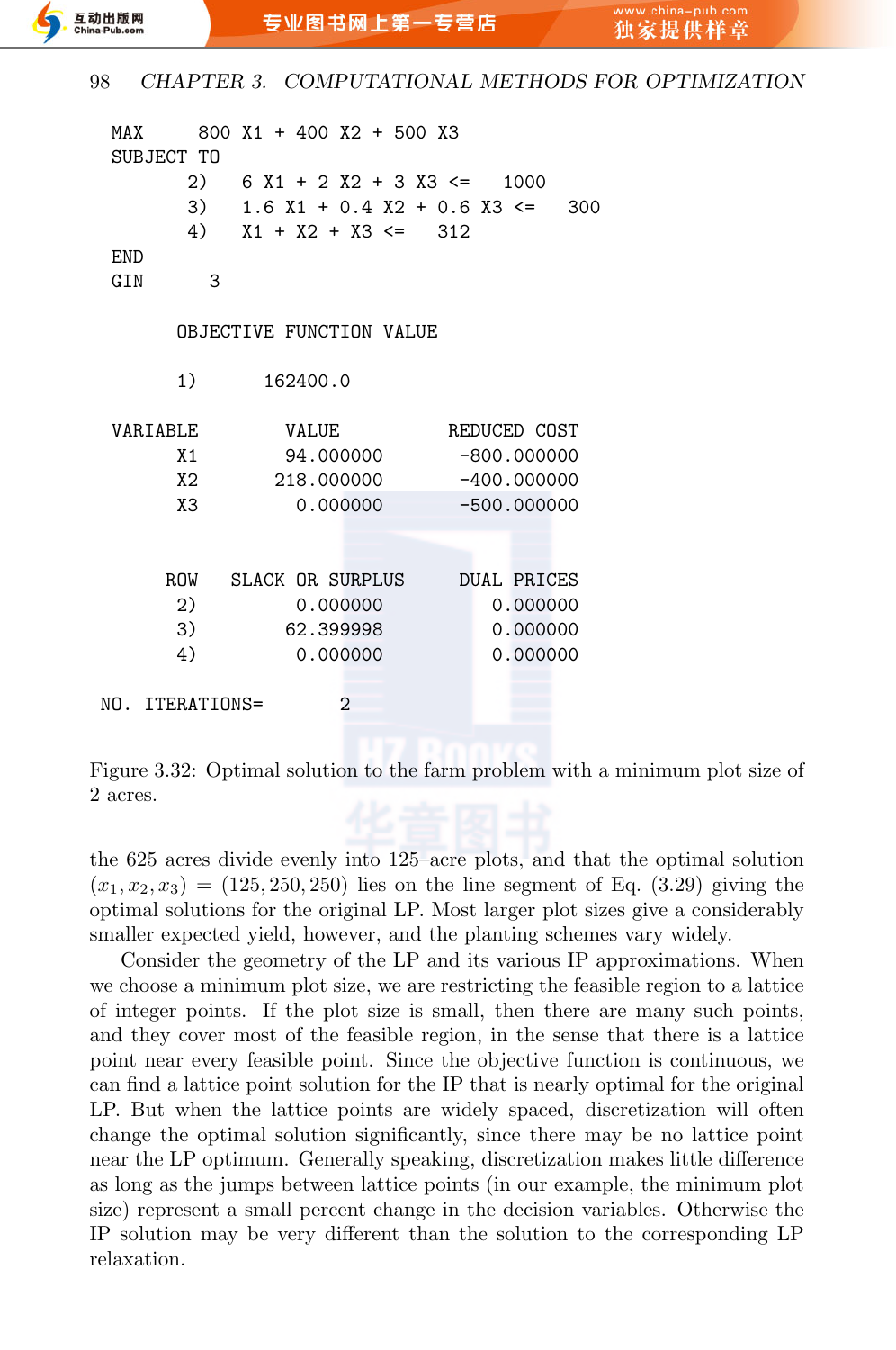#### *3.4. DISCRETE OPTIMIZATION* 99

| Route From |   | To Miles Cubic Yards |
|------------|---|----------------------|
|            |   | 125                  |
|            |   | 175                  |
| 3          | C | 225                  |
|            | Ð | 100                  |
|            |   | 350                  |

Table 3.5: Route data for the truck problem of Example 3.7.

**Example 3.7.** Reconsider the dirt problem of Example 3.5. The company has already determined the optimal shipping plan, assuming that dump trucks with a 10 cubic yard capacity are being used. The company also has 3 larger trucks available that can carry 20–cubic–yard loads. It may be possible to use these trucks to save some money on shipping. The 10–cubic–yard trucks take an average of 25 minutes to load, 5 minutes to unload, and travel at an average of 20 miles per hour. The cost of operating these trucks is \$20 per mile per load. The larger 20–cubic–yard trucks take 35 minutes to load, 5 minutes to unload, and travel at an average of 20 miles per hour. The cost of operating these trucks is \$30 per mile per load. How should these trucks be assigned in order to maximize our savings on shipping costs?

We will use the five-step method. Step 1 is to ask a question. The question is which trucks to assign to which routes. The optimal shipping routes found in Example 3.5 are shown in Table 3.5. There are 5 routes of varying length, and the amount of dirt shipped also varies. We will assume that either 10–cubic– yard trucks or 20–cubic–yard trucks, but not both, are used on each route. Since the larger trucks carry twice as much dirt at less than twice the cost, we want to assign these trucks to the routes where they will save us the most money. We need to compute the number of trucks needed and the total cost of shipping for each route and each type of truck, and then compute the potential savings for using larger trucks on each route. The optimal shipping plan calls for 125 cubic yards of dirt to be shipped from site 1 to site B, a distance of 2 miles. It takes the smaller trucks 20 minutes to load, 5 minutes to unload, and 6 minutes of travel time at 20 miles per hour, for a total of 31 minutes per load. We assume an 8–hour workday, so that each truck can be assigned no more than 480 minutes of work per day. It will take 13 loads to move the 125 cubic yards of dirt, for a total of  $13 \times 31 = 403$  minutes of work, so one small truck is sufficient to service route 1. The cost of servicing route 1 with one small truck is

13 loads 
$$
\times \frac{2 \text{ miles}}{\text{load}} \times \frac{20 \text{ dollars}}{\text{mile}} = 520 \text{ dollars}.
$$

It takes the larger trucks 30 minutes to load, 5 minutes to unload, and 6 minutes of travel time on route 1, for a total of 41 minutes per load. It will take 7 loads to move the 125 cubic yards of dirt, for a total of  $7 \times 41 = 287$  minutes of work, so one large truck is enough to service route 1. The cost of servicing route 1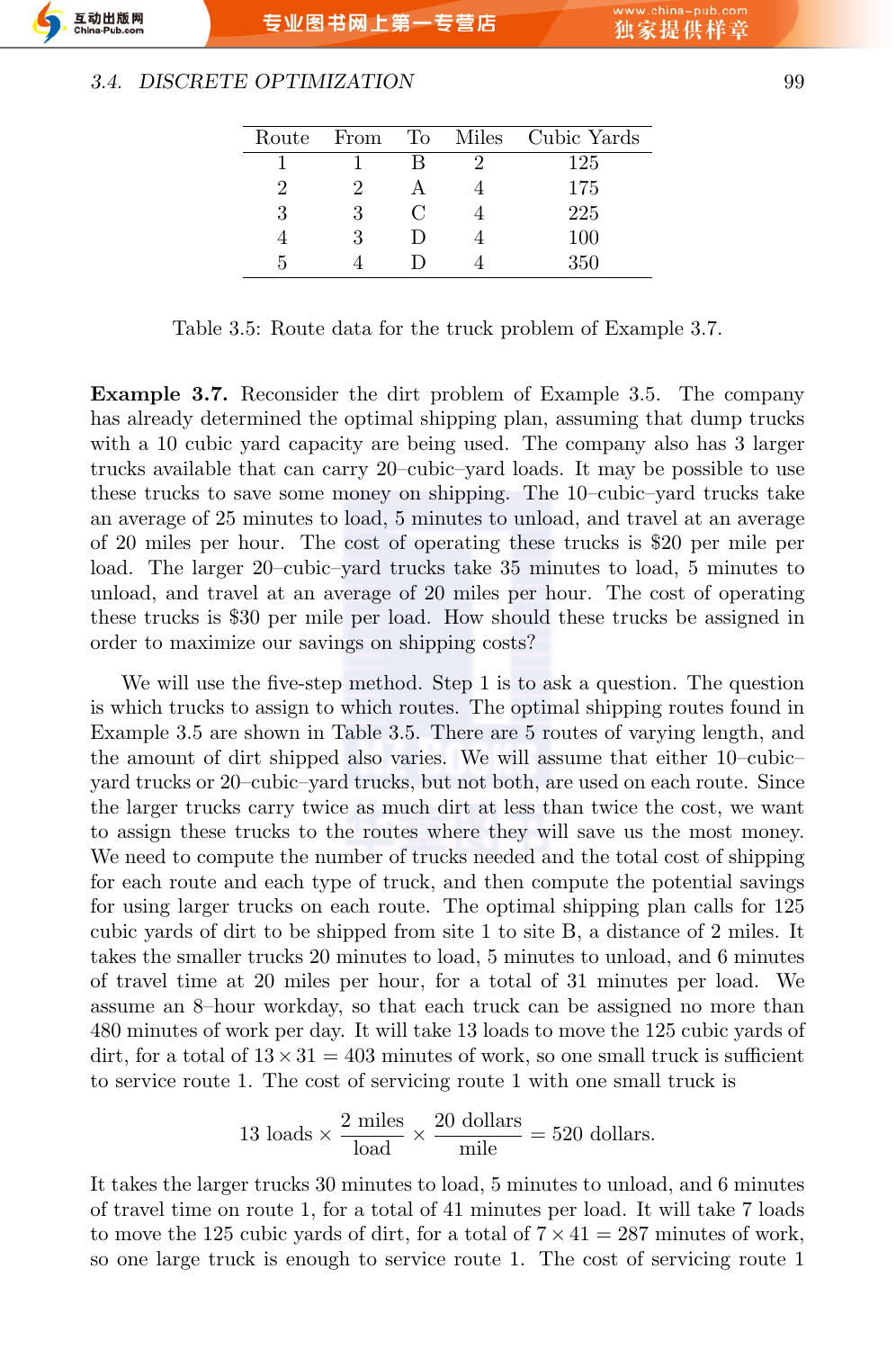| Variables:   | $x_i = 1$ if we use large trucks on route i<br>$x_i = 0$ if we use small trucks on route i<br>$T =$ total number of large trucks used<br>$y =$ total cost savings (\$) |
|--------------|------------------------------------------------------------------------------------------------------------------------------------------------------------------------|
| Assumptions: | $T = 1x_1 + 1x_2 + 2x_3 + 1x_4 + 2x_5$<br>$y = 100x_1 + 360x_2 + 400x_3 + 200x_4 + 640x_5$<br>$T \leq 3$                                                               |
| Objective:   | Maximize $y$                                                                                                                                                           |

Figure 3.33: Results of step 1 of the truck problem.

| А            | в         |          |         |          | Е      | c       |
|--------------|-----------|----------|---------|----------|--------|---------|
|              |           | possible |         |          | actual |         |
| $\mathbf{2}$ | route     | trucks   | savings | decision | trucks | savings |
| 3            |           |          | 100     |          |        |         |
|              |           |          | 360     |          |        |         |
| 5            | 3         |          | 400     |          |        |         |
| 6            |           |          | 200     |          |        |         |
|              | 5         |          | 640     |          |        |         |
| 8            | available |          |         | totals   |        |         |

Figure 3.34: Spreadsheet formulation for the truck problem.

with one large truck is

7 loads 
$$
\times \frac{2 \text{ miles}}{\text{load}} \times \frac{30 \text{ dollars}}{\text{mile}} = 420 \text{ dollars.}
$$

The potential savings on route 1 is \$100. The savings and number of trucks required on the remaining routes is calculated similarly. The results of step 1 are summarized in Figure 3.33.

Step 2 is to select a modeling approach. We will model this problem as a binary integer programming (BIP) problem. A BIP is an IP with binary decision variables that can only take the integer values 0 or 1. It is common to use BIP to represent YES/NO decisions. Typical applications include assignment problems, scheduling, facility location, and investment portfolios. Specialized algorithms are available for BIPs that are much faster than the usual IP algorithms. For the small BIP problems in this book, any IP or BIP solver will suffice.

Step 3 is to formulate the problem. Figure 3.34 shows a spreadsheet formulation for this problem. Column D contains the binary decision variables  $x_i$ , 0 if small trucks are used and 1 if large trucks are used. Column E counts the number of large trucks used, and column F tallies our cost savings. For example,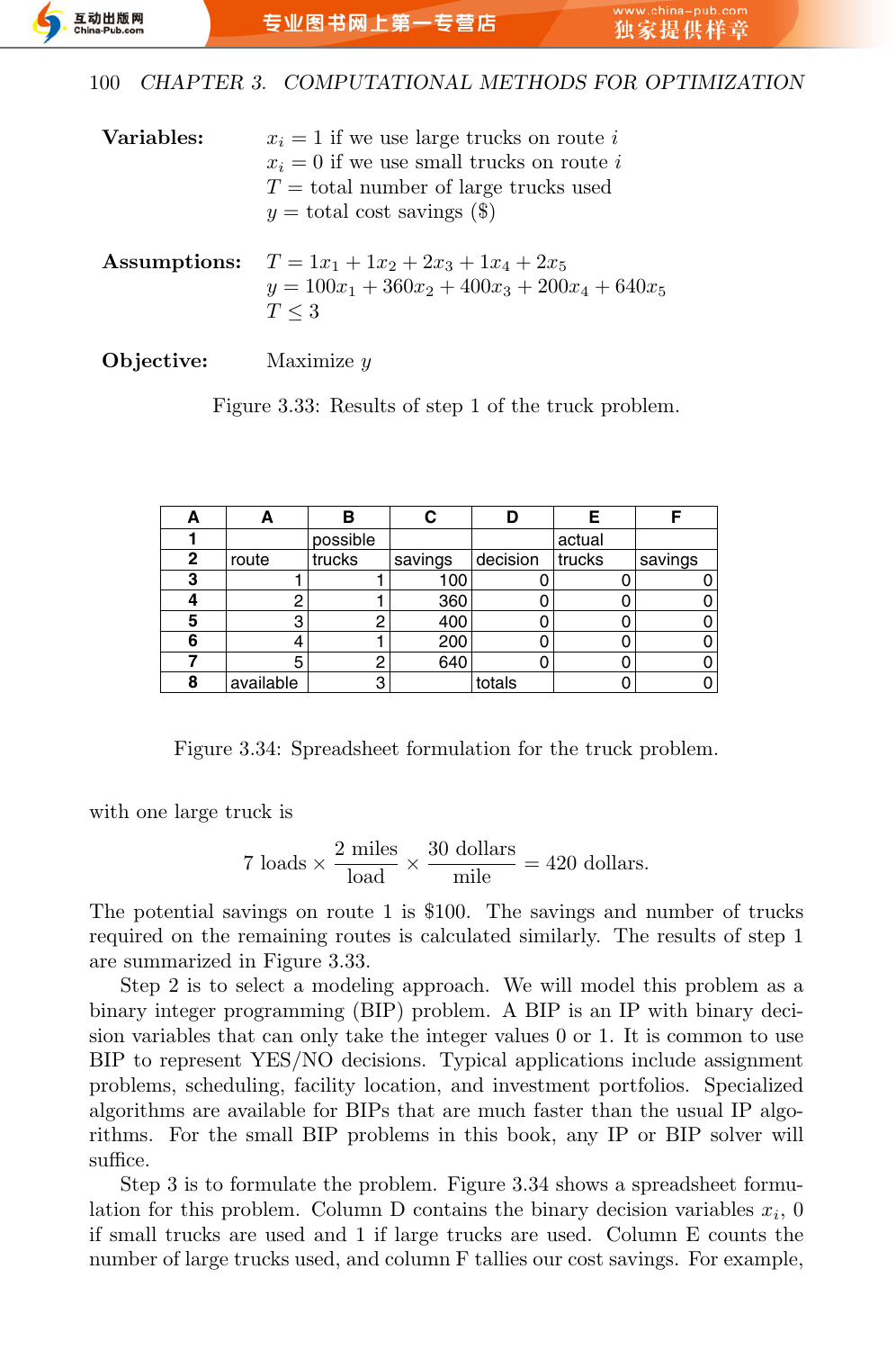专业图书网上第一专营店

#### *3.4. DISCRETE OPTIMIZATION* 101

|   |           | В        |         |          |        |         |
|---|-----------|----------|---------|----------|--------|---------|
|   |           | possible |         |          | actual |         |
| 2 | route     | trucks   | savings | decision | trucks | savings |
| 3 |           |          | 100     |          |        |         |
|   |           |          | 360     |          |        | 360     |
| 5 | 3         |          | 400     |          |        |         |
| 6 |           |          | 200     |          |        |         |
|   | 5         |          | 640     |          | ŋ      | 640     |
| 8 | available | n        |         | totals   | 3      | 1000    |

Figure 3.35: Spreadsheet solution for the truck problem.

| Trucks | Routes         | Savings $(\$)$ | Marginal Savings (\$) |
|--------|----------------|----------------|-----------------------|
|        | $\overline{2}$ | 360            | 360                   |
| 2      | 5              | 640            | 280                   |
| 3      | 2,5            | 1000           | 360                   |
| 4      | 2,4,5          | 1200           | <b>200</b>            |
| 5      | 2,3,5          | 1400           | 200                   |
| 6      | 2,3,4,5        | 1600           | <b>200</b>            |
| 7      | all            | 1700           | 100                   |

Table 3.6: Sensitivity to number of large trucks available for the truck problem.

E3=B3\*D3 and F3=C3\*D3, while E8=E3+ $\cdots$ +E7. We use the spreadsheet solver to maximize the total F8=F3+ *· · ·* +F7 with constraints E8*≤*B8, and D3 through D7 binary integers.

Step 4 is to solve the problem. Figure 3.35 shows the optimal assignment of trucks to routes, obtained from the spreadsheet optimization utility. The optimum value of  $y = 1000$  is obtained at  $x_2 = 1$ ,  $x_5 = 1$ , and  $x_i = 0$  for  $i = 1, 3, 4$ . Step 5 is to answer the question. We wanted to know how to use the larger 20–cubic–yard trucks to save some money on our transportation costs. By using one of the large trucks on route 2 and the other two large trucks on route 5, we can save around \$1,000 per day.

The first question for sensitivity analysis is how the potential cost savings depends on the number of large trucks available. The company may have other large trucks that can be reassigned, or they may be able to lease additional trucks. They may also have other projects in mind for their own trucks, so we will consider the effect of increasing or decreasing the number of large trucks available. Table 3.6 shows the results of our sensitivity runs. In each case we alter the constraint cell B8 and reoptimize.

We record the optimal decision (which routes to service with large trucks) as well as the expected cost savings. We also tabulate the marginal savings.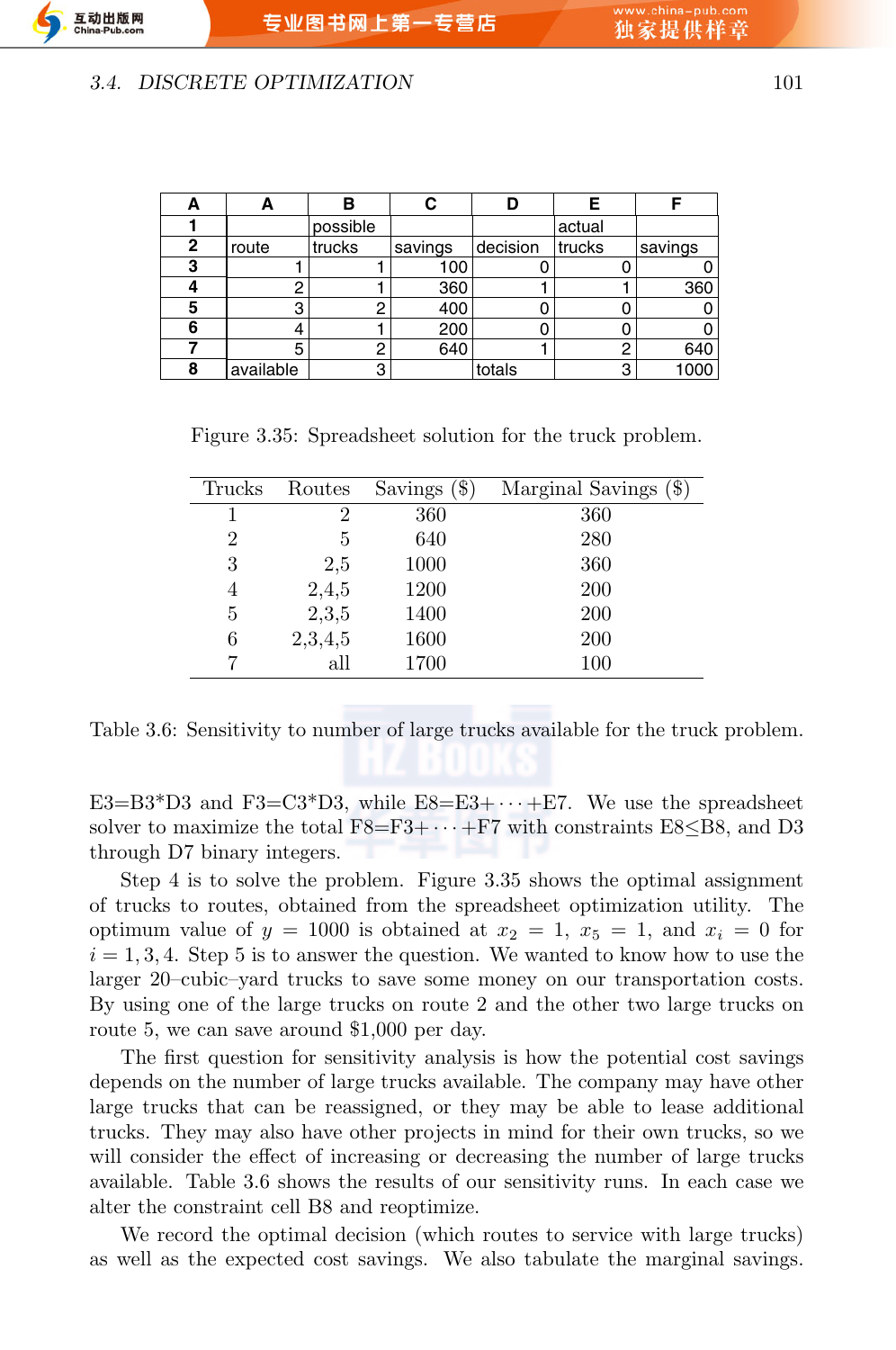

For example, the company can save \$1,200 by using 3 large trucks, or \$1,400 by using 4 large trucks, so the 4th truck saves the company \$200 per day. If the company can obtain the use of 1, 2, or 3 additional trucks for less than \$200 per day, it will save money. On the other hand, if the company has another activity where a large truck would save more than \$360 per day, then they would be better off using one less large truck for the transportation plan under consideration. The marginal savings are like shadow prices, since they tell us the potential impact of altering the constraint by one unit.

Next, we consider the impact of changes in the potential cost savings per route. Currently, we estimate that assigning 2 large trucks to route 5 will save the company \$640 per day. Another way to view this is that each truck on route 5 saves the company \$320 per day. Large trucks on routes 3 and 4 save \$200 per day, and a large truck on route 1 saves \$100 per day. It seems reasonable that small changes in the cost savings on route 5 will not alter our conclusion that assigning large trucks to routes 2 and 5 is the best plan. To verify this, we alter the value in cell C7 and reoptimize. Any value greater than 400 yields the same optimal decision. A value less than 400 leads us to assign large trucks to routes 2 and 3.

In the course of our robustness analysis, we will illustrate the way in which binary constraints can be used to restrict the possible decisions. Suppose management decides that large trucks should not be used on route 2, because the larger trucks will cause a public relations problem in that neighborhood. We could reformulate the problem to exclude this decision, but it is far easier to add the constraint  $x_2 = 0$  to our current formulation. Now the optimal solution is to use large trucks on routes 4 and 5, with a total projected savings of \$840. This political concession costs the company \$160 per day. Now suppose that, for similar political reasons, management decides that if large trucks are used on route 4, then large trucks must be used on route 3 as well. This policy can be incorporated into our formulation by adding the linear constraint  $x_3 \geq x_4$ , or *x*<sub>3</sub>−*x*<sub>4</sub> ≥ 0. If we add only this constraint, the optimal solution does not change, since the original optimal decision already satisfies this additional constraint (we don't use large trucks on either route). If we impose both constraints, then the optimal policy is to use large trucks on routes 3 and 4, with a total projected savings of \$600 per day.

## **3.5 Exercises**

- 1. Reconsider the pig problem of Example 1.1, but now suppose that the price for pigs after *t* days is  $p = 0.65e^{-(0.01/0.65)t}$  dollars/pound.
	- (a) Show that the price for pigs is falling by one cent/day at time  $t = 0$ . What happens as *t* increases?
	- (b) Find the optimal time to sell the pig. Use the five-step method, and model as a one–variable optimization problem.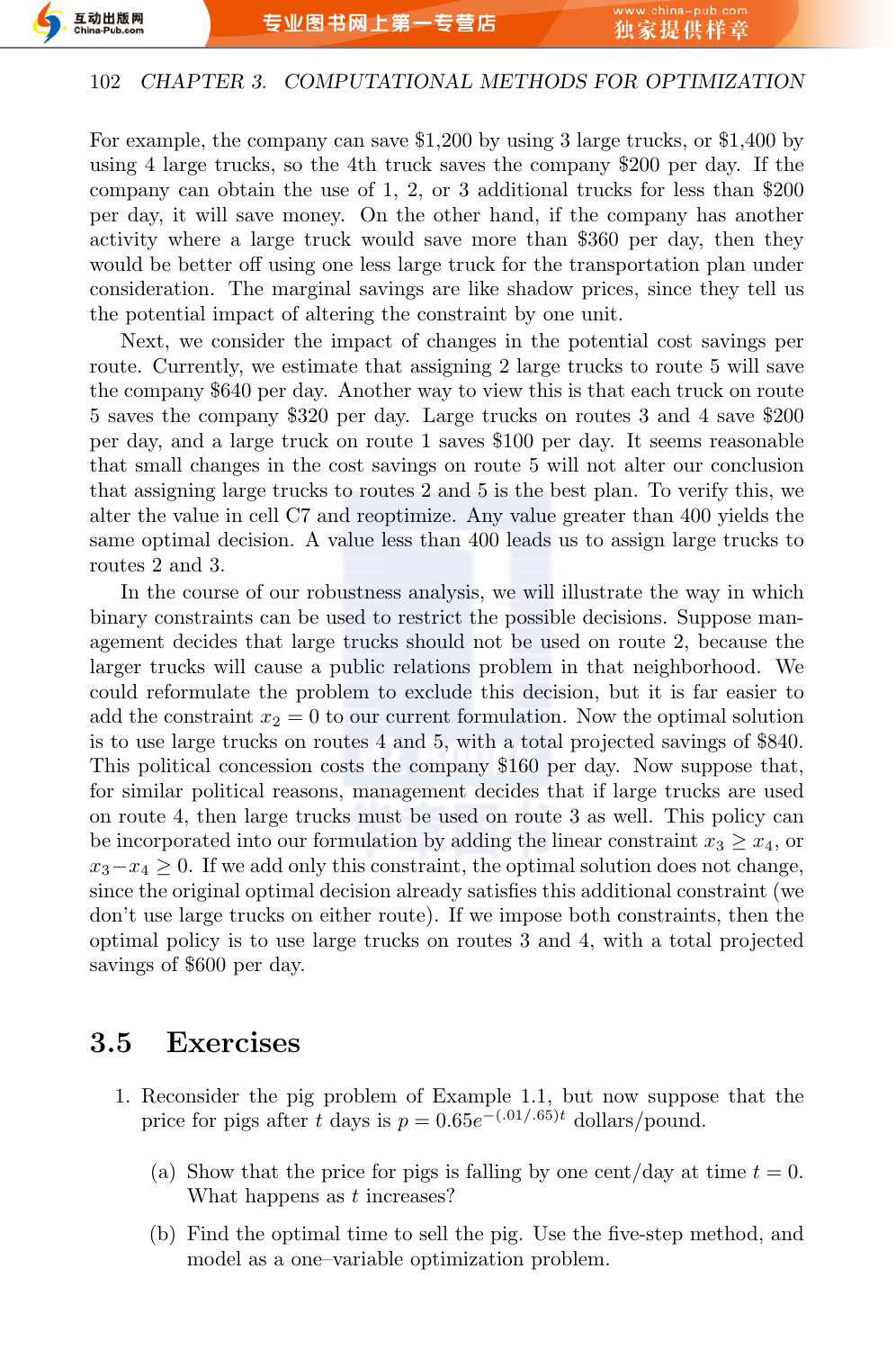

#### *3.5. EXERCISES* 103

- (c) The parameter 0*.*01 represents the rate at which price is falling at time *t* = 0. Perform a sensitivity analysis on this parameter. Consider both the best time to sell and the resulting net profit.
- (d) Compare the results of (b) to what was done in Section 1.1, and comment on the robustness of our model.
- 2. Reconsider the pig problem of Example 1.1, but now suppose that the weight of the pig after *t* days is  $w = \frac{800}{1 + 3e^{-t/30}}$  lbs.
	- (a) Show that the pig is gaining about 5 lbs/day at  $t = 0$ . What happens as *t* increases?
	- (b) Find the optimal time to sell the pig. Use the five-step approach, and model as a one–variable optimization problem.
	- (c) The parameter 800 represents the eventual mature weight of the pig. Perform a sensitivity analysis for this parameter. Consider both the best time to sell and the profit obtained.
	- (d) Compare the results obtained in (b) to what was done in Sections 1.1 and 3.1. Comment on the robustness of our model. What general conclusions can we draw?
- 3. A statistical algorithm to determine the difference in effectiveness between two alternative treatments requires maximizing the quantity

$$
\sum_{(k_1,k_2)\in E} \binom{n_1}{k_1} p_1^{k_1} (1-p_1)^{n_1-k_1} \binom{n_2}{k_2} p_2^{k_2} (1-p_2)^{n_2-k_2}
$$

over the set

$$
S = \{ (p_1, p_2) : p_1 - p_2 = \Delta; p_1, p_2 \in [0, 1] \}.
$$

Here *E* is a subset of the set

$$
E_0 = \{(k_1, k_2) : k_1 = 0, 1, 2, \ldots, n_1; k_2 = 0, 1, 2, \ldots, n_2\}
$$

and  $\Delta \in [-1, 1]$ . Find the maximum in the case  $n_1 = n_2 = 4$ ,  $\Delta = -0.1$ ,

$$
E=\{(0,\,4),\ (0,\,3),\ (0,\,2),\ (0,\,1),\ (1,\,4),\ (1,\,3),\ (2,\,4)\}
$$

(Santner and Snell (1980)).

4. One method of evaluating the effectiveness of institutional trauma and burn medicine involves maximizing the function

$$
f(p_1, ..., p_n) = \frac{\left(A - \sum_{i=1}^n p_i\right)}{\sqrt{B + \sum_{i=1}^n p_i(1 - p_i)}}
$$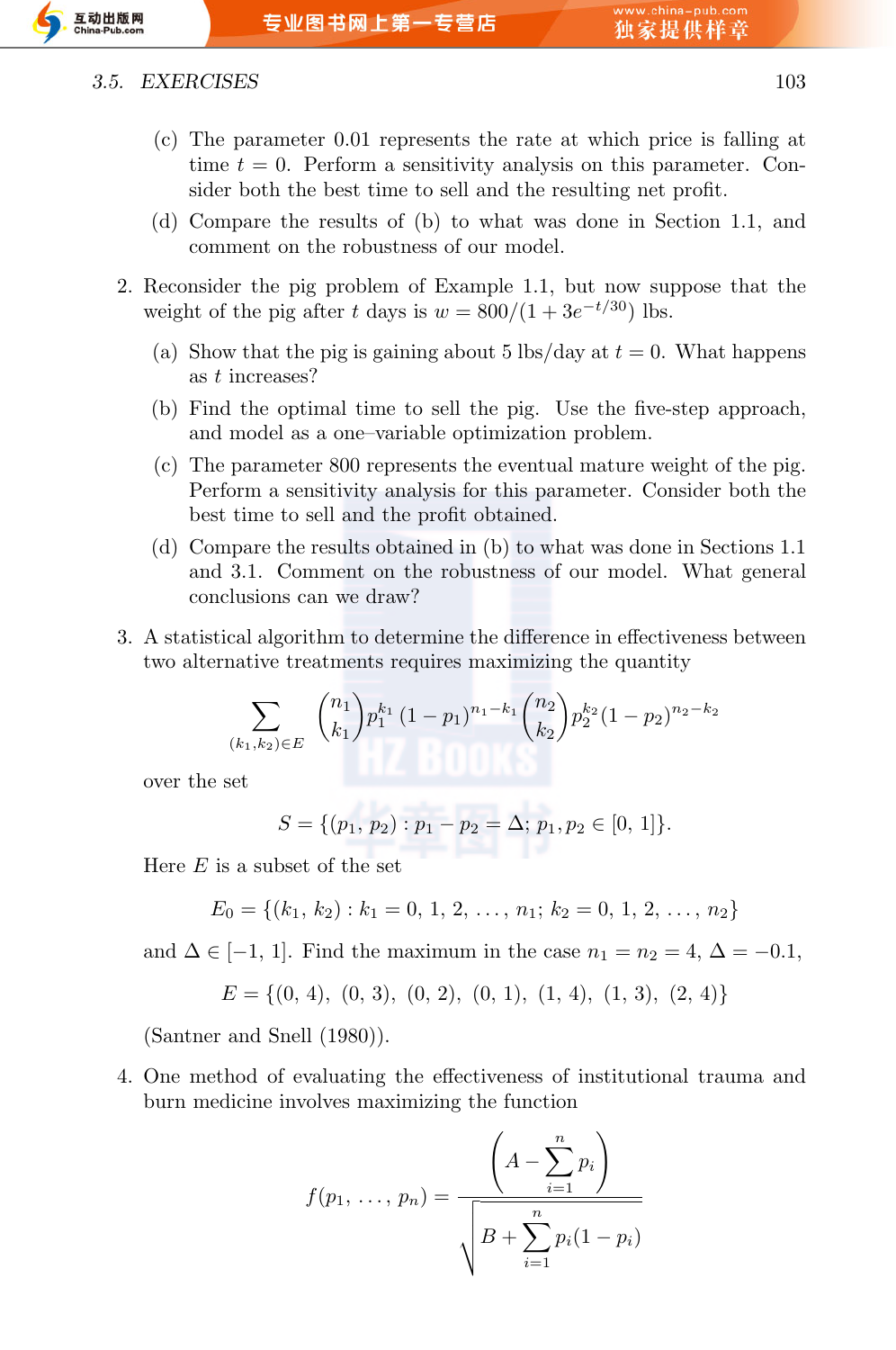

over the set

$$
\{(p_i, \ldots, p_n) : a_i \le p_i \le b_i \text{ for all } i = 1, \ldots, n\}.
$$

Maximize *f* in the case  $n = 2$ ,  $A = -5.92$ ,  $B = 1.58$ ,  $a_1 = 0.01$ ,  $b_1 = 0.33$ ,  $a_2 = 0.75$ , and  $b_2 = 0.85$  (Falk, J. et al., (1992)).

- 5. Reconsider the competing species model of Exercise 3 in Chapter 2. Assume that a level of effort *E* boat–days will result in the annual harvest of  $qEx$  blue whales and  $qEy$  fin whales, where the parameter  $q$  (catchability) is assumed to equal approximately 10*−*<sup>5</sup> . Given a constant level of effort, assume that population levels will stabilize at the point where growth rate equals harvest rate.
	- (a) Assuming that the cost of a whaling expedition is \$250 per boat–day, find the level of effort that will maximize profit for the industry in the long run. Use the five-step method, and model as a one–variable optimization problem.
	- (b) Examine the sensitivity to catchability *q*. Consider profit, level of effort, and the eventual stable population levels of the whales.
	- (c) Increasing technology will certainly raise whale catchability. What will be the long–term effects on the whale populations and on the whaling industry?
- 6. Reconsider the facility location problem of Example 3.2, but now assume that the response time from point  $(x_0, y_0)$  to point  $(x_1, y_1)$  is proportional to the road travel distance  $|x_1 - x_0| + |y_1 - y_0|$ .
	- (a) Find the location that minimizes average response time. Use the five-step method, and model as a multivariable unconstrained optimization problem.
	- (b) Examine the sensitivity of the optimal location to the estimated number of emergencies in each 2 *×* 2–mile sector. Can you draw any general conclusions?
	- (c) Comment on the robustness of this model. Compare the optimal location to that obtained in the analysis of Section 3.2. What do you think would happen if we assumed that response time was proportional to the straight–line distance  $r = \sqrt{(x_1 - x_0)^2 + (y_1 - y_0)^2}$ ?
- 7. Reconsider the color TV problem of Example 2.1, but now use numerical methods instead of the analytic methods we employed in Chapter 2.
	- (a) Determine the production levels  $x_1$  and  $x_2$  that maximize the objective function  $y = f(x_1, x_2)$  in Eq. (2.2) of Chapter 2. Use the two–variable version of Newton's method.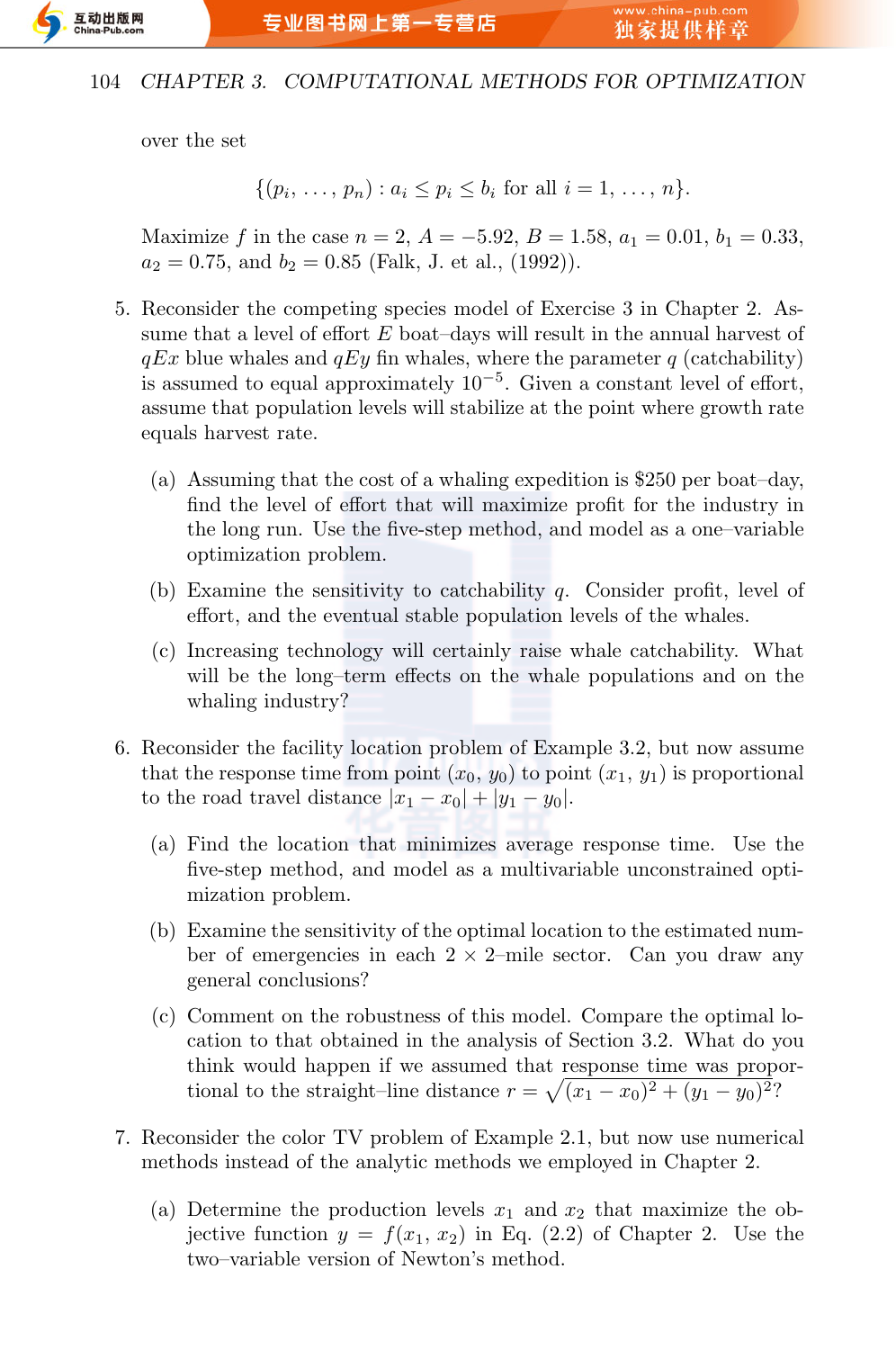

#### *3.5. EXERCISES* 105

- (b) As in Section 2.1, let *a* denote the price elasticity for 19–inch sets. In part (a) we assumed  $a = 0.01$ . Now assume that *a* increases by  $10\%$  to  $a = 0.011$  and repeat the optimization problem in part (a). Use your results to obtain a numerical estimate of the sensitivities  $S(x_1, a)$ ,  $S(x_2, a)$ , and  $S(y, a)$ . Compare to the results obtained analytically in Section 2.1.
- (c) Let *b* denote the price elasticity for 21–inch sets. Currently,  $b = 0.01$ . As in part (b), use numerical methods to estimate the sensitivities of  $x_1, x_2,$  and  $y$  to the parameter  $b$ .
- (d) Compare the analytic methods of Section 2.1 to the numerical methods employed in this problem. Which do you prefer? Explain.
- 8. Reconsider Exercise 6 in Chapter 2, but now suppose that management has been persuaded to lift the ceiling on advertising expenditures. The assumption that sales vary as a linear function of the advertising budget is probably not reasonable over the wider range of advertising budget figures we now wish to consider. Suppose instead that sales are increased by 1,000 units each time the advertising budget is doubled.
	- (a) Find the price and the advertising budget that will maximize profit. Use the five-step method, and model as an unconstrained optimization problem.
	- (b) Determine the sensitivity of the decision variables (price and advertising budget) to price elasticity (the 50% number).
	- (c) Determine the sensitivity of the decision variables to the advertising agency's estimate of 1,000 new sales each time the advertising budget is doubled.
	- (d) What goes wrong in part (a) if we assume a linear relationship between advertising budget and sales? Why wasn't this an issue in Exercise 6 of Chapter 2?
- 9. (Continuation of Exercise 8) Repeat Exercise 8, but now assume an alternative model of the relationship between advertising expenditures and sales. Suppose that doubling the advertising budget results in 1,000 additional sales, but doubling it again results in only 500 additional sales, and so forth. Repeat parts (a) through (c) of Exercise 8. In part (c), determine the sensitivity to the assumption of 1,000 additional sales the first time the advertising budget is doubled. Compare your results to those obtained in Exercise 8, and comment on the robustness of the model.
- 10. Reconsider the newspaper problem of Exercise 7 in Chapter 2, but now suppose that we choose to maximize our profit margin (profit as a percentage of revenue). Assume that our business expenses remain fixed at \$200,000 per week.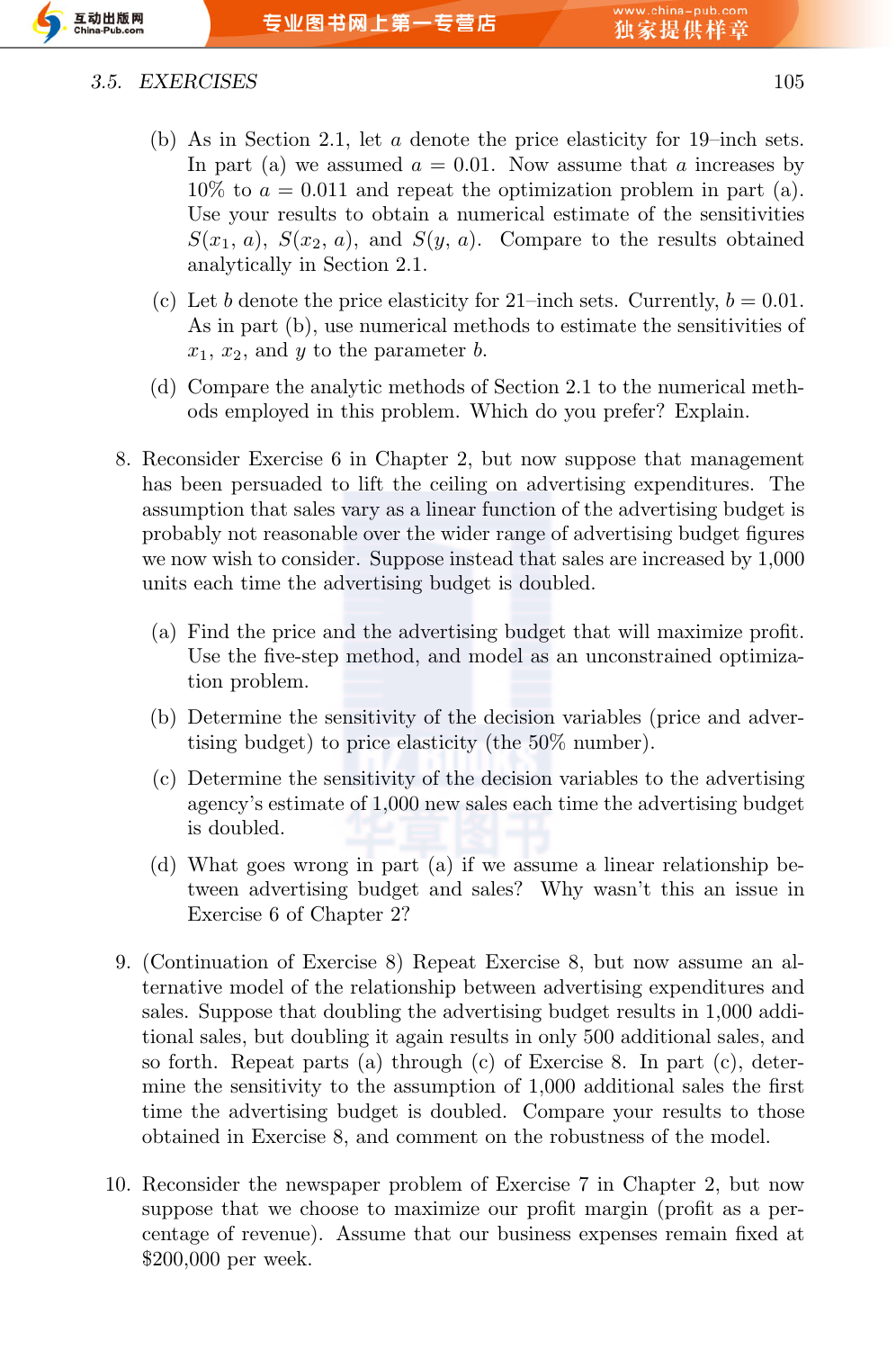

- (a) Find the subscription price and the advertising price that maximize profit margin. Use the five-step method, and model as an unconstrained optimization problem. Find an approximate solution by the method of random search.
- (b) Let  $z = f(x, y)$  denote the objective function you obtained in part (a). Use a computer algebra system to determine  $F = \partial f / \partial x$  and *G* =  $\partial f/\partial y$ . Then determine  $\partial F/\partial x$ ,  $\partial F/\partial y$ ,  $\partial G/\partial x$ , and  $\partial G/\partial y$ .
- (c) Use Newton's method in two variables to obtain a precise answer to the question in part (a). Use the approximate solution from part (a) as your initial estimate. The required derivatives were calculated in part (b).
- (d) If you have not previously solved part (a) of Exercise 7 in Chapter 2, then do so now. Use any method. Compare to the results of part (c). Does it matter whether we choose to maximize profit or profit margin? Explain.
- 11. Reconsider the lawn chair problem of Example 3.3. Notice that the objective function  $f(x, y)$  tends to infinity as x or y approaches zero, and that  $f(x, y)$  is undefined on the lines  $x = 0$  and  $y = 0$  that form the boundary of the feasible region. Presumably, the estimates of price elasticity are not accurate when extrapolated all the way to  $x = 0$  or  $y = 0$ .
	- (a) Correct this model deficiency by altering the feasible region.
	- (b) Comment on the robustness of the decisions you made in part (a).
	- (c) Show that, for your corrected model, the optimal solution lies in the interior of the feasible region. Locate any local maximum of  $f(x, y)$ on the boundary, and show that at every such point *∇f* points into the interior.
- 12. Reconsider the newspaper problem of Exercise 9 in Chapter 2. Solve as a linear programming problem using a computer. Answer questions (a), (b), and (c) from the original problem.
- 13. Reconsider the cargo problem (Exercise 10 of Chapter 2). Solve as a linear programming problem using a computer. Answer questions (a), (b), and (c) from the original problem.
- 14. Reconsider the color TV problem of Example 2.2, but make the simplifying assumption that the company makes a profit of \$80 per 19–inch set and \$100 per 21–inch set.
	- (a) Find the optimal production levels. Use the five-step method, and solve as a linear programming problem using a computer.
	- (b) Determine the shadow prices for each constraint and explain what they mean. Which constraints are binding on the optimal solution?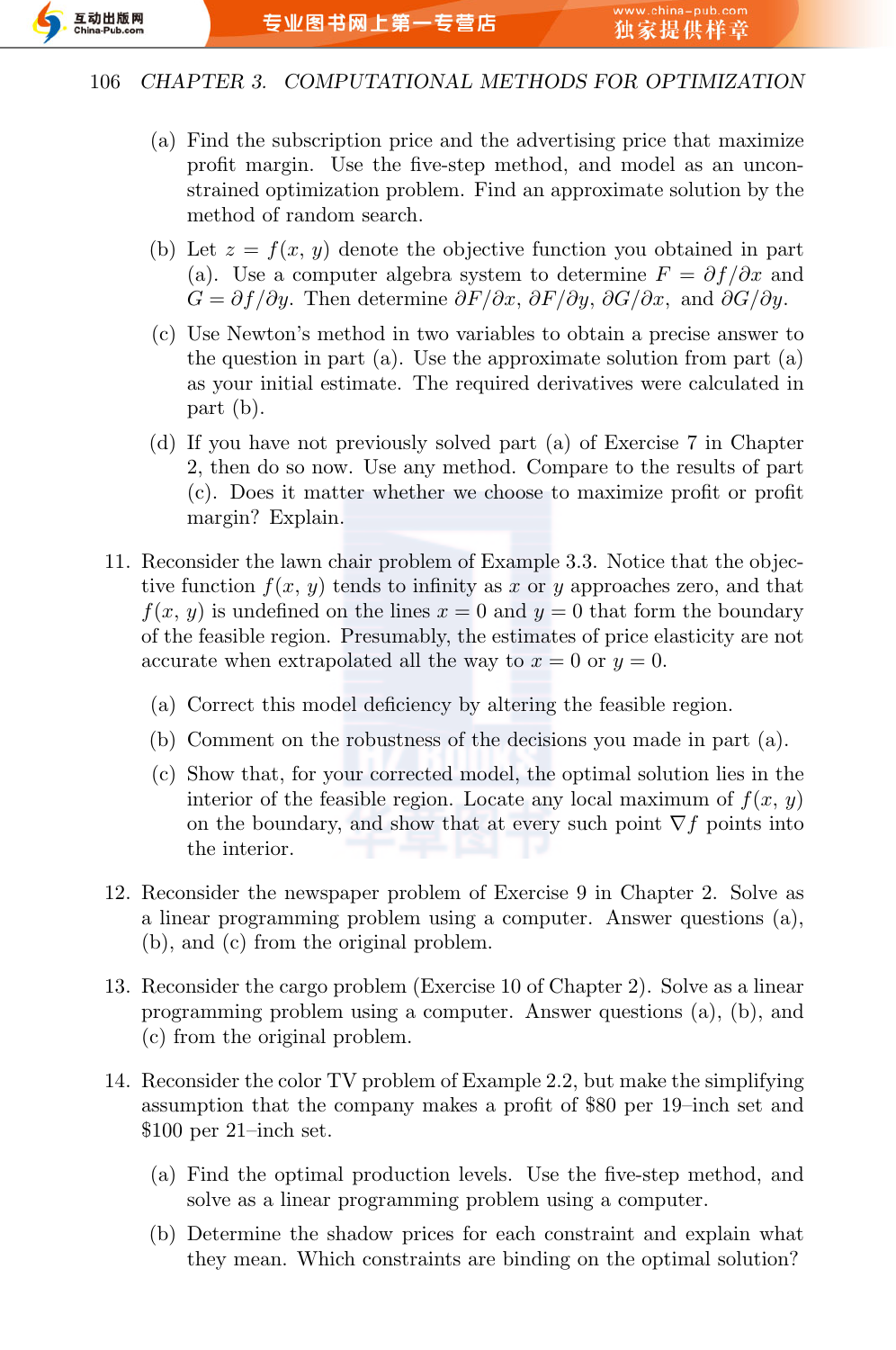### *3.5. EXERCISES* 107

|              |                | МI  |         | NY CA GA |     | Output |
|--------------|----------------|-----|---------|----------|-----|--------|
|              |                | 430 | 550 680 |          | 700 | 105    |
| Textile Mill | 2 <sup>1</sup> | 510 | 590     | 890      | 685 | 160    |
|              | 3              | 395 | 425     | 910      | 450 | 85     |
| Allocation   |                | 70  | 100     | -105     | 75  |        |

Table 3.7: Data for the transportation problem of Exercise 15. Shipping cost per truckload in dollars.

- (c) Determine the sensitivity to the objective function coefficients (profit per set). Consider both profit and optimal production levels.
- (d) Draw a graph of the feasible region (see Fig. 2.10) and include a picture of *∇f* at the optimum. Describe geometrically what happens to the vector  $\nabla f$  as we change one of the objective function coefficients. Use this geometric idea to determine how much each objective function coefficient can change before the current optimal solution is no longer optimal.
- 15. The Burningham textiles company has three textile mills located in the southern U.S. and four distribution centers located in Michigan, New York, California, and Georgia. The estimated yearly output from each mill, the allocation to each warehouse, and the shipping costs are tabulated in Table 3.7.
	- (a) Find the transportation plan that minimizes shipping costs. Use the five-step method, and solve as a linear programming problem using a computer.
	- (b) Determine the shadow prices for each of the output constraints. Would it be beneficial to shift production capacity from one mill to another? How much should the company be willing to spend to facilitate the shift?
- 16. A manufacturer of personal computers sells three desktop models. Model A costs \$850 to manufacture and sells for \$1,250; model B costs \$950 to manufacture and sells for \$1,400; and model C costs \$1,500 to manufacture and sells for \$2,500. The company purchases 10,000 desktop cases each month, and each computer requires one case. Models A and B use a 15– inch monitor, and the company can obtain 5,000 of these monitors per month. Model C uses a 17–inch monitor, and 7,500 of these are available per month. The remaining components are freely available. The company has 20,000 hours of production capacity available per month, and the production of each unit of model A, B, and C requires 1, 1.25, and 1.75 hours respectively.
	- (a) How many of each type of computer should the company produce? Use the five-step method and solve as a linear programming problem.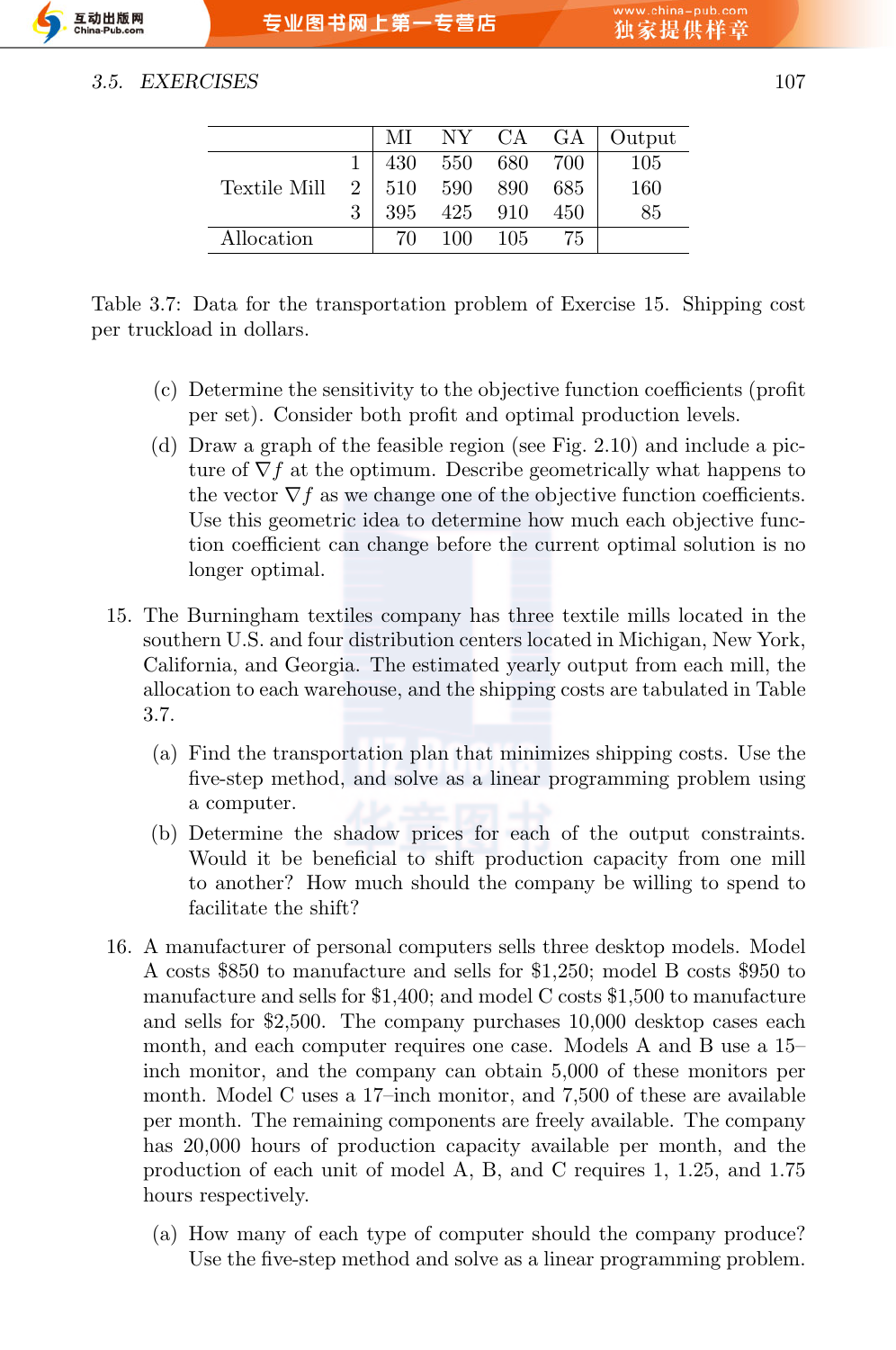

- (b) Determine the shadow prices for each constraint. Explain what each shadow price means in the context of this problem.
- (c) Next month, the company plans to put model C computers on sale for \$2,199. How does this change the results of parts (a) and (b)?
- (d) The company is considering a new desktop model D. This model will cost \$1,250 to manufacture and will sell for \$1,895. It requires a desktop case, a 17–inch monitor, and 1.5 hours of production. How will this change the results of parts (a) and (b)? Would you advise the company to go ahead with their plans to introduce this new model?
- 17. A retired engineer has \$250,000 to invest and is willing to spend five hours per week managing her investments. Municipal bonds earn 6% per year and require no management. Real estate investments are expected to appreciate at 8% per year and require one hour of management per \$100,000 invested. Blue chip stocks earn 10% per year and require 1.5 hours of management. Junk bonds earn  $12\%$  and require 2.5 hours, while grain futures earn 15% and require five hours per \$100,000 invested.
	- (a) How should the retiree invest her money in order to maximize her expected earnings? Use the five-step method and solve as a linear programming problem.
	- (b) Determine the shadow prices for each constraint. Interpret each shadow price in the context of this problem.
	- (c) The retiree downloads software from the internet that allows her to effectively manage her grain futures in three hours per week per \$100,000. How does this change the results in parts (a) and (b)?
	- (d) After a few disasters in the futures market, the engineer decides that risk is a significant factor in her investment strategy. An investment self–help book ranks municipal bonds, real estate, blue chip stocks, junk bonds, and grain futures as risk level 1, 4, 3, 6, and 10 respectively. The engineer decides that her investment portfolio should have an average risk level of no more than 4. How does this change the results in parts (a) and (b)?
- 18. The Green Supply Company manufactures plastic grocery bags and milk jugs. The company can obtain 5,000 lbs of used plastic bags, 18,000 lbs of used plastic milk jugs, and 40,000 of industrial plastic scraps per week at a cost of \$18, \$12, and \$10 per 100 lbs respectively. The company has orders for 4,000 boxes of plastic bags and 80,000 milk jugs per week. One box of plastic bags requires 6 lbs of plastic, costs \$5 to manufacture, and sells for \$14. It costs \$9 and requires 14 lbs of plastic to make 100 milk jugs, and the jugs retail for \$20. The plastic bags must be at least 25% post– consumer recycled plastic (used milk jugs or bags) because of consumer preference, and the milk jugs must be at most 50% post–consumer recycled plastic for strength.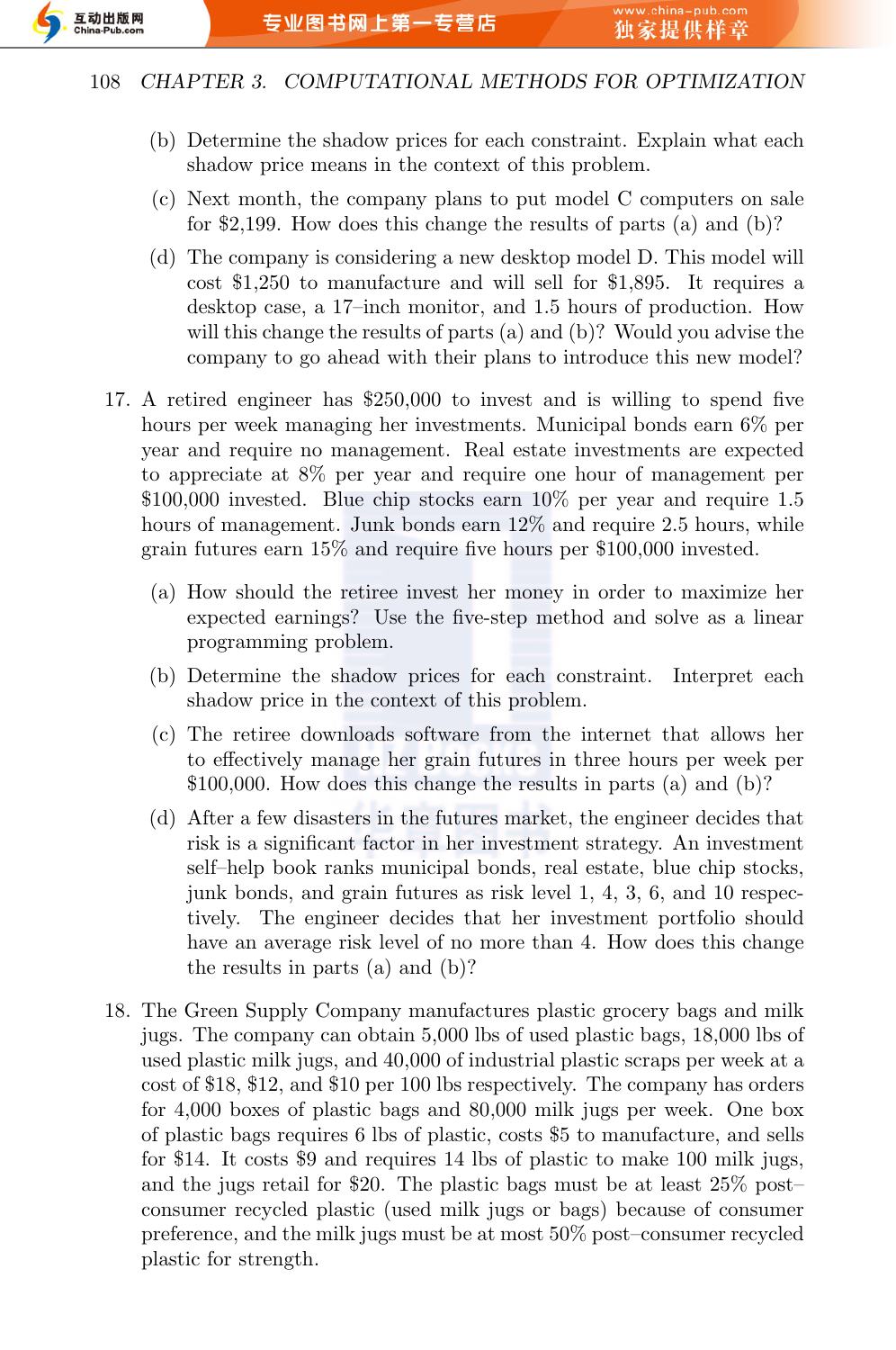

#### *3.5. EXERCISES* 109

- (a) Determine the optimal mix of plastics for each product. Use the five-step method and model as a linear programming problem.
- (b) Determine the shadow prices for the each constraint, and interpret each shadow price in the context of this problem.
- (c) A new supplier can provide industrial plastic scraps at \$8 per 100 lbs. How does this change the results in parts (a) and (b)?
- (d) A new customer has offered to buy 40,000 environmentally friendly milk jugs per week for \$30 per 100 jugs. The jugs must contain at least 35% post–consumer recycled plastic. How does this change the results in parts (a) and (b)? Should the company accept this new customer?
- 19. Reconsider the dirt problem of Example 3.5, and assume that the company will only ship full truckloads of dirt.
	- (a) Suppose that the company uses dump trucks with a capacity of ten cubic yards of dirt, and find the optimal shipping plan. Use the five-step method and solve as an integer programming problem.
	- (b) Repeat part (a) assuming that the trucks have a capacity of five cubic yards.
	- (c) Repeat part (a) assuming that the trucks have a capacity of 20 cubic yards.
	- (d) Compare the results of parts (a), (b), and (c) to determine the robustness of the original linear programming model. Is the original shipping plan in Example 3.5 nearly optimal for any size truck?
- 20. (Variation of Exercise 14) Reconsider the color TV problem of Example 2.2, but make the simplifying assumption that the company makes a profit of \$80 per 19–inch set and \$100 per 21–inch set. In this problem we will explore the effect of discretization on the optimal solution.
	- (a) Find the optimal production levels. Use the five-step method, and solve as a linear programming problem using a computer.
	- (b) Because of mass production, the TV sets are actually made in batches of 30. Find the optimal number of batches to maximize profit. Solve as an integer programming problem using a computer.
	- (c) Repeat part (b) assuming batch sizes of 10, 20, 50, 100, 200, and 300. For each case, use integer programming to compute the optimal number of batches for each type of TV set.
	- (d) Compare the results in parts (a), (b), and (c) and comment on the robustness of the original linear programming solution found in part (a). How does the discretization of the feasible region affect the optimal solution? Consider both the optimal levels of production and the optimal profit.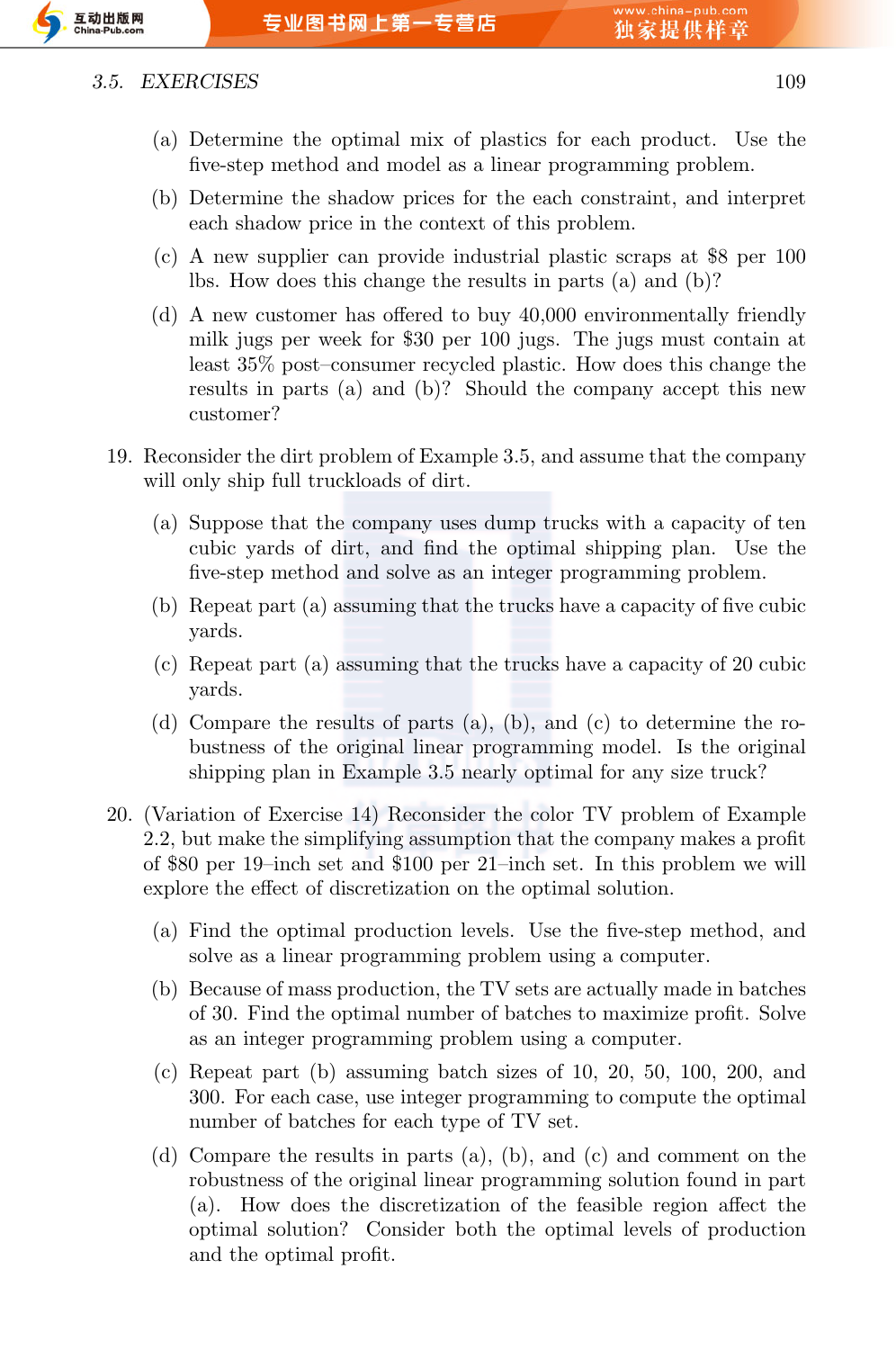

- 21. (Variation of Exercise 15) The Burningham textiles company has three textile mills located in the southern U.S. and four distribution centers located in Michigan, New York, California, and Georgia. The estimated yearly output from each mill, the allocation to each warehouse, and the shipping costs are tabulated in Table 3.7.
	- (a) Find the transportation plan that minimizes shipping costs. Use the five-step method, and solve as a linear programming problem using a computer.
	- (b) The company has purchased three new trucks for shipping. The new trucks are more fuel–efficient, and are expected to reduce shipping costs by 50%. Assume that one truck can make one trip per week (52 per year), and that each route will use either all old or all new trucks. How should the company use the new trucks in order to maximize their cost savings? Use the five-step method, and solve as an integer programming problem using a computer.
	- (c) Perform a sensitivity analysis on the number of new trucks. Determine the optimal shipping plan and the expected cost savings for  $n = 4, 5, 6,$  and 7 new trucks. If the cost of a new truck is \$12,000 per year amortized over the expected life of the vehicle, how many additional trucks should the company purchase?
	- (d) Because the State of California has instituted new pollution laws for trucks, the company must use the new trucks to ship to CA. How does this change the results of parts (b) and (c)? What do the new CA pollution laws cost the company?
- 22. Reconsider the textile shipping problem of Exercise 21, but now assume that both old and new trucks can be used on the same route. Answer the same questions as before. [Hint: Use one decision variable to indicate whether or not one new truck is used on route  $i$ , another decision variable to indicate whether a second truck is used, and so forth.]
- 23. A computer operating system stores files on a hard disk. Five large files of sizes 18, 23, 12, 125, and 45 MB are to be stored. Contiguous blocks of storage are available with size 25, 73, 38, and 156 MB, and each file must be stored in one contiguous block. In this problem we will explore an integer programming algorithm to assign files to storage blocks.
	- (a) In order to reserve large contiguous blocks of storage for future use, we want to store each file in the smallest available block large enough to hold the file. Define the cost of storing file *i* in block *j* to be the size of block *j*, and determine the assignment of files to blocks that minimizes the total cost. Use the five-step method, and model as an integer programming problem.
	- (b) Suppose that the 12 MB file expands to 19 MB. How does this effect the optimal solution found in part (a)? How much can this 12 MB file expand before the optimal solution changes?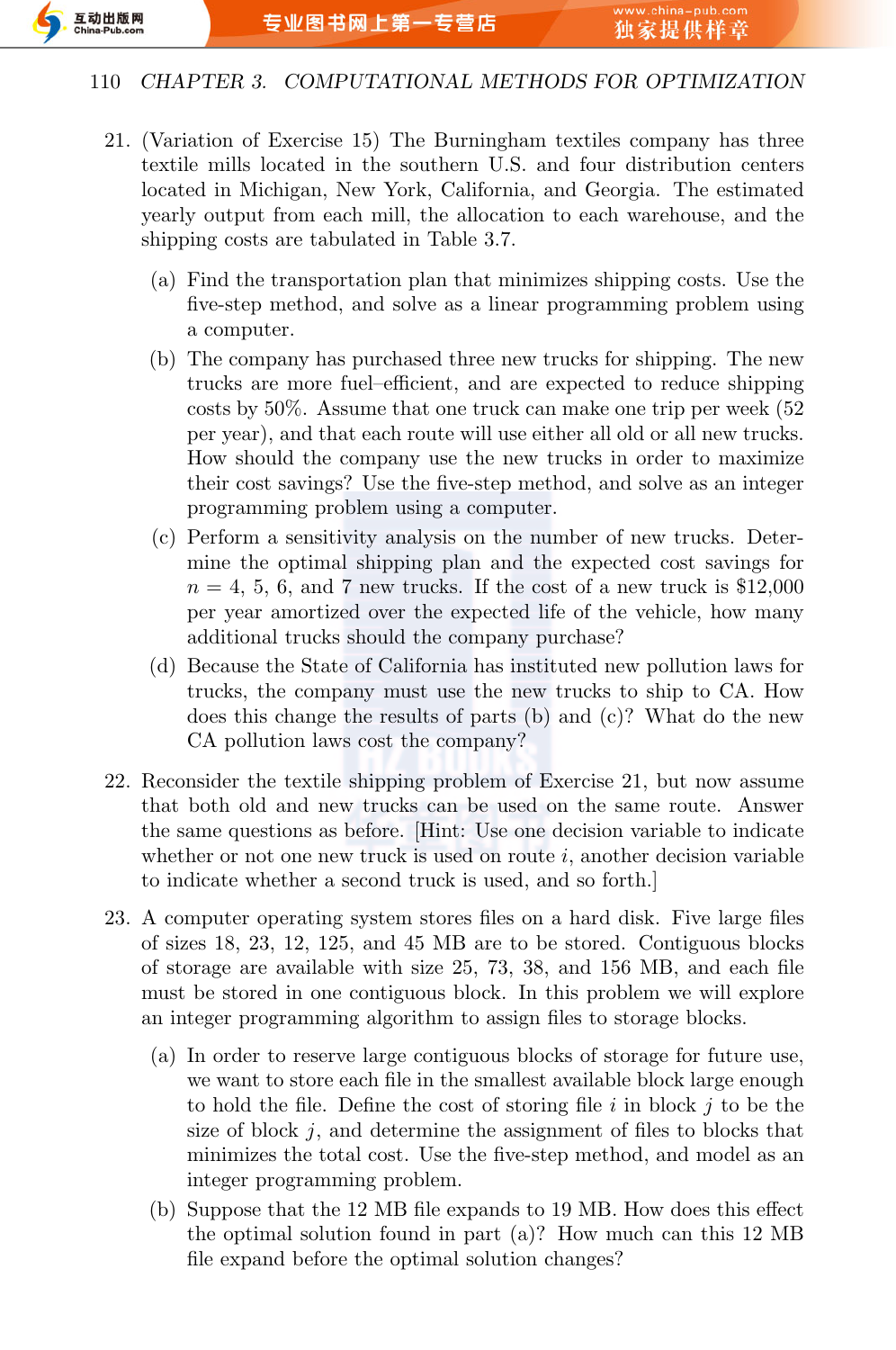

#### *3.5. EXERCISES* 111

- (c) Suppose that the 18 MB file and the 23 MB file are to be stored in the same block, since they are used by the same program. How does this affect the optimal solution found in part (a)?
- (d) One "greedy" algorithm for allocating blocks to files is to place each file in the first available block that is large enough to hold it. Apply this algorithm (by hand) and compare to the results of part (a). Is the IP solution found in part (a) significantly better than the results of the greedy algorithm?
- (e) Why not just maximize the size of the largest remaining contiguous block of storage? Can this optimization problem be solved as an IP?
- 24. A technical manager is scheduling engineers to work on several upcoming projects. Projects A, B, and C will require 18, 12, and 30 person–months to complete. Engineers 1, 2, 3, and 4 are available to work on these projects. Their monthly salaries are \$3000, \$3500, \$3200, and \$3900 respectively.
	- (a) Determine the schedule (allocation of engineers to projects) that minimizes the total cost of finishing all the projects. Assume that engineers are assigned to only one project every six months, and that all projects are to be completed within 18 months. [Hint: Let the decision variable *xijk* indicate whether engineer *i* works on project *j* during period *k*.]
	- (b) Repeat part (a) assuming that engineer 1 is unavailable during period 2 because of a prior assignment. How does this affect the optimal solution? How much would it be worth to the technical manager to have engineer 1 reassigned to his team during period 2?
	- (c) Repeat part (a) assuming that engineers 2 and 3 cannot work together because of a personality conflict. How much does their personal animosity cost the company?
	- (d) The company is offered a \$10,000 performance bonus if they can complete project A within 6 months. How does this change the optimal schedule?

# **Further Reading**

- 1. Beltrami, E. (1977) *Models for Public Systems Analysis*. Academic Press, New York.
- 2. Dantzig, G. (1963) *Linear Programming and Extensions*. Princeton University Press, Princeton, New Jersey.
- 3. Falk, J., Palocsay, S., Sacco, W., Copes, W. and Champion, H. (1992) Bounds on the Trauma Outcome Function via Optimization. *Operations Research* 40, Supp. No. 1, S86–S95.